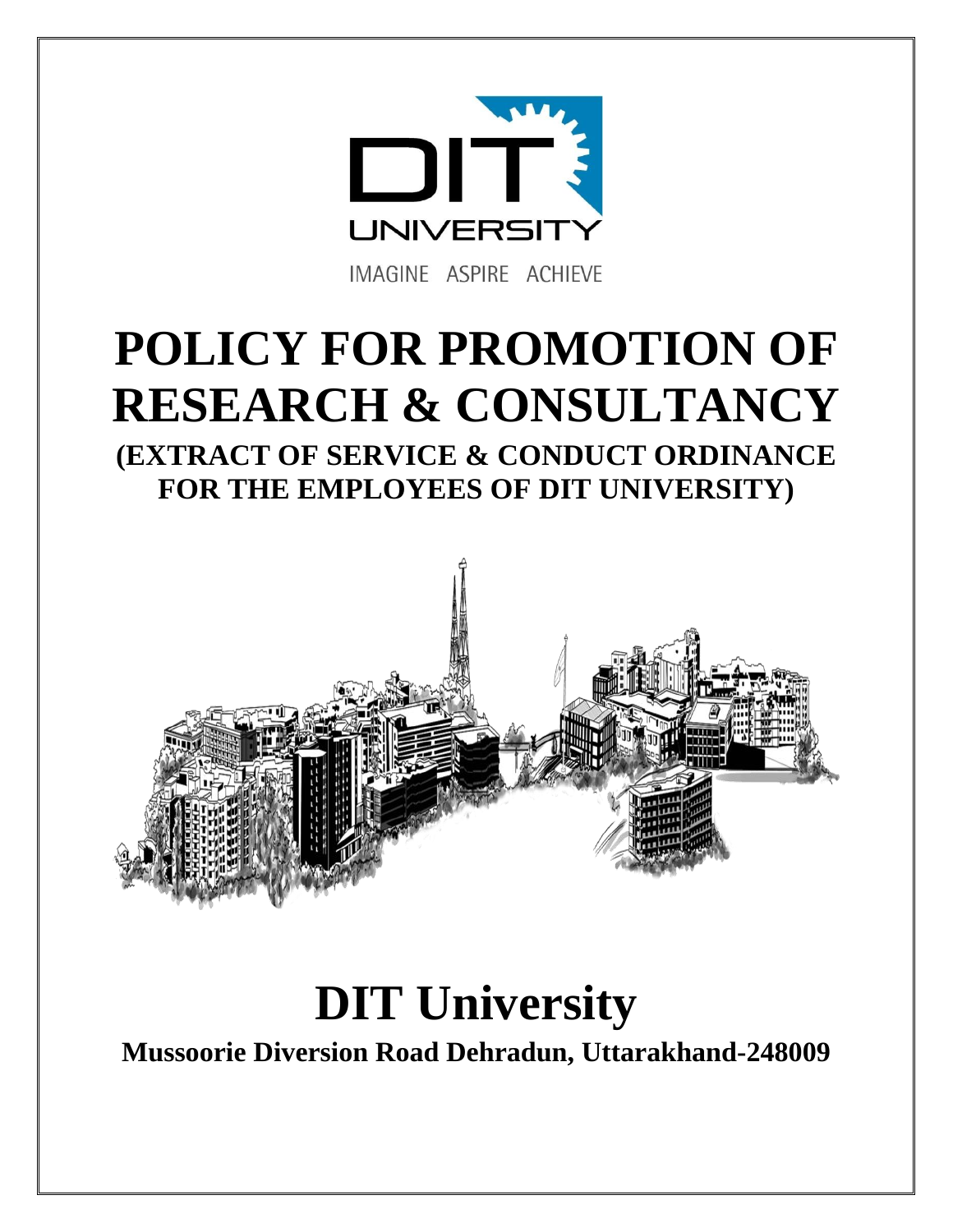

**Policy for Promotion of Research & Consultancy at** 

# **DIT University, Dehradun**

# **(EXTRACT OF SERVICE & CONDUCT ORDINANCE FOR THE EMPLOYEES OF DIT UNIVERSITY)**

Following steps have been taken by the University for Promotion of Research & Consultancy:

# **1) Professional Exposure and Development For Employees**

- **(i)** The University seeks to provide professional exposure and development for its employees with a view to promote quality research and interaction with academia in National and International forum and to interact with Industry/Research Organizations and build the collaborative research capability at the University.
- **(ii)** Academic staff is encouraged to produce high quality research publications. The University will allocate grants to provide support to promote research. Funding will vary and shall be based on the capacity/capability of the Department and is at the discretion of the Vice Chancellor. Provisions will be made as per the criteria and process to be proposed by the Board of Research of the University and approved by the Competent Authority and may cover all or part of the following for confirmed academic staff of the University:
	- **a)** Registration Fee (as applicable) to publish the paper in National/International Journals.
	- **b)** Travel/Accommodation allowances for oral presentations at National/International Conferences.
	- **c)** The Registration Fee, Travel and Accommodation allowances will be provided for one National Conference on each completed one year of service as a confirmed employee, and one International Conference on each completed block of five years of service as a confirmed employee, subject to the availability of remaining funds allocated for this purpose in the University Budget.
	- **d)** The allocation of grants for complete or partial support will be made based on the available grants and recommendations of the Vice Chancellor. Faculty members are also encouraged to get sponsorship/ funding from different agencies at State, National and International level.
- **(iii)** For participation in Conferences/seminars, Academic Leave needs to be availed. Otherwise EL may be applied for.

# **2) Building Professional Collaboration between University & Industry**

- **(i)** Individual faculty members or Teams from the Departments (specialized teams within a Department or interdisciplinary teams) are encouraged to explore partnerships with Industry at various levels like collaborative consultancy or research projects. The project proposal has to be forwarded through the Board of Research.
- **(ii)** The funds received from any consultancy projects shall be deposited in the University accounts and will be shared between the University and the concerned staff member(s).
- **(iii)** As far as possible, 50% of the fund shall be requested from the awardee/sponsor to be disbursed in advance to the University.
- **(iv)** All the disbursement of the fund shall take place after the completion of the consultancy project, satisfactory submission of the reports and receipt of the complete fund of the consultancy project from the awardee/sponsor.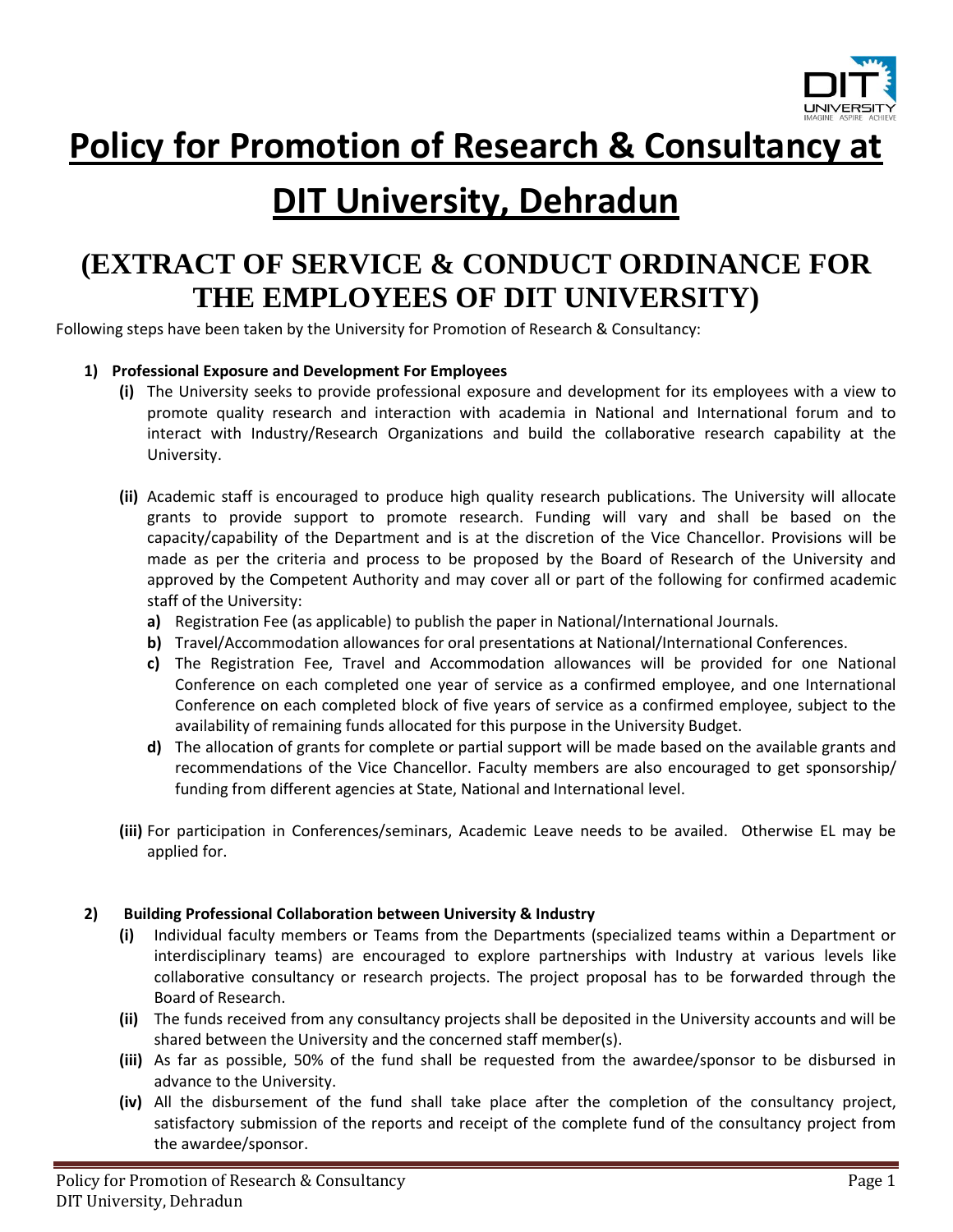

- **(v)** Any funds generated from such sponsored research/ consultancy projects shall be utilized for the development of the University.
- **(vi)** The Ordinances Governing Consultancy Rules are annexed at Appendix 2.
- **3) Conduct of Training Programs (MDPs, FDPs, EDPs, etc.)**
	- **(i)** The Faculty members are encouraged to conduct training programs and share their expertise for corporate and non-corporate executives to enhance efficiency and effectiveness at their place of work. This will also give them the opportunity to identify problem areas in the organizations from where the participants come and translate them into consultancy projects. This will also help them to enrich their knowledge to benefit students in the classroom.
	- **(ii)** This will augment the reputation of the University, generate additional revenues and will support faculty development activities.
	- **(iii)** The training programs could be of two types:
		- a) Sponsored Training Programs by Corporate / Non-corporate Organization
		- b) Open Training Programs floated by the faculty member(s)
	- **(iv)** The earnings from the training programs shall be deposited to the University and shall take care of all the expenses for conduct of the training programs. However, in case of a surplus, the faculty members may be provided a suitable honorarium per session by the University for conducting these training programs.
	- **(v)** Detailed guidelines on the above given at Appendix 1.

# **4) Rewards And Recognition (R&R)**

**(i)** The University believes its staff should work in an environment where they are valued and where exceptional performance is recognized. Such an environment also provides greater job satisfaction, increased staff motivation, creativity and productivity, and improves attraction and retention rates. Exceptional performance is both the effort that achieves outstanding and visible results, and the quiet effort that is consistently applied to uphold and model the core values of the University. Exceptional performance that supports the University's vision, values and goals is encouraged, recognized and rewarded by the University.

| S. No.           | Category                                                                                     | Criteria                                                                                                                                                                                                                                                                                                                                  | <b>Nature of Award and Process</b>                                                                                                                                                                                                                                                               |  |  |  |
|------------------|----------------------------------------------------------------------------------------------|-------------------------------------------------------------------------------------------------------------------------------------------------------------------------------------------------------------------------------------------------------------------------------------------------------------------------------------------|--------------------------------------------------------------------------------------------------------------------------------------------------------------------------------------------------------------------------------------------------------------------------------------------------|--|--|--|
| $\mathbf{1}$ .   | "On-the-Spot"<br>Appreciation<br>Award                                                       | Exceptional management/leading of a complex<br>initiative smoothly and effectively.<br>Exemplary service, beyond the call of duty, in<br>resolving a student, staff or any other stakeholder                                                                                                                                              | A Letter of Appreciation from the Vice<br>Chancellor.<br>"on-<br>Award<br>based<br>the-<br>spot"<br>is<br>recommendation from any senior officer of                                                                                                                                              |  |  |  |
|                  | (For an<br>Individual or a<br>Team)                                                          | issue.<br>Acting as a catalyst for innovation, supporting and<br>championing efforts that result in tangible benefits<br>for the University.                                                                                                                                                                                              | the University and evaluated by a team as<br>decided by the Dean/Head of Department to<br>which the nominee belongs.                                                                                                                                                                             |  |  |  |
| 2.               | Department<br>Award for<br>Outstanding<br>Teaching and<br>Research<br>(For an<br>Individual) | Demonstrating<br>creativity,<br>imagination<br>or<br>innovation with clear results, in either traditional<br>technology-based<br>learning environments or<br>environments.<br>Investing time and effort in coaching and/or<br>mentoring students and fellow faculty, and<br>achieving success in improving capability and<br>performance. | An Annual Department Award<br>(Memento and Citation)<br>Dean/Head of Department will constitute<br>and chair the committee to recommend 2<br>shortlisted awardees to the Vice Chancellor.<br>The Vice Chancellor shall constitute and<br>Chair a committee that will make the final<br>decision. |  |  |  |
| $\overline{3}$ . | University<br>Award for<br>Exemplary<br>Leadership and<br>Innovation                         | Demonstrating exemplary leadership, providing a<br>sense of purpose, vision and mission to fellow<br>employees and students, beyond what is expected<br>and where great results have been achieved.<br>Taking a proactive and innovative approach<br>towards finding solutions to challenges to build the                                 | An Annual University Award.<br>(Memento and Citation)<br>The Registrar shall invite nominations from<br>all Deans/Heads of Departments.<br>An Awards Committee Constituted by Vice<br>Chancellor will recommend a short-list of                                                                  |  |  |  |

# **(ii) Four (04) categories of R & R are as stated in the following table :**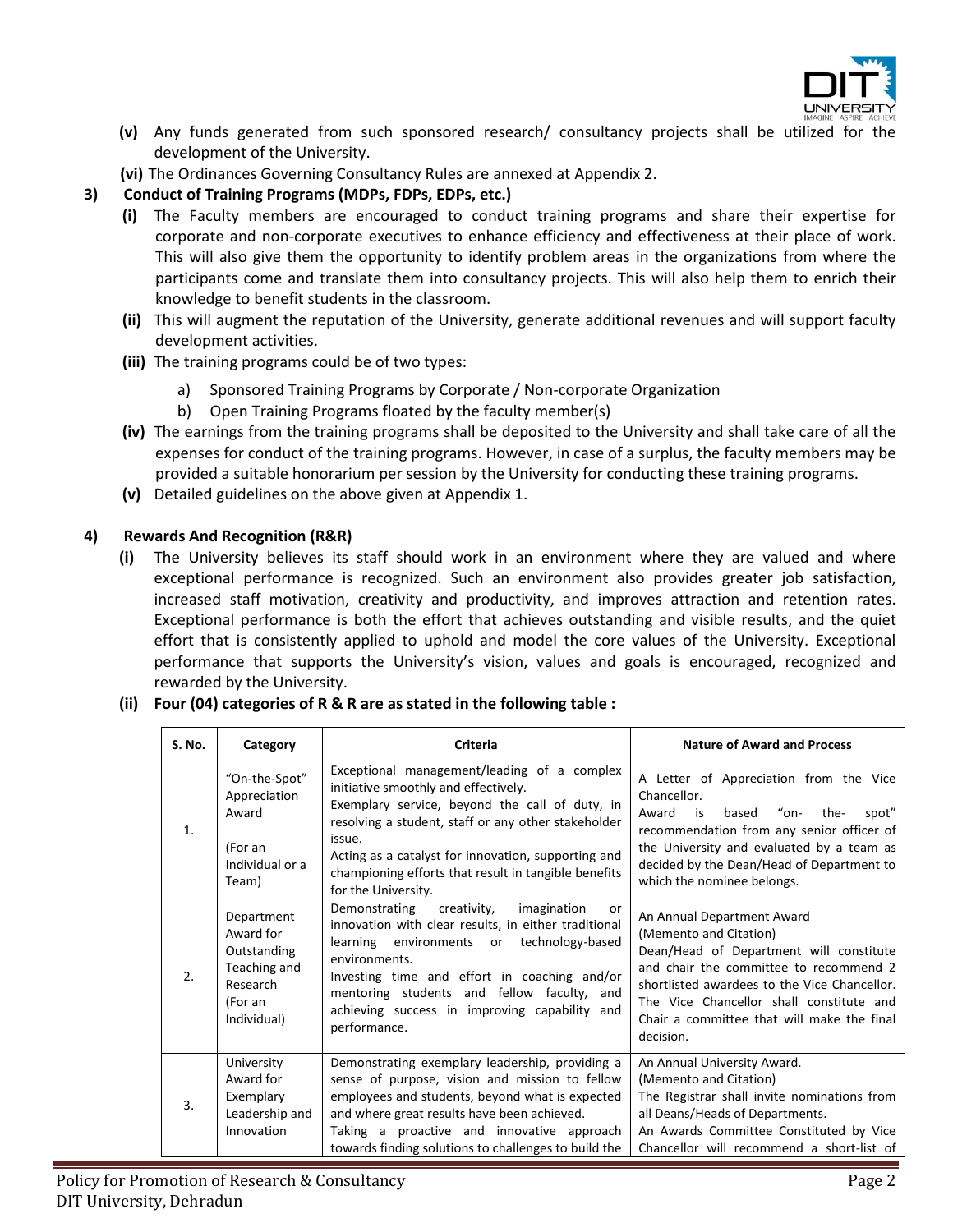

|    |                 |                                                                                                                                                                                                                                                                                                                                                                  | INIMURVE MOFINE MUTHEVE                                             |
|----|-----------------|------------------------------------------------------------------------------------------------------------------------------------------------------------------------------------------------------------------------------------------------------------------------------------------------------------------------------------------------------------------|---------------------------------------------------------------------|
|    | (For an         | capability of the University and thereby enhancing                                                                                                                                                                                                                                                                                                               | three to the Vice Chancellor, Chancellor and                        |
|    | Individual or a | the reputation of the University.                                                                                                                                                                                                                                                                                                                                | Chairman BOG for their final decision on the                        |
|    | Team)           | Working with the local, national and international<br>communities, enhancing the University's status as<br>a top quality education provider, employer and<br>research institution.<br>The development of a new idea, or improvement<br>on an existing idea, that results in increased<br>quality, productivity, efficiency or cost savings to<br>the University. | prestigious award.                                                  |
| 4. | Service Awards  | On completion of 10, 15, 20 and 25 years of<br><b>Meritorious Service</b>                                                                                                                                                                                                                                                                                        | A citation and a memento/ award.<br>Awarded by the Vice Chancellor. |

**(iii)** The "On-the-Spot" Awards will be presented by the Vice Chancellor or Dean/Head of the concerned Departments as and when the award is decided. The Annual Awards, if any, will be presented on the University Foundation Day by the Chancellor or Chairman BOG. The Service Awards will be presented from time to time as required by the Vice Chancellor.

#### **5) Innovation, Incubation and Start-Up**

DIT University motivates its faculty and staff members towards Innovation, Incubation and Start-Up through its Centre for Innovation, Incubation, Entrepreneurship & Startup Cell. Detailed policy is given at **Appendix 4**.

#### **6) Intellectual Property Rights**

DIT University, Dehradun recognizes the importance of innovations, research, and findings translating them into products, processes and services for commercial benefits through Intellectual Property Right (IPR) protection. In order to achieve this, a detailed policy for Intellectual Property Rights is given at **Appendix 5**.

#### **7) Incentives Policy for the Faculty members**

The following are the incentives/ rewards.

- **(i)** The faculty members who have stayed for longer duration with DIT University may be considered for faculty exchange programme/ higher studies /post-doctoral work in institutions of excellence.
- **(ii)** A faculty member scoring highest API points (not less than points against outstanding grade) in each cadre shall be considered for a cash prize of Rs. 50,000/- in that academic year. In case of tie, the quality of work will be further reviewed and accessed for this award.
- **(iii)** Professional Development Grants to all confirmed full time faculty members for procurement of books, journals, memberships of professional society(ies), procurement of software/hardware, participating in national conference and FDP/FIP/Workshop etc., would be as under:
	- Professor and Associate Professor Rs. 10000/- per annum
	- Assistant Professor  **Rs. 7,500/- per annum**

A faculty member can accumulate it over a period of 3 years after which the same will be lapsed if not utilized. Faculty members can avail PDA submitting their requirement with proper justification. **Details guidelines are given in the Appendix 6.**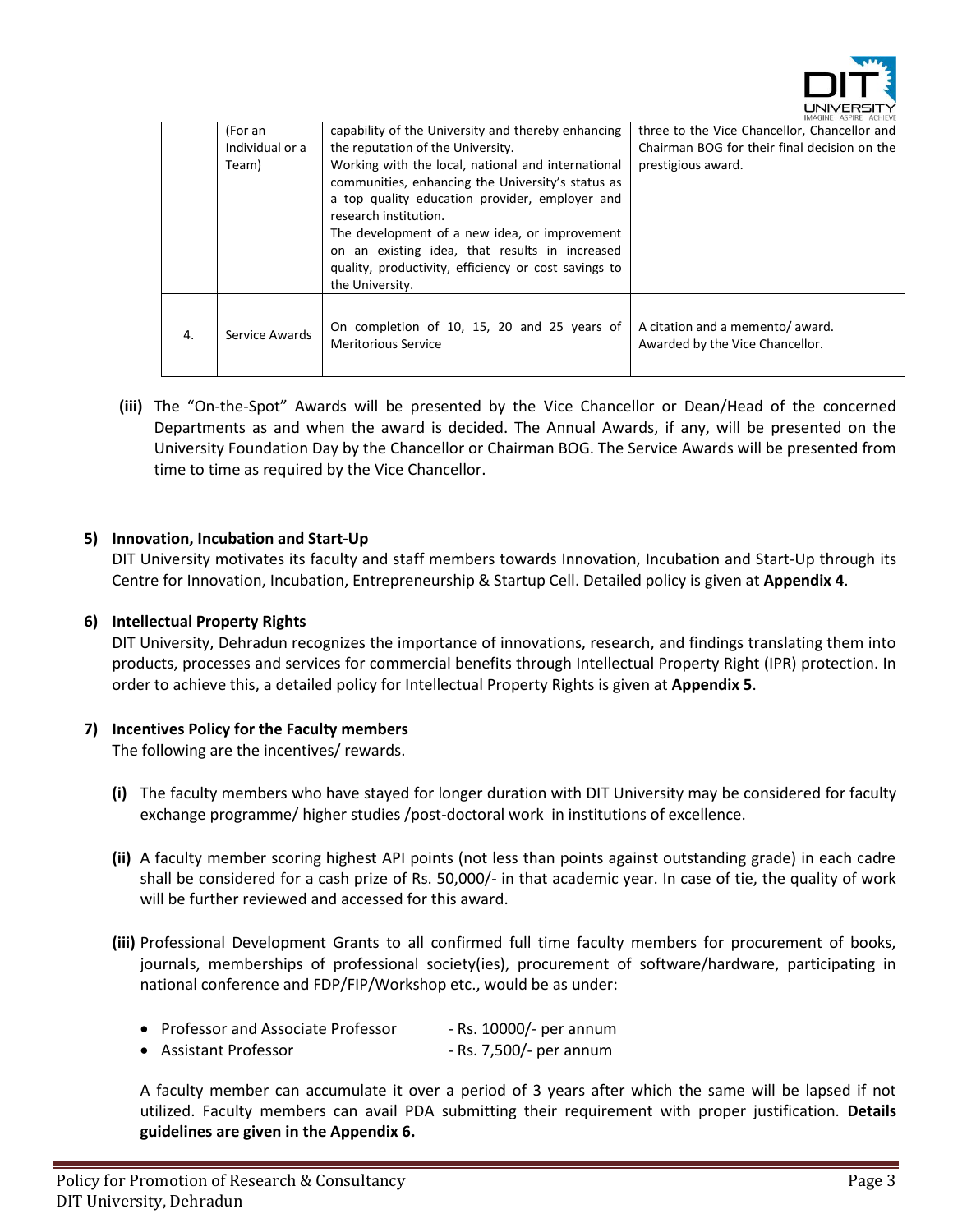

- **(iv)** Best Researcher and Trainer award be constituted annually. Modalities of such award should be worked out.
- **(v)** Providing Laptop/PC to all confirmed full time faculty members as a part of office furnishing.
- **(vi)** Providing Rs. 1,00,000/- (Rs. One Lac) one time seed money for startup research grant to the faculty members who hold Ph.D. degree at the time of joining. Detailed policy alongwith Forms is provided in the **Appendix 7**.
- **(vii)**Faculty members will be encouraged to present the research findings in International Conferences organized by societies/institutions of International repute (once in four years depending upon his consistent performance in Outstanding/Very Good category). The quantum of financial assistance provided will be to the extent of 50% of the travel expenses. To participate in international / national conferences the detailed policy is as given in the **Appendix 3**.
- **(viii)** Faculty members will be encouraged to present the research findings in National Conferences organized by societies/institutions of International repute (once every year depending upon his consistent performance in Outstanding/Very Good category). The quantum of assistance provided will be to the extent of 100% of the travel/registration expenses subject to a ceiling of Rs. 10,000/-.

|  |                                                                                                       |  |  |  |  |  |  | (ix) Faculty members will be encouraged to publish their research findings carried out at DIT University in |  |
|--|-------------------------------------------------------------------------------------------------------|--|--|--|--|--|--|-------------------------------------------------------------------------------------------------------------|--|
|  | journals cited in web of science, Scopus. Incentive will be provided to the faculty members as under: |  |  |  |  |  |  |                                                                                                             |  |
|  |                                                                                                       |  |  |  |  |  |  |                                                                                                             |  |

| <b>Journal Category</b>  | <b>Incentive in Academic Year</b><br>$(01st$ July - $30th$ June) |
|--------------------------|------------------------------------------------------------------|
| Impact Factor > 10       | Rs. 50000/-                                                      |
| Impact Factor 5 - 9.99   | Rs. 40000/-                                                      |
| Impact Factor 3 - 4.99   | Rs. 25000/-                                                      |
| Impact Factor 1 - 2.99   | Rs. 20000/-                                                      |
| Impact Factor 0.5 - 0.99 | Rs. 15000/-                                                      |
| Impact Factor 0.1 - 0.49 | Rs. 10000/-                                                      |

Faculty members may please note that:

- the research must have relevance in the frontier areas of Science & Technology developments.
- the list of journals will be identified on the basis of Thomson Reuters and QS Ranking criteria.
- in case of multiple authors, the amount shall be distributed equally amongst all of them. Papers presented in National & International conferences shall not be covered under this category.
- **(x)** The University provides incentives to the faculty members who receive State/National/International Recognitions/Awards as under:

| <b>Category of Award</b>                                      | <b>Incentives</b>                   |
|---------------------------------------------------------------|-------------------------------------|
| Recipient of Bhatnagar Award                                  | Rs. 50000/-                         |
| Fellowship of International and National bodies recognized at | In the range of Rs. 20,000/- to Rs. |
| international level and National Science Foundation/ministry  | 25,000/- to be decided by the       |
| (Fellow of INSA, Fellow of INAE, Raman Fellowship, C V Raman  | committee (one time)                |
| Fellowship, IEEE Fellowship, Fulbright Fellowship)            |                                     |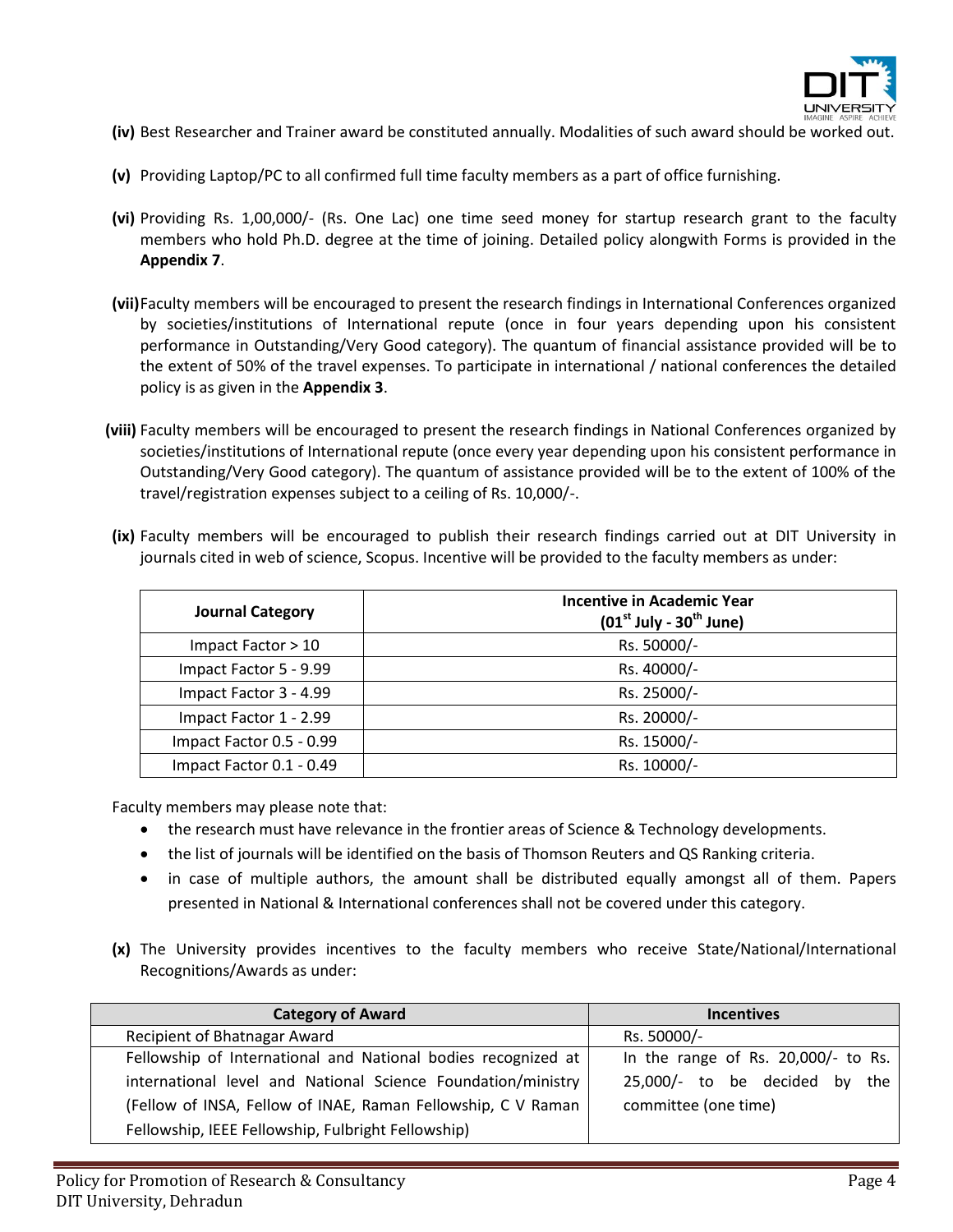

| Young Scientist award and any other equivalent award by           | IMPOINT ASPINE ACHIEVE<br>Rs. 15000/-    |
|-------------------------------------------------------------------|------------------------------------------|
| reputed scientific in an organization.                            |                                          |
| Membership of organizing committee International Conferences      | Rs. 2500/-                               |
| and Workshop. The conferring this award will be decided by the    |                                          |
| committee on the basis of level of recognition of the conference. |                                          |
| Meritorious award for contribution in science by the recognized   | Rs. 1000/-                               |
| national / 1nternationa I body                                    |                                          |
| Any other award as considered deemed fit by the recommending      | Certificate for scientific contribution. |
| body of the university                                            |                                          |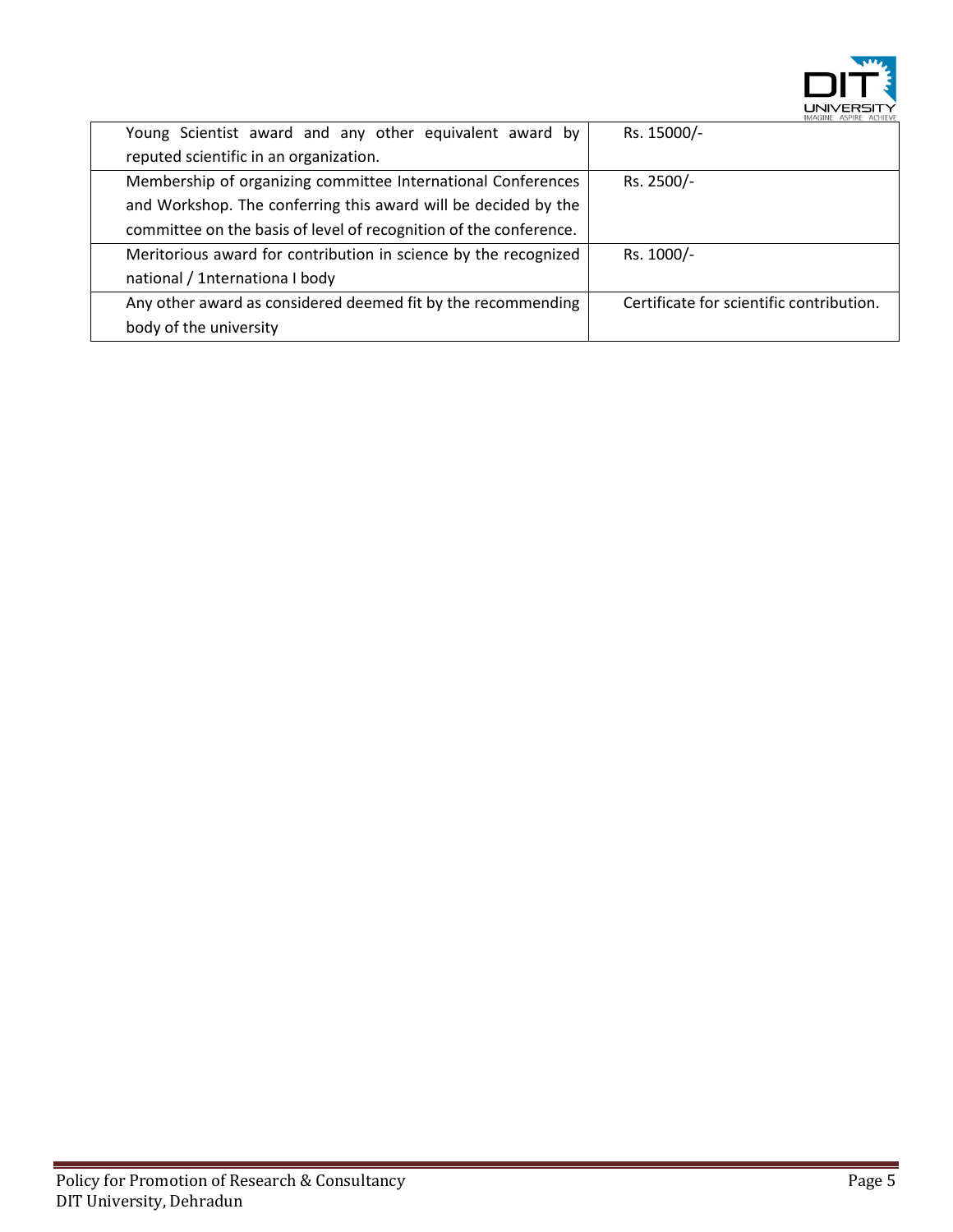

# **GUIDELINES FOR CONDUCTING EVENTS & CONFERENCES**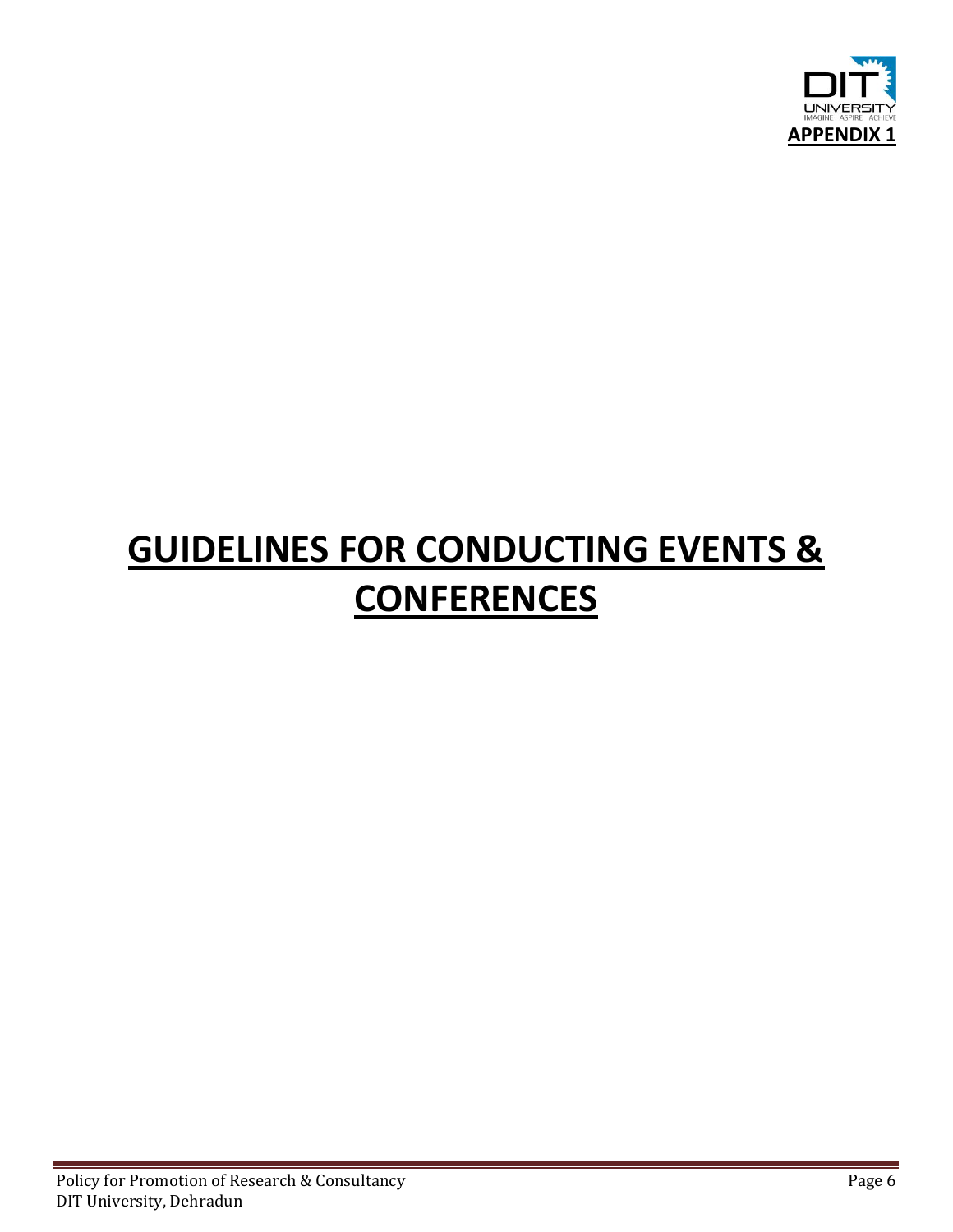

#### **1. Preamble**

DIT University Dehradun, acknowledges that the academic or scholarly work or professional standing of a staff member may involve them, from time to time, in the organization of significant academic conferences, symposia, seminars and other professional meetings/events.

While organizing such events which are academic in nature, the convener and the associated staff members must ensure that the values of DIT University, Dehradun are followed. The basic aim to provide the guidelines is to streamline the process and provide a framework for organizers to lead the academic events successfully, thereby culminating in possible desired outcomes.

DIT University understands that while organizing or convening the academic events, be it conferences, symposia, seminars etc. staff members have a responsibility to manage the outcomes and ensure that the driven process is smooth. The protocol shall help the organizers to ensure that the events are operating within university policies, encouraging maximum external participants, optimal utilization of available resources, seeking advice and support from within the University, wherever appropriate.

#### **2. Scope**

The policy document covers the conferences and events organized at DIT University, and in which, facilities, funds, or resources (including staff time) are used and/or which are endorsed by or held in the name of the University and may include conferences and events convened by staff on behalf of and in the name of external organizations. Such events include important national and international conferences/seminars/lectures which are academic in nature, and to which, dignitaries from outside the University may also be invited.

#### **3. Objectives**

- To foster academic research and professional excellence.
- To embrace a culture of continuous learning.
- To promote strategic and responsible stewardship amongst academic fraternity.

#### **4. Conference Policy**

- 1) All HoDs to prepare and submit comprehensive tentative plan in accordance with the pre-approved annual Departmental Budget for all conferences, events, seminars & workshops to be conducted in subsequent financial year. The same shall be reviewed and approved by the Competent Authority.
- 2) In case, the tentative cost of event, workshop, seminar or conference exceeds the approved budget, the same should be pre-approved by the Competent Authority for such additional budget.

All national and international conferences and events to be convened in the name of the University or on behalf of and in the name of an external organization, must be approved by the Competent Authority.

#### **4.1 Responsibility of the Convener**

The convener needs to keep some of the basic points in view:-

 Profile of the Chief Guest/Guest of Honor/Keynote Speaker be shared well in advance with the office of Chancellor/Vice Chancellor.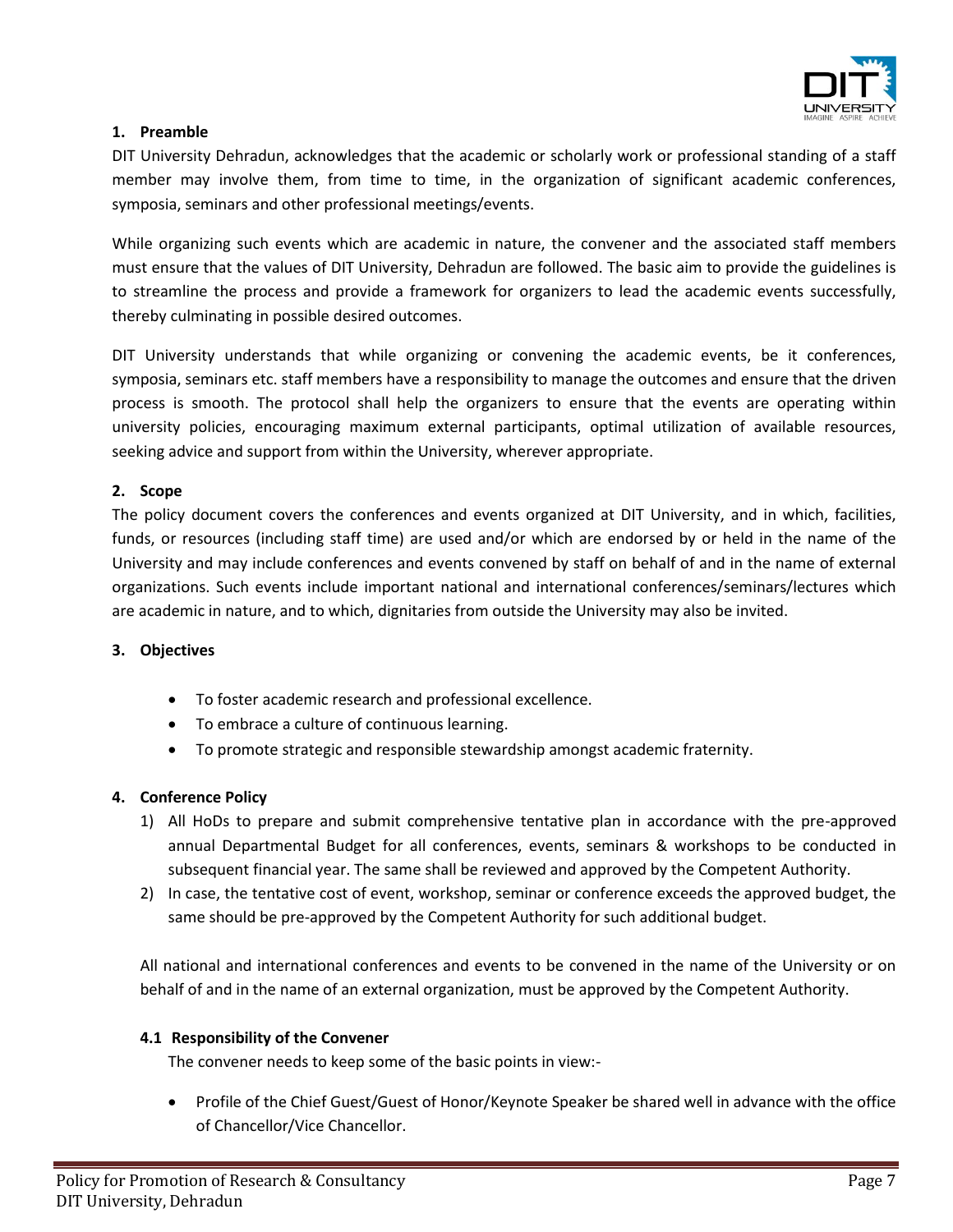

- While selecting the venue, the expected gatherings and nature of conference should be taken into consideration.
- Duration of inaugural and valedictory function shall be in accordance with the timeline, it is advisable to keep it between 45 to 60 minutes. Also, any integration of keynote speech / plenary lecture / any long speech with inaugural and valedictory function be strictly avoided.
- The name of the Chief Patron and Patron should be available on all promotional material and in all communication pertaining to the academic event.
- The invitation to the University authorities shall be sent in advance to avoid last minute mismanagement, they should be escorted to the venue by the team members of organizing committee.
- All communications for the event are to be done from official e-mail id as approved by the Competent Authority and same to be used for all sorts of promotion/sharing of any other information specific to event.

# **4.2 Timeline for submission of proposal**

Proposals for the approval of an academic event should normally be submitted at least 6 months prior to an international event, at least 3 months prior to a national event and 2 months prior to a local event.

# **4.3 Branding and Publicity**

All branding, marketing, publicity, and public relation activity, pertaining to the conference / event should be conducted in accordance with requirement of the event and ensuring consistency with university brand, standards, and styles. The marketing team of the university may be consulted as per need for ensuring consistency. Promotional material should be pre-approved by the Registrar, before initiation of such branding, marketing, publicity, etc.

# **4.4 Conference Proposal and Approval**

#### **4.4.1 Guidelines**

| Sl. No         | <b>Description</b>                                                              |
|----------------|---------------------------------------------------------------------------------|
| $\mathbf{1}$   | The names of the conference / event convener                                    |
|                | The Title of the conference                                                     |
| $\overline{2}$ | The nature of the event, date(s), time and locations, its aims and objectives,  |
|                | intended segment or target audience and anticipated benefits to DIT University, |
|                | Dehradun and to the community                                                   |
| 3              | The names of the Conference / Seminar / Event Coordinator/ Convener and         |
|                | Core Committee staff members                                                    |
| 4              | The intended participating bodies, organizers and sponsors                      |
|                | Nature of University involvement                                                |
|                | Foreshadowed external sponsorship                                               |
|                | Foreshadowed VIP / Dignitaries visits / involvement                             |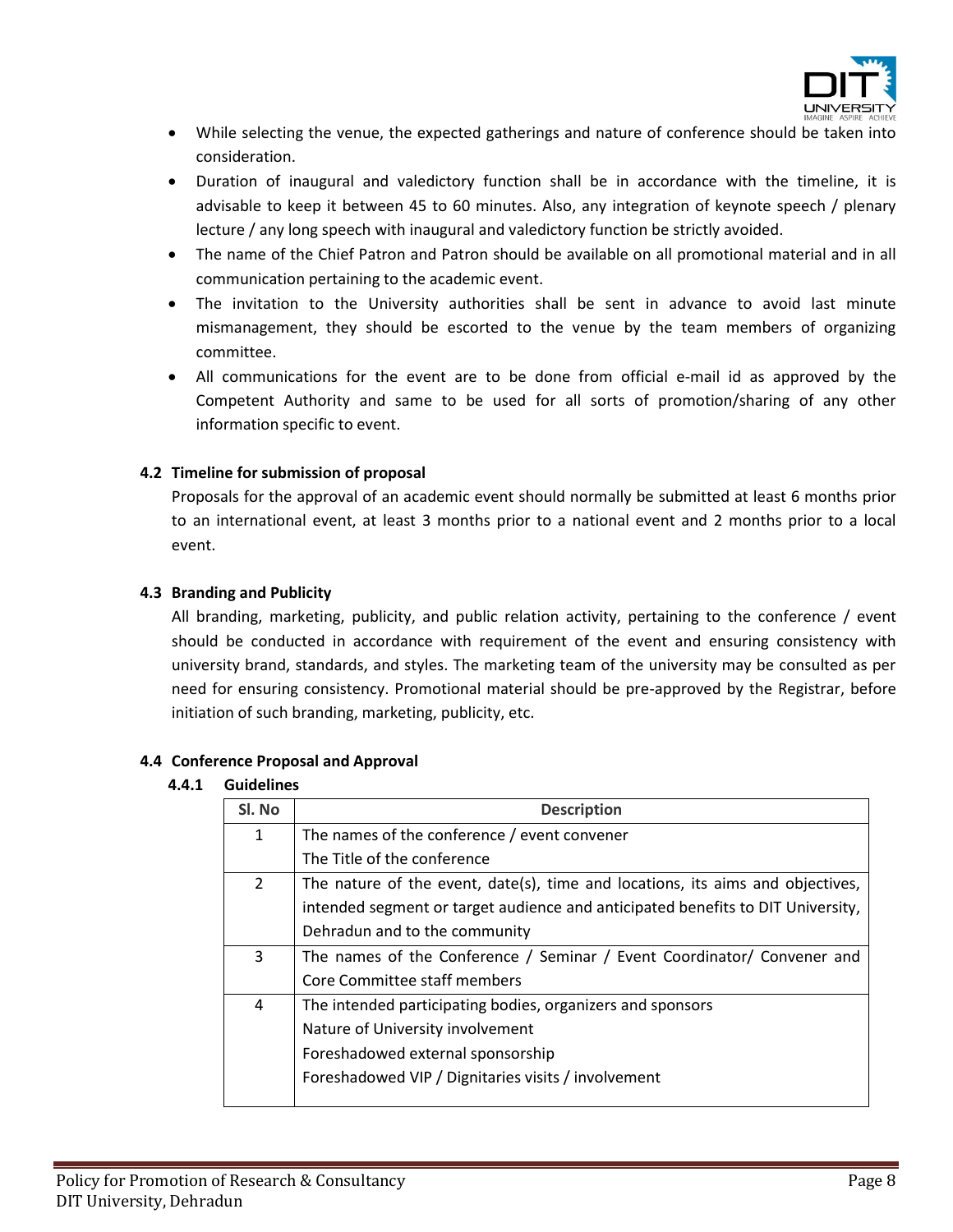

| 5              | Project Plan                                                                   |  |  |  |  |  |  |  |  |  |  |
|----------------|--------------------------------------------------------------------------------|--|--|--|--|--|--|--|--|--|--|
|                | <b>Operational Management:-</b>                                                |  |  |  |  |  |  |  |  |  |  |
|                | Scheduling, Booking of facilities and facilities management                    |  |  |  |  |  |  |  |  |  |  |
|                | Marketing, Publicity and Public Relation                                       |  |  |  |  |  |  |  |  |  |  |
|                | Requirement of Administrative support                                          |  |  |  |  |  |  |  |  |  |  |
|                | Registration method, Invoice, Receipt generation, payment, refunds             |  |  |  |  |  |  |  |  |  |  |
|                | Technical infrastructure & support (Audio-visual, computer, internet)          |  |  |  |  |  |  |  |  |  |  |
|                | Equipment to be hired if any                                                   |  |  |  |  |  |  |  |  |  |  |
|                | Registration desk, Nametags, Souvenirs etc.                                    |  |  |  |  |  |  |  |  |  |  |
|                | Security, Catering, Cleaning; Signage                                          |  |  |  |  |  |  |  |  |  |  |
|                | Accommodation, parking, and transport                                          |  |  |  |  |  |  |  |  |  |  |
| 6              | A draft budget in detail showing the following:-                               |  |  |  |  |  |  |  |  |  |  |
|                | All items of expenditure                                                       |  |  |  |  |  |  |  |  |  |  |
|                |                                                                                |  |  |  |  |  |  |  |  |  |  |
|                | Fees to be charged, if any and projected attendance                            |  |  |  |  |  |  |  |  |  |  |
|                | Sponsorships or sources of bridging finance                                    |  |  |  |  |  |  |  |  |  |  |
| $\overline{7}$ | Theme of the event and design details                                          |  |  |  |  |  |  |  |  |  |  |
| 8              | Formation of organizing committee, meeting dates with timeline, roles and      |  |  |  |  |  |  |  |  |  |  |
|                | responsibilities of the members                                                |  |  |  |  |  |  |  |  |  |  |
| 9              | Detailed profile of the Chief Guest / Guest of Honor / Key Note Speaker to be  |  |  |  |  |  |  |  |  |  |  |
|                | shared.                                                                        |  |  |  |  |  |  |  |  |  |  |
|                | Once confirmed, same to be communicated to the office of Chancellor and Vice   |  |  |  |  |  |  |  |  |  |  |
|                | Chancellor                                                                     |  |  |  |  |  |  |  |  |  |  |
| 10             | Reporting details with supporting documents along with an audited statement    |  |  |  |  |  |  |  |  |  |  |
|                | of expenditure incurred during the event, to be submitted on completion of the |  |  |  |  |  |  |  |  |  |  |
|                | event by the Convener duly after verified by the concerned HoD.                |  |  |  |  |  |  |  |  |  |  |
|                |                                                                                |  |  |  |  |  |  |  |  |  |  |

# **5. Financial Support**

Prior to finalization of conferences / events, all estimated expenses and estimated income need to be discussed with Head-Finance & Accounts and arrive at the deficit / surplus. In case of estimated deficit, University can augment the same from its budget. The maximum financial support from the University can be provided as per the policy laid down by University from time to time in a particular financial year (National Conference Rs 50,000/- as proposed and for International Conference, Rs 1,00,000/- as proposed).

#### **5.1 Sponsorships**

All sponsorship details must be supported by MoUs, duly signed by Registrar, post approval.

# **5.2 Collection of Funds**

All types of fees to be collected for workshop, event, seminar, conference, etc., (for-example membership fees, sponsorship amount etc.) is to be mandatorily remitted directly to University's designated bank accounts. There should not be any direct collection in cash or any other mode by faculty or student. Please note that University will accept all types of fees in CASHLESS mode only. Hence, the participants should have Debit Card / Credit Card/ Net banking facilities. Event coordinator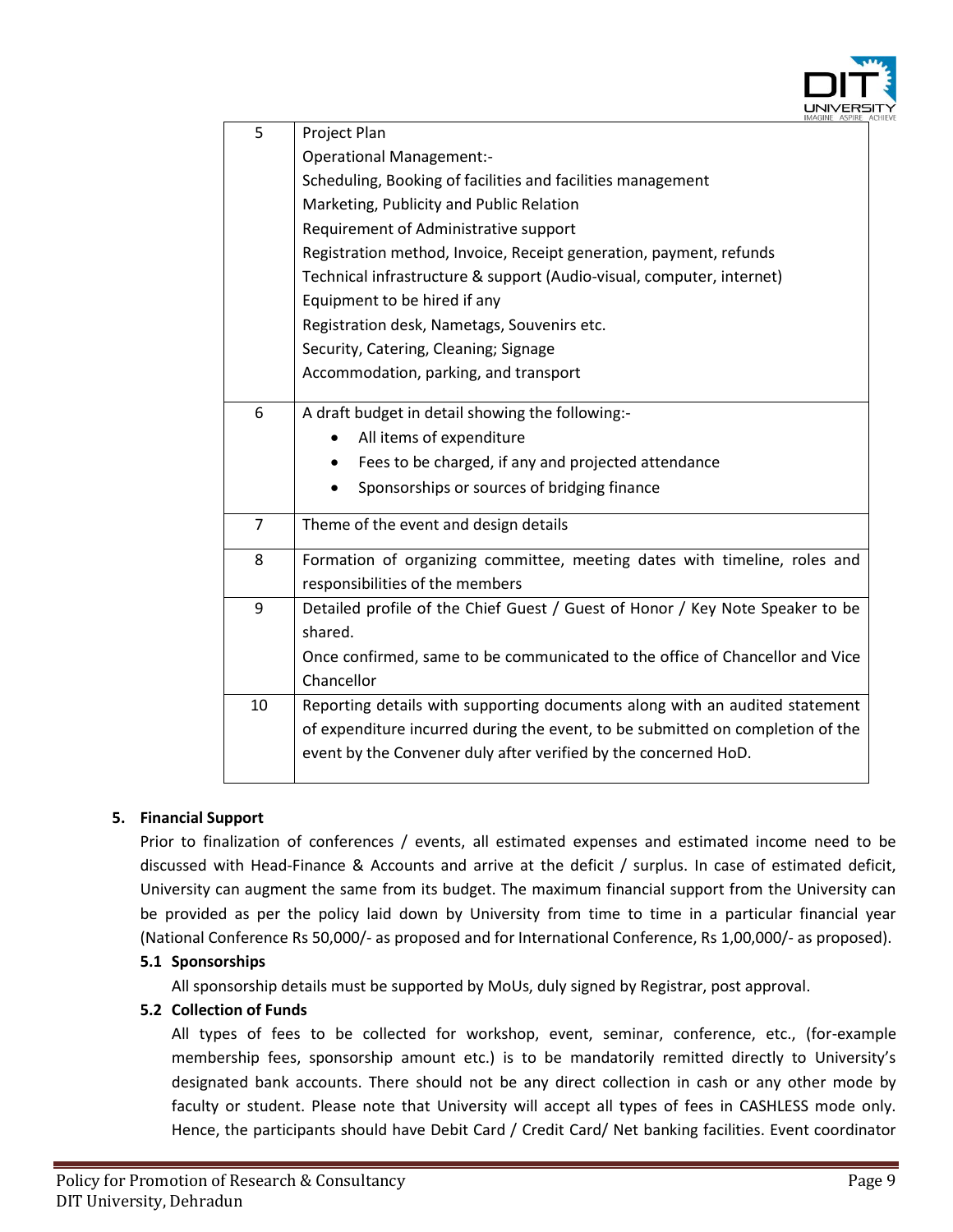

should collect transaction references, UTR numbers from all participants and inform Finance Department regularly before commencement of event and final collection details must be submitted within 2 days from the completion of event for proper accounting.

### **5.3 Procurement & Purchase**

The organizers of the event need to ensure that all kinds of procurements are in accordance with University's purchase policy. The vendor payments will be settled directly by DIT University on submission of original invoices through NEFT / RTGS. There should not be any direct settlement of vendors' bills by organizer or any organizing committee member.

The University Authorities may direct the concerned to procure goods by forming a spot buy committee in special / urgent cases, if required.

*The University reserves right to modify the above guidelines as deemed fit from time to time.*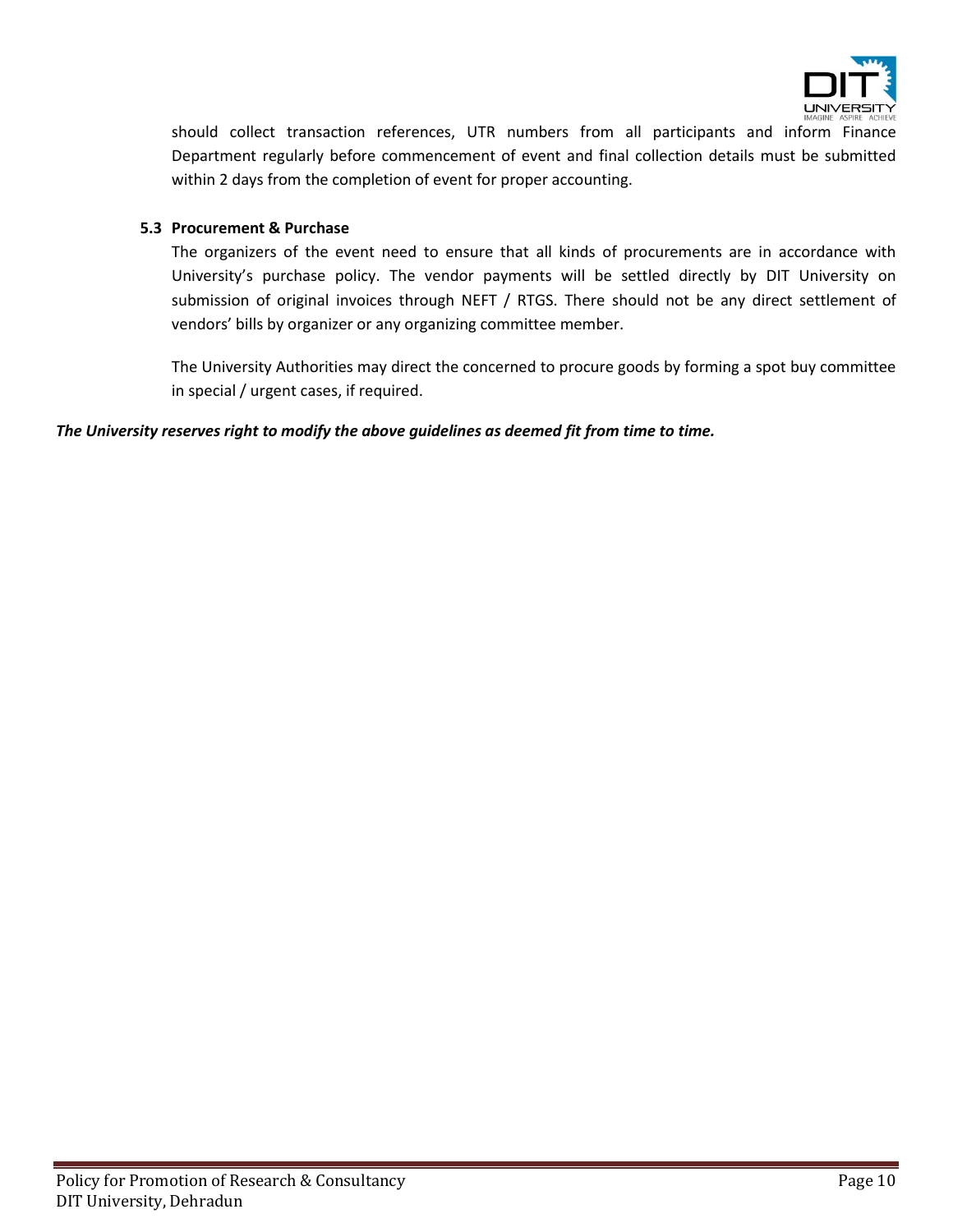

# **THE ORDINANCES RELATING TO CONSULTANCY RULES**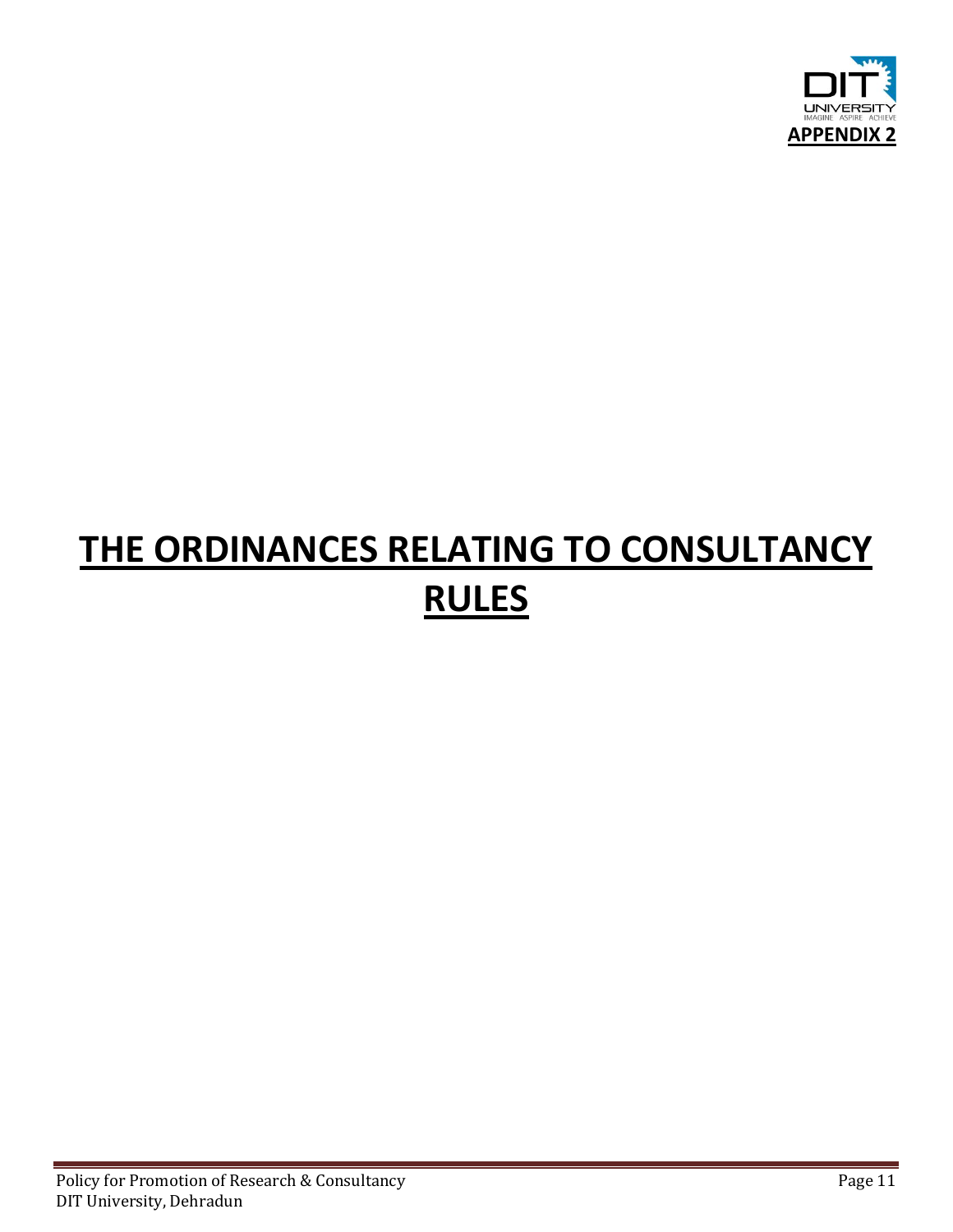

#### **I PREAMBLE**

DIT University considers Consultancy Projects as an important means for extending benefit of scientific research of the University to various sections of the industry and governance, thus broadening the experience base of the University community and as a tool for contributing to the country's industrial and economic growth. Consultation services are encouraged in specialized areas where the University has exclusive competency, and not in the areas of routine work. Appropriate consultancy projects, in addition to providing much needed service to the industry, also benefits the concerned faculty members and the University in several ways. They enrich the professional experience and knowledge of faculty members and thus make them better educators. Consultancy projects provide first-hand knowledge of the current problems of industry which is very helpful in tuning the curriculum to the present needs. While the University encourages the faculty members to undertake Consultancy projects, it is expected that the time spent by a faculty member on Consultancy projects will not exceed one day per working week. The faculty members, while undertaking such projects, are expected to uphold the reputation and prestige of the university at all times.

#### **II DEFINITIONS**

- (i) **University** means DIT University, Dehradun.
- (ii) **Department** means the Academic Department of the University.
- (iii) **Vice Chancellor** means the Vice Chancellor of DIT University.
- (iv) **Dean of Research and Consultancy (Dean R&C)** means Dean of Research and Consultancy of DIT University.

#### **III TYPES OF CONSULTANCY PROJECTS**

- (i) Type-I Consultancy Project means a Consultancy Project which does not use laboratory facilities of the University.
- (ii) Type-II Testing Project means a project which utilizes the laboratory facilities of the University or repetitive jobs needing marginal intellectual input. Such projects will cover testing of material/ equipment in laboratory, wherein only the testing results are to be communicated.
- **IV PRINCIPAL INVESTIGATOR (PI)** means a faculty member of the University with necessary expertise and competence to conduct a consultancy work. Normally, the faculty who submits the project proposal and negotiates with the client sponsor and is instrumental in getting the project is the PI. PI is responsible for the deliverables to the client. PI shall decide involvement of other investigators and sharing of consultation fees.
	- (i) **Co-Investigator (CI)** means a person from amongst the faculty co-opted by the Principal Investigator to work jointly with him/her on the project.
- **V ASSIGNMENT OF CONSULTATION:** The consultancy projects will be assigned as under:
	- (i) **Individual:** In this case the project is received in the name of an individual or individuals. (Dean R&C) will nominate one faculty member as PI. The PI shall have overall responsibility of the project.
	- (ii) **Department:** In this case the project comes to the Department. The Head of the respective Department shall assign a PI for the project in consultation with (Dean R&C).
	- (iii) **University:** In this case the project comes to the University and (Dean R&C) shall assign PI for the project.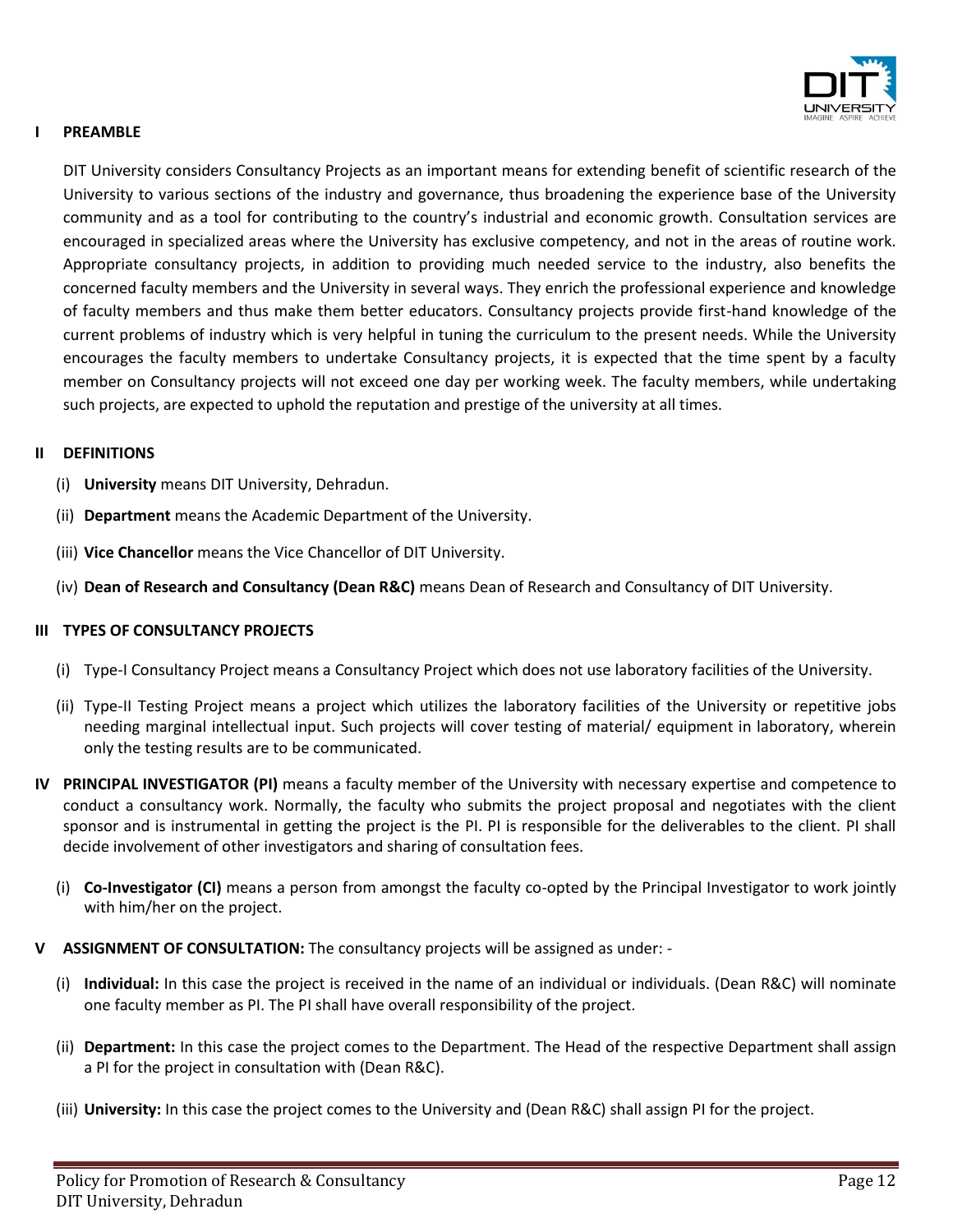

#### **VI CONSULTATION TIME:**

- **(i)** While the University encourages the faculty members to undertake Consultancy projects, it is expected that the time spent by a faculty member on Consultancy projects will not exceed one day in a working week and shall also not disturb the normal teaching or other duties of the university. In case of traveling for consultation purpose Academic Leave rules will be applicable. No extra Academic Leave is admissible for consultation.
- **(ii)** The consultancy work shall be considered to be over and above all other duties assigned.

#### **VII GENERAL**

- **(i)** Individuals or Departments may take up Consultancy work only after taking approval of the (Dean R&C) through the Head of the concerned Department.
- **(ii)** The report of Consultancy Projects will be signed by the respective Investigator(s) the Head of the Department.
- **(iii)** All payments in connection with Consultancy Projects shall be received in the name of the Registrar, DIT University, Dehradun.
- **(iv)** In case of multi-disciplinary/ inter-departmental projects, a single project can be divided into sub-projects on mutually agreed terms, by the consenting departments/laboratories.
- **(v)** Report(s) and data collected/ originated out of consultancy project are the joint Intellectual Property of the University and the investigators. If the client needs a different agreement, such agreement shall be entered into with the prior approval of the Dean R&C who will decide in consultation with the Vice Chancellor.
- **(vi)** All types of agreements shall be legally got vetted through the Registrar of the University.
- **(vii)** The responsibility of the successful completion of the project, maintenance of Standard Operating Procedures (SOP) and ethical standards lies with the PI.
- **(viii)** As far as possible, 50% of the fund shall be requested from the awardee/sponsor to be disbursed in advance to the University.

#### **VIII EXPENDITURE NORMS**

- **(i)** Student Assistants: The Investigator(s) may engage the University Students (who may or may not be getting fellowship) as Student Assistants with the approval of Dean R&C for consultancy and testing work on payment of Rs.100/-per hour subject to a maximum of 50 hours per month. The expenditure on this account can be booked under manpower charges/ contingency.
- **(ii)** Hospitality: Expenses incurred on reasonable hospitality not exceeding Rs.400/- per head per meal and Rs.150/- per head for snacks etc. in connection with the consultation work can be charged as expenses. The expenses towards hospitality may be with reference to the rate prescribed in the rate contracts of the University.
- **(iii)** Travel: The most expeditious and convenient mode of travel should be used to minimize period of absence from the University. There will be no restriction placed by the University on the mode of travel. Actual boarding & lodging expenses will be paid on production of receipt. Expenses on local travel by taxi will be reimbursed against cash receipt as per actuals. All these expenses will be met out of the consultancy project funds. All the claims shall duly approved by the Dean R&C.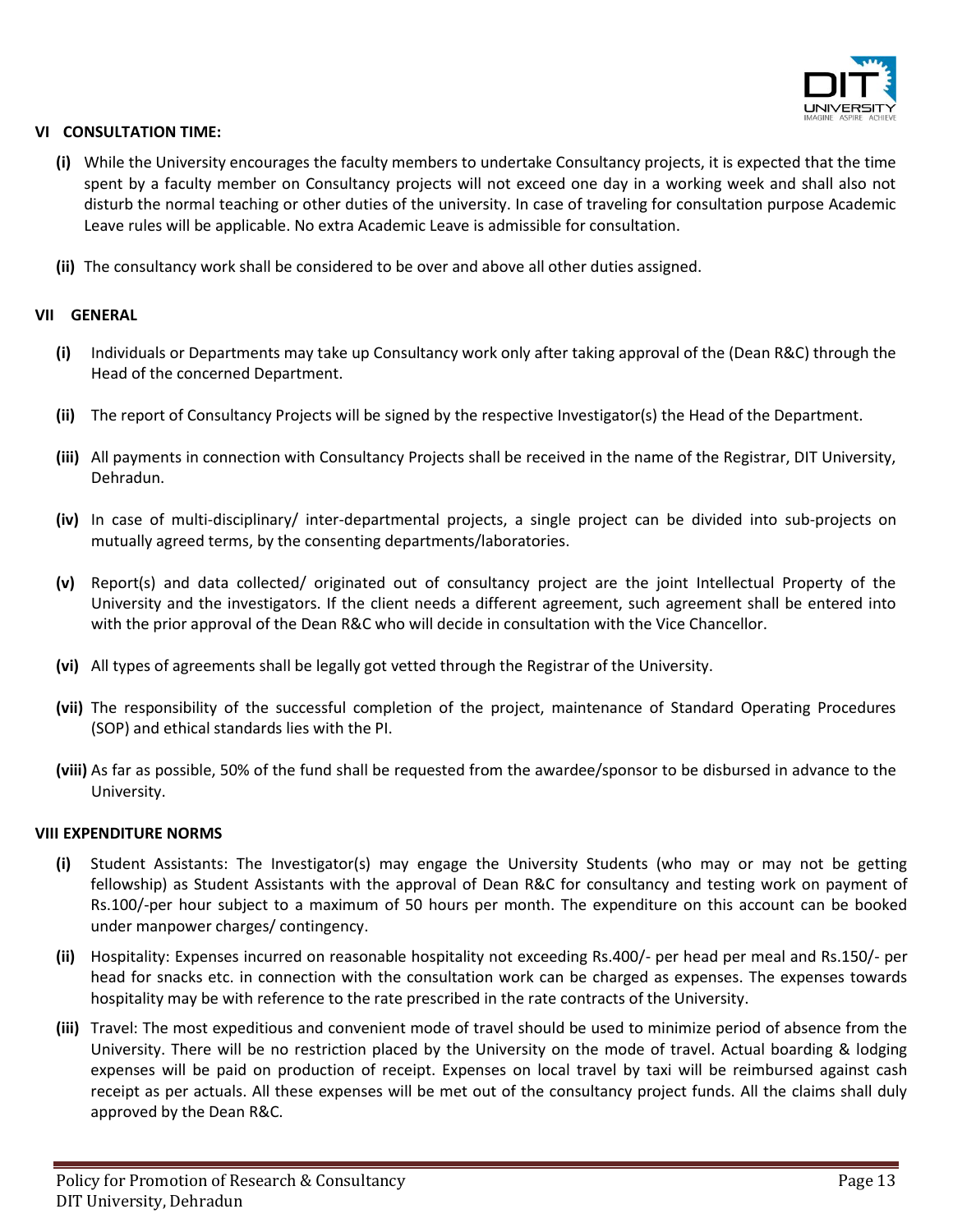

#### **IX SHARING OF CONSULTANCY FEES:**

- **(i)** Individual **Consultancy Projects or Type – I Projects:** For Consultancy work without use of Laboratory facilities, the norms for calculation of various percentages for distribution of the total money received from client (excluding service tax) will be as follows:
	- **a)** Total money received from client = G
	- **b)** Service Tax = L
	- **c)** Total contracted amount  $T = G-L$
	- **d)** Amount of University overhead F = 0.20 T
	- **e)** Total Expenditure on the project = E
	- **f)** Remaining Amount  $S = (T-F) (E)$

Amount S shall be distributed between the University and Investigators as given in point 9.3 below.

- **(ii) Testing projects involving use of laboratory facilities (Type-II):** For Consultancy work involving use of Laboratory facilities, the norms for calculation of various percentages for distribution will be as follows:
	- **a)** Total money received from client = G
	- **b)** Service Tax = L
	- **c)** Total contracted amount  $T = G-L$
	- **d)** Amount of University overhead F = 0.30T
	- **e)** Total expenditure on the project = E
	- **f)** Remaining Amount  $S = (T-F) (E)$
- **(iii)** Amount S shall be distributed between the University and Investigators and other staff in the following ratio :
	- **a)** In case the project is brought with the efforts of the faculty members the S amount shall be shared in the ratio of 35:65 between University and the Investigators respectively.
	- **b)** In case the project comes the University the S amount shall be shared in the ratio of 50:50 between University and the Investigators respectively.

Distribution of remuneration shall normally take place at the completion of the project. However, for large projects interim disbursements shall be allowed on recommendation of PI and approval of Dean R&C. Distribution of remuneration among the partners of a project shall be the prerogative of the PI. If any consultation amount remains unclaimed after the employee ceases to work at the University the entire amount shall be treated as University overhead.

**(iv)** Utilization **of the University Share:** The University share shall be utilized in fostering and nurturing excellence in research. The amount received from projects will be kept in two funds, one for the University and the other for the concerned Department. The main purpose of the fund will be to renew and modernize the laboratory facilities. The equipment used frequently for testing purposes will be maintained from this fund. In addition, the fund shall be available to faculty members/Departments/Schools of the University for attending conferences, scientific meetings, national and international visits, shortfall funding for equipment etc. as per priority of the University. The Departmental fund shall be utilized as per the discretion of the Department. The distribution shall be:

| <b>Type of Fund</b>         | Percentage |
|-----------------------------|------------|
| University Development Fund | 80%        |
| Department Development Fund | 20%        |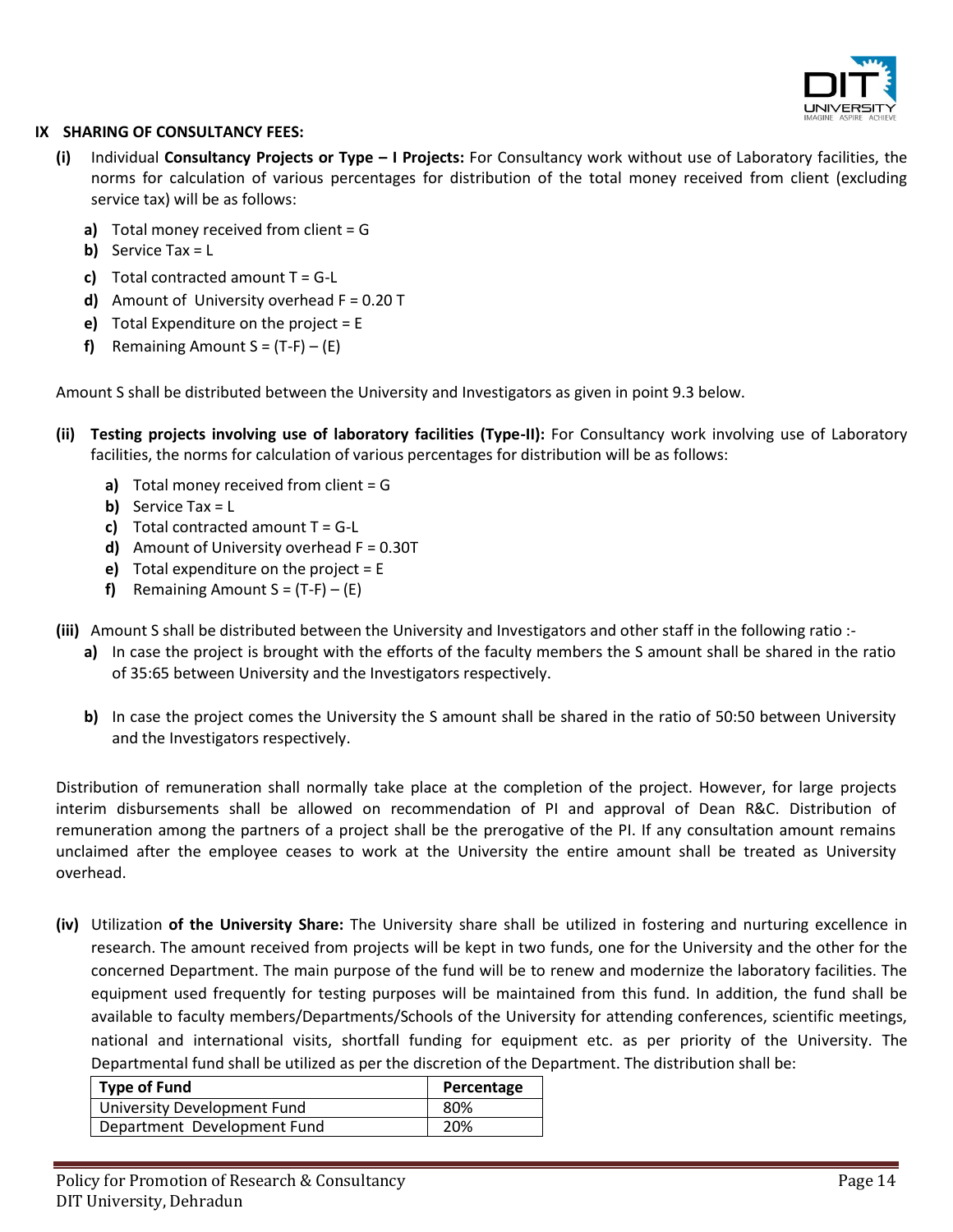

**(v) Total** remuneration **from consultancy/ testing works:** The total annual gross remuneration to be received from consultancy projects including departmental consultancy and testing during a financial year by an individual will be limited to the gross salary (Basic+GP+DA) drawn by the concerned person.

# **X BUDGETARY NORMS FOR CONSULTANCY PROJECTS**

- **(i) Total Charges:** The total agreed charges of a Consultancy project will consist of the actual expenses, University overheads and share from the surplus and the remuneration to be distributed to the faculty and staff. The actual expenses should cover the following costs related to the project:
	- **a)** Permanent equipment to be procured / fabrication of equipment or models.
	- **b)** Consumable materials.
	- **c)** Travel expenses in connection with the project work.
	- **d)** Computational or other charges the Investigator(s) may have to pay to the University or any other outside agency in the course of the execution of the work.
	- **e)** Charges to be paid for the use of specific equipment in the departments or central facilities.
	- **f)** Contingency expenses to cover cost of supplies, preparation of report, typing, word processing, drawing, drafting, stationery, reproduction, literature (books, journals, membership fee for professional societies), postage, courier, FAX and telephone (including rental and STD/ ISD call bills of telephone at residence or mobile phones), cost of insurance of personnel/ equipment being used for the project and medical reimbursement on duty (excluding major ailments) for staff etc.
	- **g)** Expenses for work to be carried out on payment basis, remuneration to student assistants.
	- **h)** Any other costs considered appropriate.
- **(ii)** While preparing proposal, provision for Service Tax, as applicable, shall be made over and above the total contracted amount. The service tax will be applicable as per prevailing government rates.
- **(iii)** While making allocations to the different heads of expenditure of the project the budgetary provision should be kept in view by the Investigator(s).
- **(iv)** The Investigator(s) while seeking approval of expenditure from Project funds should specifically mention the project budget head to which that expenditure will be debited.
- **(v)** While incurring expenditure, it shall be the responsibility of the Investigator(s) to ensure that the expenditure being incurred is within the approved budget limits and the funds are available against the respective head.
- **(vi)** All expenses shall be committed and expenditure is incurred after due approval of the Dean R&C and in consultation with the Finance Officer.

#### **XI CONSULTANCY FEE**

There are no rigid norms for calculating the Consultation fee. This depends upon several factors such as the time spent, the importance of the advice and the experience of the faculty, etc. While estimating the Consultancy fee chargeable to the client, the Investigator(s)/Head of the Department should keep in mind that only part of the total fee is available for distribution among the faculty, staff, and students. The remuneration will be paid to the faculty / staff as per norms and on the recommendation of the Investigator/Head of the Department. Saving from the Consultancy charges will be divided between the University and the faculty/ staff after taking into consideration all expenses as per norms for the purpose.

#### **XII BUDGETARY NORMS FOR TESTING JOBS**

The University may undertake testing services by charging a standard fee as approved by the University. The testing report will be prepared by the Lab In-charge and countersigned by the Head of the Department.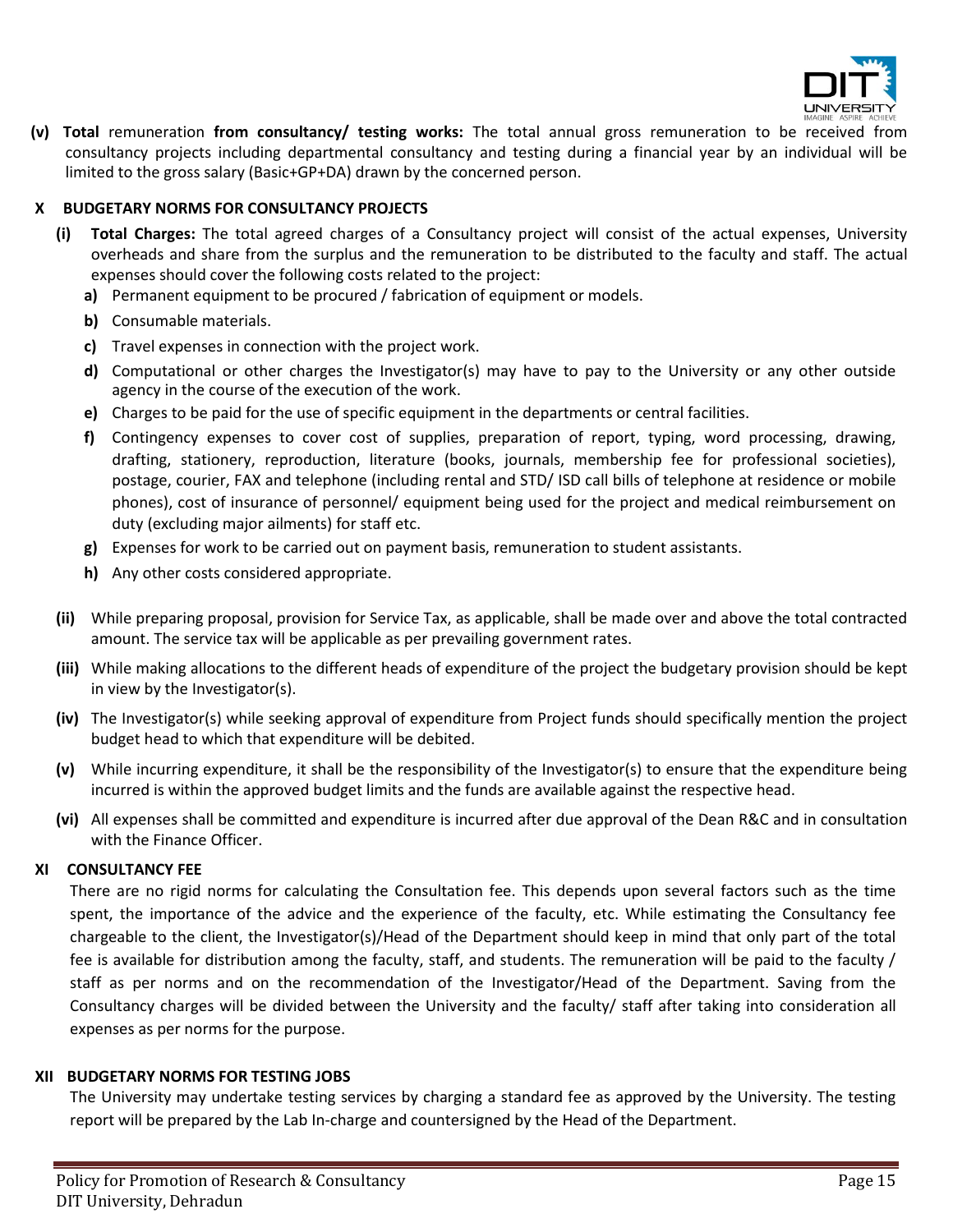

# **POLICY FOR SANCTION OF FINANCIAL ASSISTANCE TO ATTEND CONFERENCE / SEMINAR / SHORT TERM COURSE / WORKSHOP /FACULTY DEVELOPMENT PROGRAM / REFRESHER COURSES / PERSONALITY DEVELOPMENT PROGRAM/ MANAGEMENT DEVELOPMENT PROGRAM/TRAINING ETC. IN INDIA / ABROAD**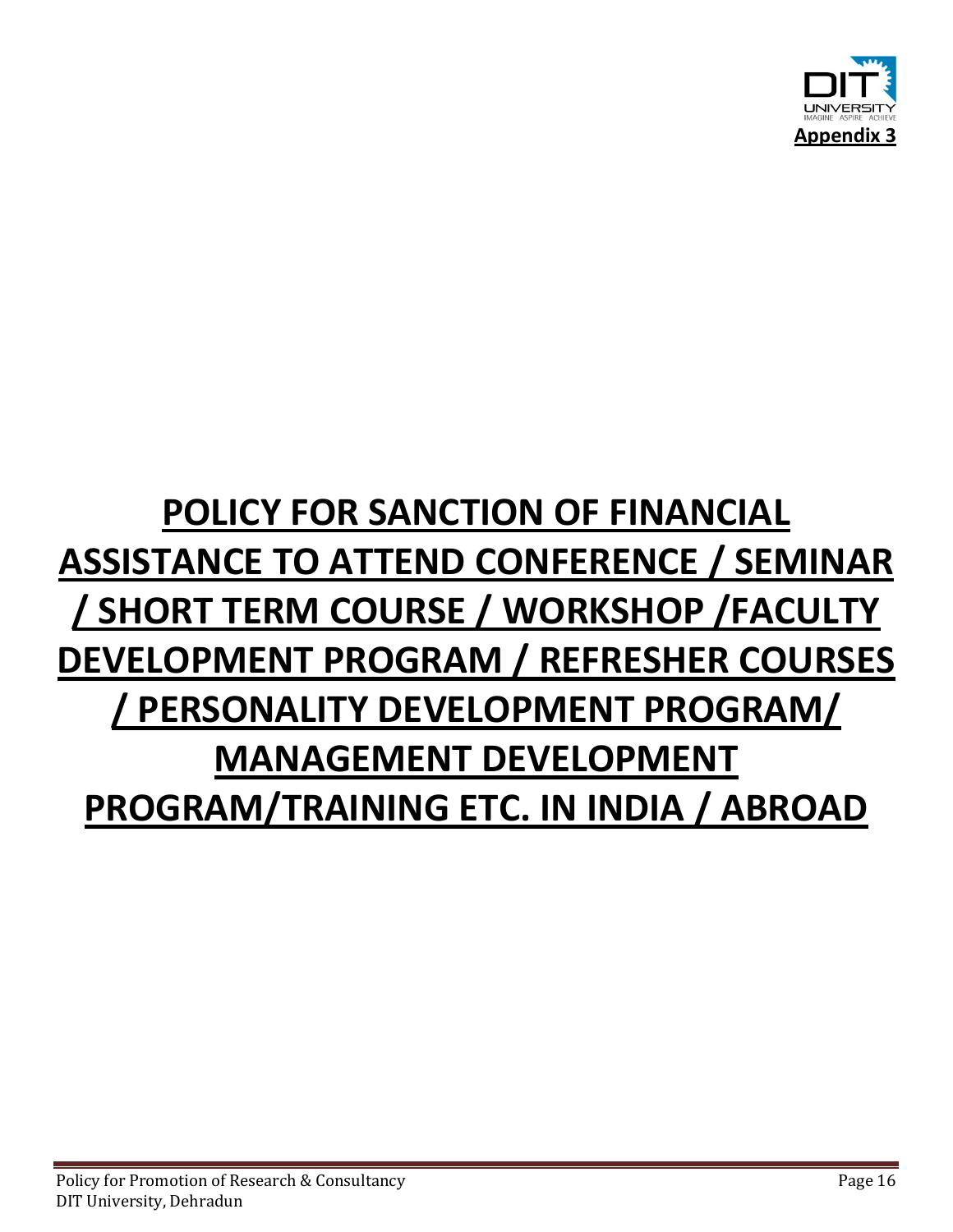

The faculty members, other Academic & Scientific staff conduct research in their core areas of teaching and produce research papers, articles or reports and share them with the academicians, industry representatives, policy makers, experts and students at national and international levels. Participation in national and international conferences/seminars/ workshops/symposia provide a platform to them.

DIT University would like to encourage its academic community to present its research based papers and the University intends to fund their travel and other expenses to the possible extent. For this purpose the following guidelines will apply:

- 1. All the faculty members should obtain pre approval from HoD/ Dean(RNC)/ Director of respective faculty to attend any of the events by submitting details on the prescribed format duly recommended by their respective HOD/Dean/Director.
- 2. Each faculty member is eligible for only two national level travels in a financial year and one international travel during a period of 3 financial years.
- 3. Out of the two national level participations, at least one should be a paper presentation which shall be subsequently published in a reputed journal.
- 4. The international participation should be essentially research paper presentation.
- 5. Financial assistance from DIT University will be provided subject to availability of funds. However, faculty will be encouraged to apply to other funding agencies like DST, CSIR etc.
- 6. All approvals for one of this events / programs will be accorded along with duty leave.
- 7. Partial Grants / lump sum amount approvals may also be accorded depending upon financial position / assistance being given by organizers.
- 8. In case there is fully sponsored invitation, the Director/VC may allow the faculty member to participate in the conference/seminar with no financial commitment from the Institute.
- 9. The Non-teaching staff would be eligible for one national level participation in a financial year and one international participation 5 years depending on funds availability.
- 10. In exceptional cases, the Director / VC may allow to exceed the number of participation on shared cost basis up to 50% if the paper has been accepted / invited by reputed organizers.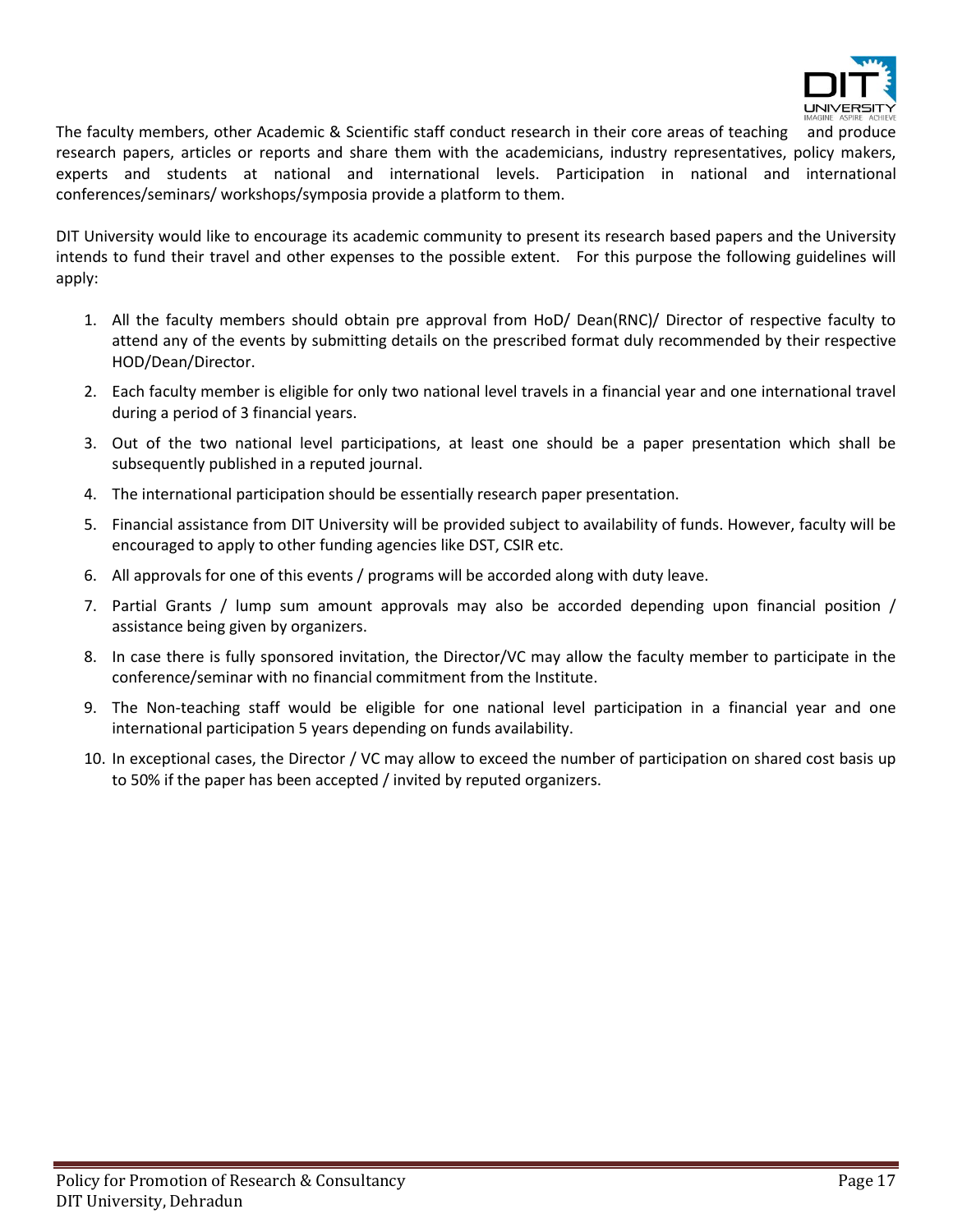

|         |  |  | Application for financial assistance to attend conference/Seminar/Short term Course/ Workshop/Faculty Development    |  |  |  |  |
|---------|--|--|----------------------------------------------------------------------------------------------------------------------|--|--|--|--|
|         |  |  | Program/Refresher Courses/Personality Development Program/ Management Development Program / Training etc. in India / |  |  |  |  |
| Abroad. |  |  |                                                                                                                      |  |  |  |  |

| 1.  | Name                                                                                          |                                                                       |
|-----|-----------------------------------------------------------------------------------------------|-----------------------------------------------------------------------|
| 2.  | Designation & Department                                                                      |                                                                       |
| 3.  | Name and address of the<br>Institute /University/ Course Organizer<br>(To be visited)         |                                                                       |
| 4.  | Purpose of Visit                                                                              | FDP/FIP/QIP/Workshop/Conference/Seminar/Other                         |
| 5.  | Name of the Event / Title of the paper to<br>be presented.                                    |                                                                       |
| 6.  | Authors (for Conference / Seminar)                                                            |                                                                       |
| 7.  | Date of the Event                                                                             |                                                                       |
| 8.  | Financial Assistance offered by the<br>hosting / organizing institution.                      | Waiver of Conference / workshop fee:<br>TA/DA :<br>Local Hospitality: |
| 9.  | Financial Support Needed from DIT<br>University (Give Breakup)                                | Yes / No<br>                                                          |
| 10. | No. of Conferences/ Workshop/ Courses<br>attended last academic year<br>(Give details if yes) |                                                                       |
| 11. | Arrangements for Class/ Exam duty<br>During your absence                                      |                                                                       |
| 12. | Recommendations of HoD                                                                        |                                                                       |
| 13. | Recommendations of Dean R&C / Dean,<br><b>Academic Affairs</b>                                |                                                                       |
| 14. | Recommendation<br>eligibility<br><b>HR</b><br>on<br>through Registrar                         |                                                                       |
| 15. | Fund cleared by Finance Officer                                                               |                                                                       |
|     |                                                                                               | Finance Officer                                                       |
|     | Recommendations of:                                                                           | Approved/Not Approved                                                 |
|     | Director - Engineering/Pharmacy/Architecture                                                  | Vice Chancellor, DIT University                                       |

#### **Enclosures:**

- Attach Letter of invitation / acceptance of the paper including the terms & conditions of the host institution on financial assistance offered etc.
- $\triangleright$  Tick marks the check list overleaf.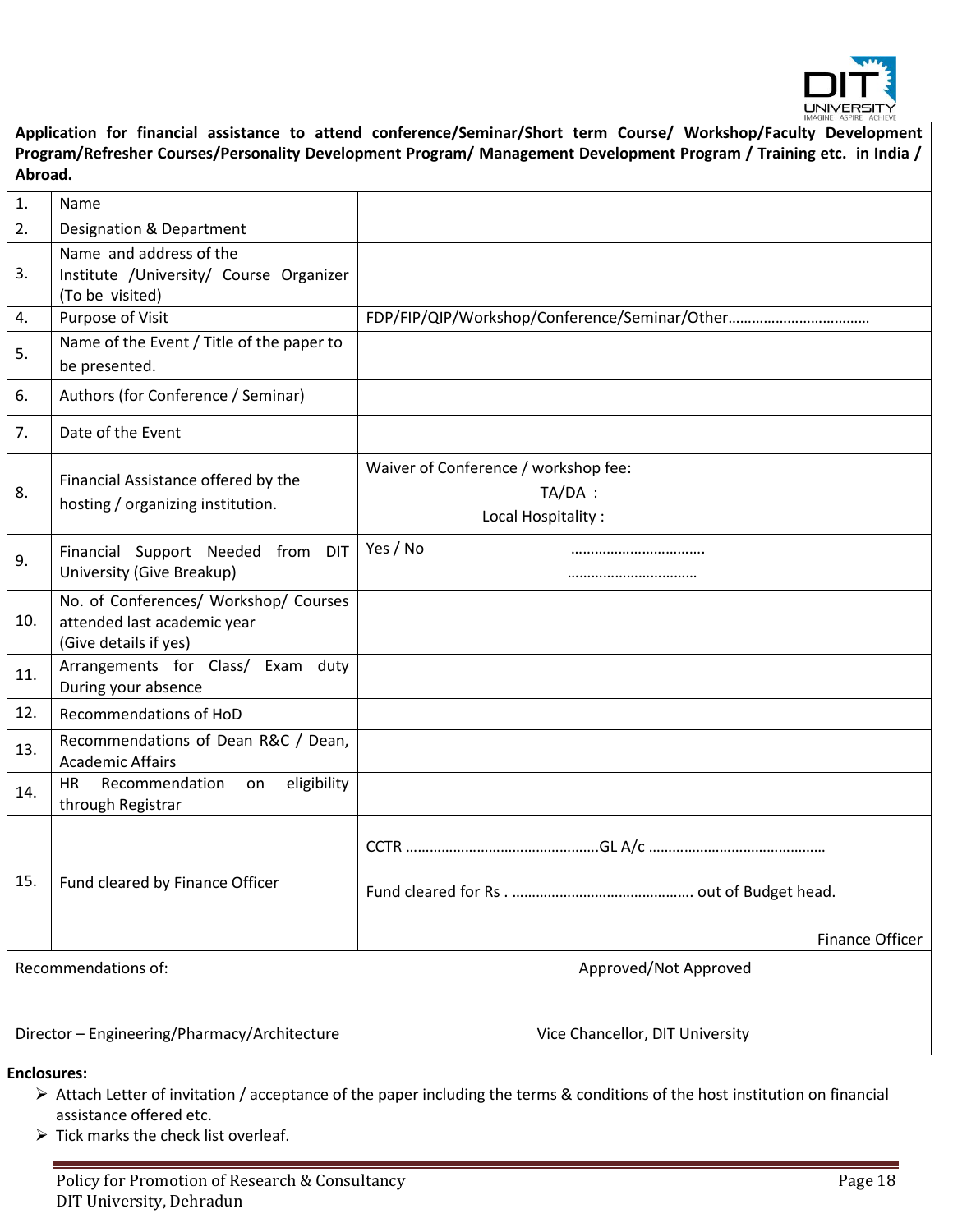

# **INNOVATION, INCUBATION AND START-UP POLICY FOR STUDENTS, FACULTY AND STAFF**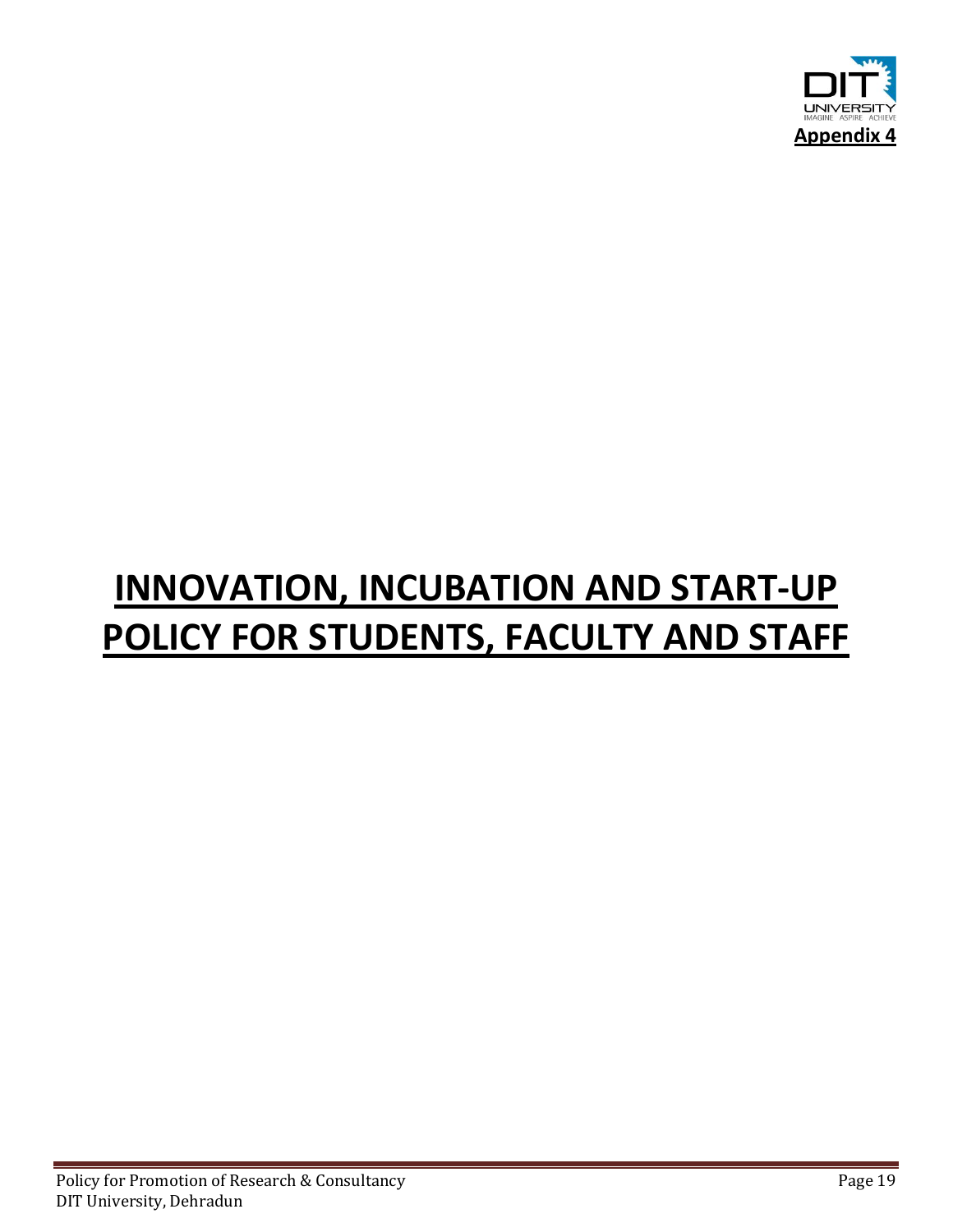

# **Introduction**

Centre of Innovation, Incubation, Entrepreneurship &Start-ups (CIIES), is set up to promote innovation and entrepreneurship among the Faculty, Staff, Research Scholars, Students at DIT University and start-up from vicinity. To accomplish its goal, CIIES runs and manages a Centre of Innovation and Technology Business Incubator at DIT University, Dehradun. This policy will also facilitate Intellectual Property ownership management, technology licensing and institutional Start-up policy, thus enabling creation of a robust innovation and Start up ecosystem across DIT University. The policy is subject to periodical review and amendments.

# **1. Strategies and Governance**

- A. Entrepreneurship promotion development will be one of the major dimensions of the DIT University strategies. To facilitate development of an entrepreneurial ecosystem in the DIT University and nearby area, specific objective and associated performance indicator will be periodically defined for assessment.
- B. Implementation of entrepreneurial vision in DIT University will be achieved through mission statements rather than stringent control system. The entrepreneurial agenda will be responsibility of the Director, CIIES to bring in required commitment and well understood by the Top Management. However, promoting entrepreneurship requires a different type of mindset as compared to other academic activities. Therefore, Director, CIIES will have large industry and business exposure.
- C. Resource mobilisation plan will be worked out at the DIT University level for supporting innovation, pre-incubation, incubation infrastructure and facilities. A sustainable financial strategy will be defined in order to reduce the organizational constraints to work on the entrepreneurial agenda.
	- i. Investment in the entrepreneurial activities will be a part of the institutional financial strategy. Minimum 1% fund of the total annual budget of the institution will be allocated for funding and supporting innovation and start-ups related activities through creation of separate 'Innovation fund'.
	- ii. The strategy will also involve raising funds from diverse external funding sources through government (state and central) such as DST, DBT, MHRD, AICTE, TDB, TIFAC, DSIR, CSIR, BIRAC, NSTEDB, NRDC, Start-up India, Invest India, MeitY, MSDE, MSME, etc. and non-government sources.
	- iii. To support technology incubators, DIT University will approach private and corporate sectors to generate funds, under Corporate Social Responsibility (CSR) as per Section 135 of the Company Act 2013.
	- iv. DIT University will also raise funding through sponsorships and donations. We will actively engage alumni network for promoting Innovation & Entrepreneurship.
- D. For expediting the decision making, hierarchical barriers will be minimized through empowering the CIIES team and individual autonomy and ownership of initiatives will be promoted.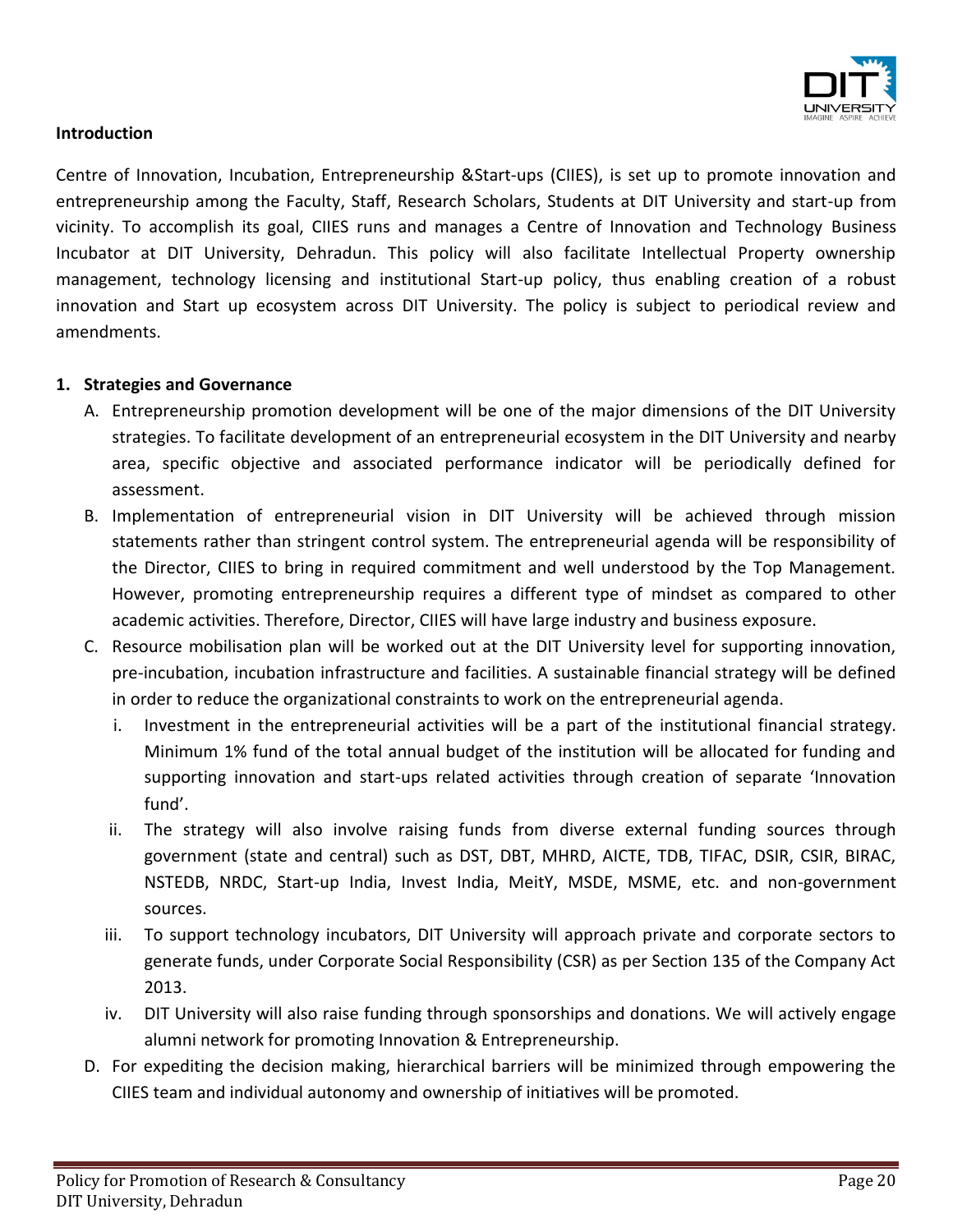

- E. Importance of innovation and entrepreneurial plan will be known across the DIT University and will be promoted and highlighted at University Academic Calendar programs such as conferences, convocations, workshops, etc.
- F. Action plan will be formulated at DIT University level, having well-defined short-term and long-term goals.
- G. DIT University will develop and implement innovation and entrepreneurship strategy and policy for the entire university in order to integrate the entrepreneurial activities across various centre for excellence, departments, faculties, career services within the University, thus breaking the silos.
- H. Product to market strategy for start-ups can be developed by the DIT University on case to case basis.
- I. Development of entrepreneurship culture should not be limited within the boundaries of the University.
	- i. DIT University will be the driving force in developing entrepreneurship culture in its vicinity (regional, social and community level). This shall include giving opportunity for regional start-ups, provision to extend facilities for outsiders and active involvement of the University in defining strategic direction for local development.
	- ii. Strategic international partnerships should be developed using bilateral and multilateral channels with international innovation clusters and other relevant organizations. Moreover, international exchange programs, internships, engaging the international faculties in innovation and entrepreneurship will also be promoted.

# **2. Start-ups Enabling DIT University Infrastructure**

Pre-incubation and incubation facilities for nurturing innovations and start-ups will be created. Incubation and Innovation can be organically interlinked and effort will be to link Innovation to Enterprises to Financial Success.

- A. DIT University will create Centre of Innovation, Incubation, Entrepreneurship and Start-up under which Centre of Innovation, Technology Business Incubator and Student Innovation and Entrepreneurship Club will be working by mobilizing resources from internal and external sources.
- B. Pre-Incubation/Incubation facility will be accessible 24x7 to students, staff and faculty of all disciplines and departments across the University including start-up from vicinity.
- C. Pre-incubation facilities will be managed by DIT Incubation Foundation, which will be a separate entity, registered under Section-8 of Company Act 2013. This will allow more freedom to Technology Business Incubators in decision making with less administrative hassles for executing the programs related to innovation, IPR and Start-ups. Moreover, they will have better accountable towards investors supporting the incubation facility.
- D. Technology Business Incubator (TBI) will offer mentoring and other relevant services through Preincubation/Incubation process in-return for fees, equity sharing and (or) zero payment basis. The modalities regarding Equity Sharing in Start-ups supported through TBI will depend upon the nature of services offered.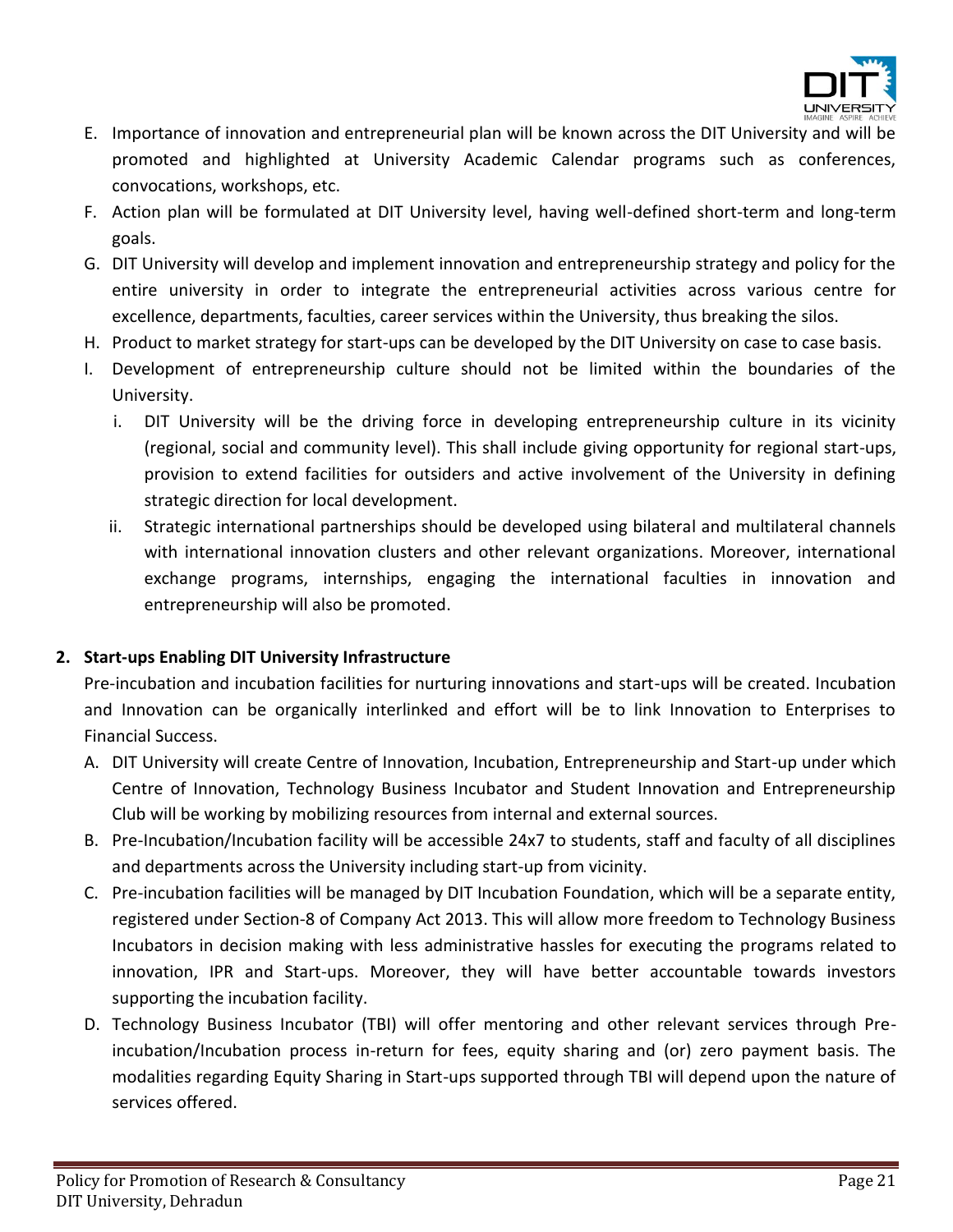

# **3. Nurturing Innovations and Start ups**

- A. DIT University will establish processes and mechanisms for easy creation and nurturing of Startups/enterprises by students, staff (including temporary or project staff), faculty, alumni and potential start up applicants even from outside the institutions.
- B. Technology Business Incubator will define their processes and will ensure to achieve the following:
	- i. Incubation support: Pre-incubation & Incubation facility to start-ups by students, staff and faculty for mutually acceptable time-frame.
	- ii. DIT University will be allowed to take IPR license on the developed technology on easy term, either in terms of equity in the venture and/ or license fees and/ or royalty to obviate the early stage financial burden.
	- iii. DIT University may allow their students / staff to work on their innovative projects and setting up start-ups (including Social Start-ups) or work as intern / part-time in start-ups (incubated in any recognized Incubators) while studying / working with due approval of competent authority. Student Entrepreneurs may earn credits for working on innovative prototypes/Business Models. DIT University will develop clear guidelines to formalize this mechanism. Student inventors may also be allowed to opt for start-up in place of their mini project/ major project, seminars, summer trainings. The area in which student wants to initiate a start-up may be interdisciplinary or multidisciplinary. However, the student must describe how they will separate and clearly distinguish their ongoing research activities as a student from the work being conducted at the start up.
- C. Students who are under incubation, but are pursuing some entrepreneurial ventures while studying will be allowed to use their address in the institute to register their company with due permission from the Director(CIIES) and Pro-Vice Chancellor, DIT University.
- D. Student entrepreneurs will be allowed to sit for the examination, even if their attendance is less than the minimum permissible percentage, with due permission from Director (CIIES) and Pro-Vice Chancellor, DIT University.
- E. DIT University will allow their students to take a semester/year break (or even more depending upon the decision of review committee constituted by the University) to work on their start-ups and re-join academics to complete the course. Student entrepreneurs may earn academic credits for their efforts while creating an enterprise. DIT University will set up a review committee for review of start up by students, and based on the progress made, it may consider giving appropriate credits for academics.
- F. DIT University will explore provision of accommodation to the entrepreneurs within the campus for some period of time.
- G. DIT University may allow faculty and staff to take off for a semester / year (or even more depending upon the decision of review committee constituted by the University) as sabbatical/ unpaid leave/ earned leave for working on start-up and come back. University may consider allowing use of its resource to faculty/students/staff wishing to establish start up as a fulltime effort. The seniority and other academic benefits during such period may be preserved for such staff or faculty.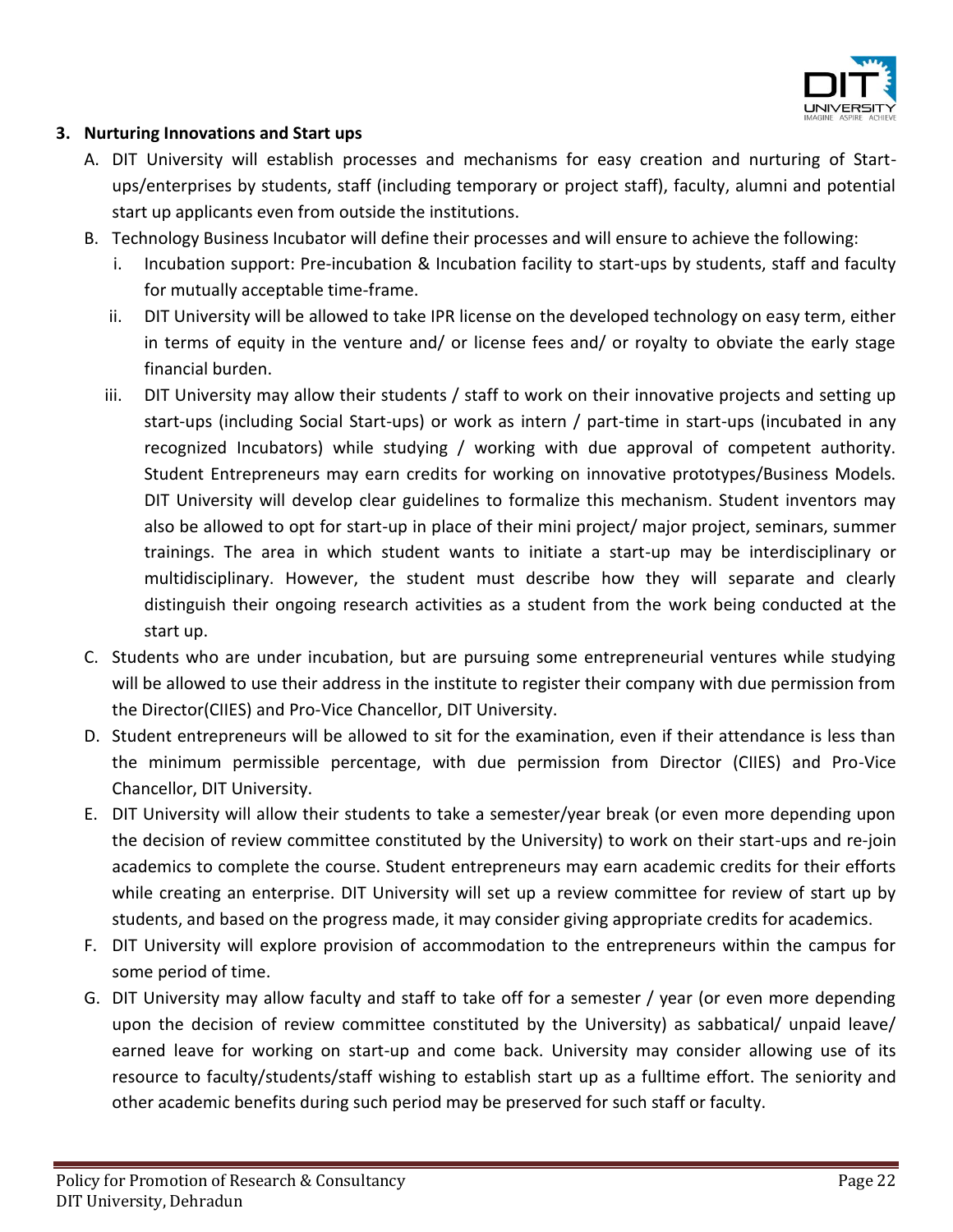

- H. DIT University will start start-up and entrepreneurship subject for students. However, in long term University may decide to start part-time/full time MS/ MBA/ PGDM (Innovation, entrepreneurship and venture development) program where one can get degree while incubating and nurturing a start-up company as per guideline issued by AICTE.
- I. DIT University will facilitate the start-up activities/ technology development by allowing students/ faculty/staff to use University infrastructure and facilities, as per the choice of the potential entrepreneur in the following manners:
	- i. Short-term/ six-month/ one-year part-time entrepreneurship training.
	- ii. Mentorship support on regular basis.
	- iii. Facilitation in a variety of areas including technology development, ideation, creativity, design thinking, fund raising, financial management, cash-flow management, new venture planning, business development, product development, social entrepreneurship, product costing, marketing, brand-development, human resource management as well as law and regulations impacting a business.
	- iv. University may also link the start-ups to other seed-fund providers/ angel funds/ venture funds or itself may set up seed-fund once the incubation activities mature. Further, necessary incentive in terms of resources, infrastructure, finance, time and support for students and faculties will be provided as per need basis.
	- v. License institute IPR as discussed.
- J. In return of the services and facilities, Technology Business Incubator may take 2% to 9.5% equity/ stake in the start-up/company, based on brand used, faculty contribution, support provided and use of institute's IPR (a limit of 9.5% is suggested so that University has no legal liability arising out of start-up. The University will normally take much lower equity share, unless its full-time faculty/ staff have substantial shares). Other factors for consideration should be space, infrastructure, mentorship support, seed funds, support for accounts, legal, patents etc.
	- i. For staff and faculty, institute can take no-more than 20% of shares that staff / faculty takes while drawing full salary from the University; however, this share will be within the 9.5%cap of company shares, listed above.
	- ii. No restriction on shares that faculty / staff can take, as long as they do not spend more than20% of office time on the start-up in advisory or consultative role and do not compromise with their existing academic and administrative work / duties. In case the faculty/ staff holds the executive or managerial position for more than three months in a start-up, then they will go on sabbatical/ leave without pay/ earned leave.
	- iii. In case of compulsory equity model, Start-up may be given a cooling period of 3 months to use incubation services on rental basis to take a final decision based on satisfaction of services offered by the TBI.
- K. The TBI will also provide services based on mixture of equity, fee-based and/ or zero payment model. So, a start-up may choose to avail only the support, not seed funding, by the TBI on rental basis.
- L. TBI could extend this start-up facility to alumni of the University as well as outsiders.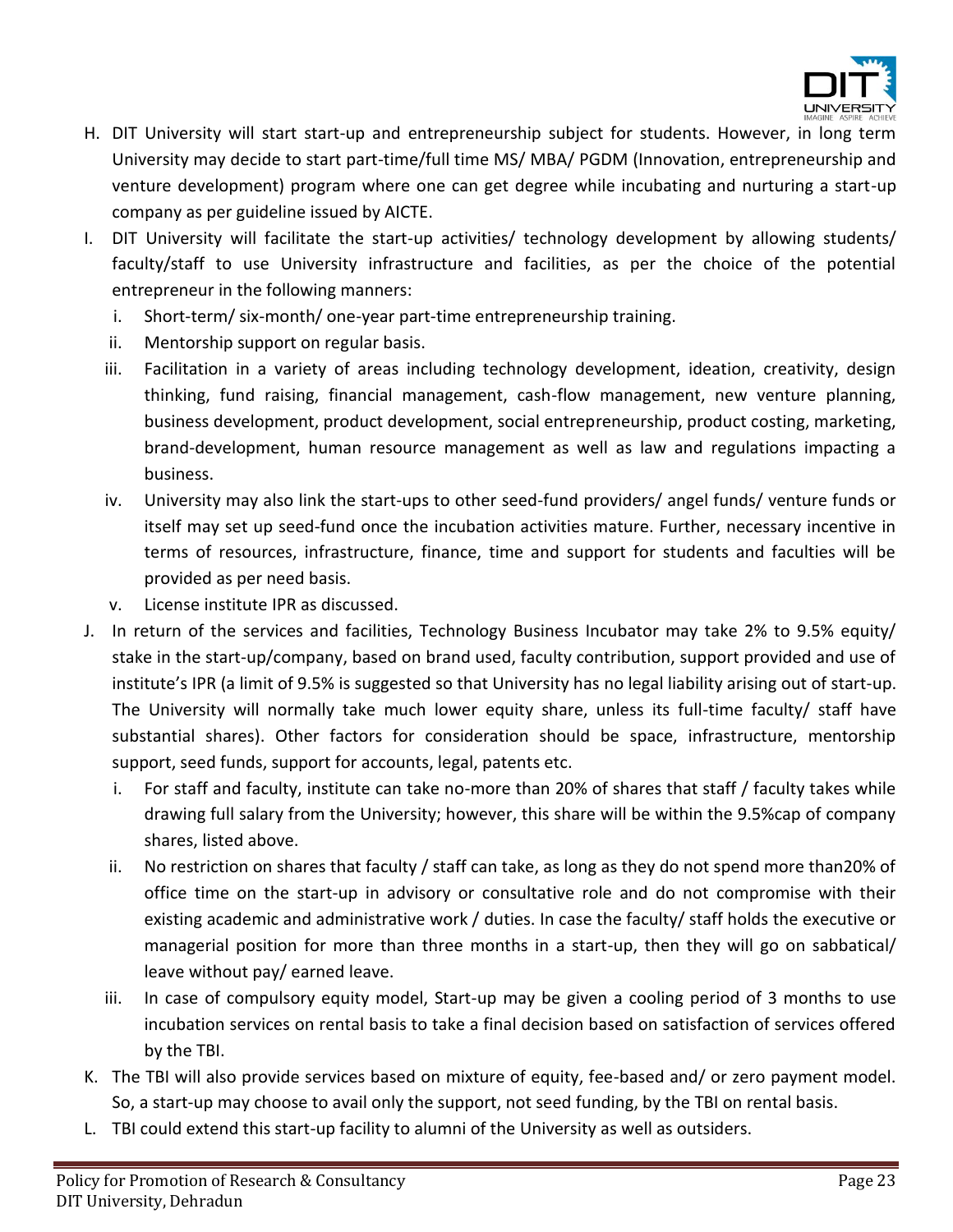

- M. Participation in start-up related activities needs to be considered as a legitimate activity of faculty in addition to teaching, R&D projects, industrial consultancy and management duties and must be considered while evaluating the annual performance of the faculty. Every faculty may be encouraged to mentor at least one start-up.
- N. Product development and commercialization as well as participating and nurturing of start-ups would now be added to a bucket of faculty-duties and each faculty would choose a mix and match of these activities (in addition to minimum required teaching and guidance) and then respective faculty are evaluated accordingly for their performance and promotion.
- O. University might also need to update/change/revise performance evaluation policies for faculty and staff as stated above.
- P. DIT University and TBI ensure that at no stage any liability accrues to it because of any activity of any start-up.

# **4. Product Ownership Rights for Technologies Developed at DIT University**

- A. When DIT University facilities / funds are used substantially or when IPR is developed as a part of curriculum/ academic activity, IPR is to be jointly owned by inventors and the DIT University.
	- i. Inventors and DIT University could together license the product / IPR to any commercial organisation, with inventors having the primary say. License fees could be either / or a mix of
		- 1. Upfront fees or one-time technology transfer fees
		- 2. Royalty as a percentage of sale-price
		- 3. Shares in the company licensing the product
	- ii. DIT University will not hold the equity as per the current statute, so DIT Incubation Foundation will hold equity on their behalf.
	- iii. If one or more of the inventors wish to incubate a company and license the product to this company, the royalties would be no more than 4% of sale price, preferably 1 to 2%, unless it is pure software product. If it is shares in the company, shares will again be 1% to 4%. For a pure software product licensing, there may be a revenue sharing to be mutually decided between the DIT Incubation Foundation and the incubated company.
- B. On the other hand, if product/ IPR is developed by innovators not using any DIT University facilities, outside office hours (for staff and faculty) or not as a part of curriculum by student, then product/ IPR will be entirely owned by inventors in proportion to the contributions made by them. In this case, inventors' can decide to license the technology to third parties or use the technology the way they deem fit.
- C. If there is a dispute in ownership, a minimum five member committee consisting of two faculty members (having developed sufficient IPR and translated to commercialisation), two of the DIT University industry experts /alumni (having experience in technology commercialisation) and one legal advisor with experience in IPR, will examine the issue after meeting the inventors and help them settle this, hopefully to everybody's satisfaction. DIT University can use alumni/ faculty of other institutes as members, if they cannot find sufficiently experienced alumni / faculty of their own.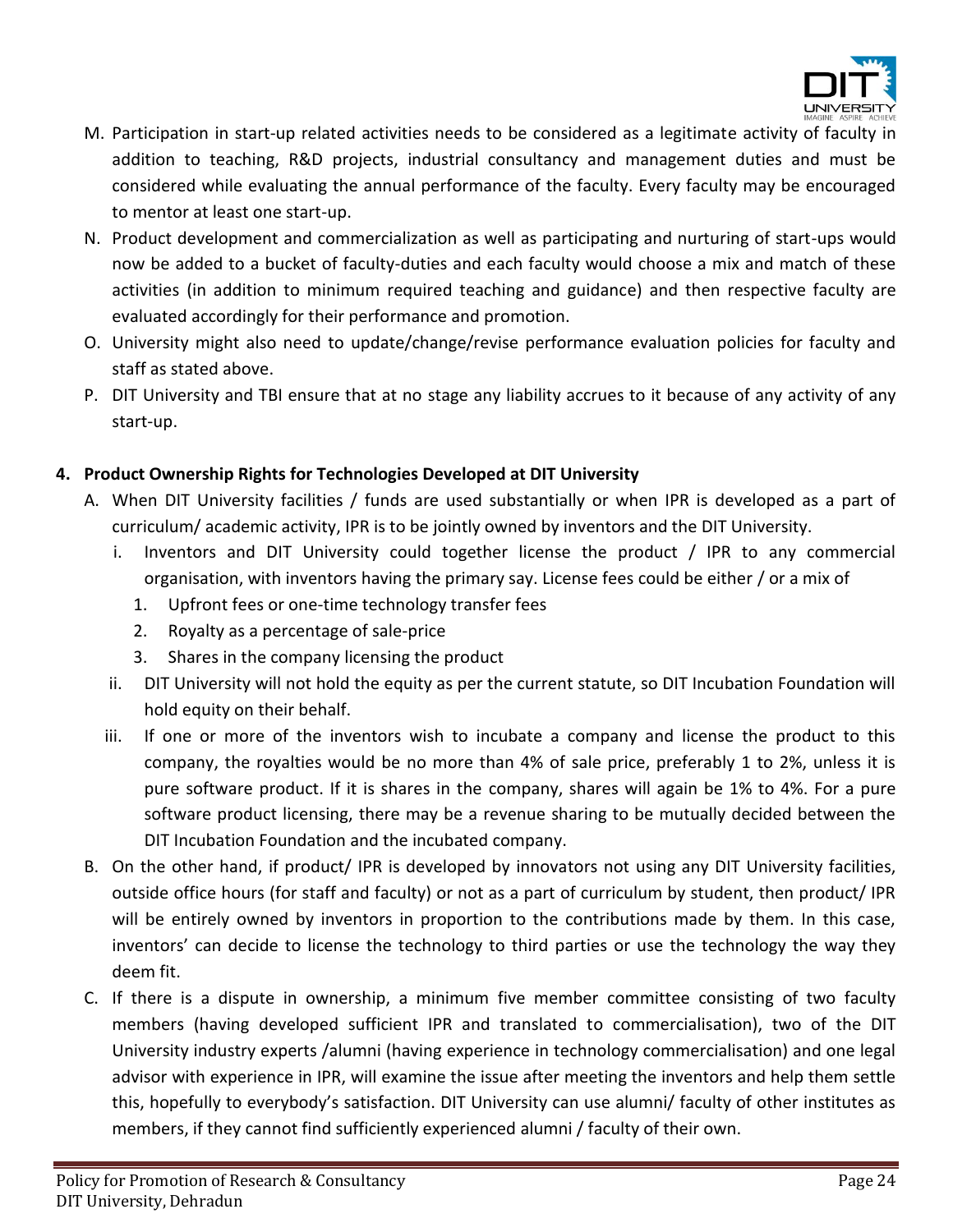

- D. DIT University Centre of Innovation or Technology Business Incubator will only be a coordinator and facilitator for providing services to faculty, staff and students. They will have no say on how the invention is carried out, how it is patented or how it is to be licensed however in specific case, clarifications can be sought. When DIT University is paying for patent filing, University will constitute a committee which can examine whether the IPR is worth patenting. The committee should consist of faculty who have experience and excelled in technology translation. If inventors are using their own funds or non-university funds, then they alone should have a say in patenting.
- E. DIT University decision-making body with respect to incubation / IPR / technology-licensing will consist of faculty and experts who have excelled in technology translation.
- F. Interdisciplinary research and publication on start-up and entrepreneurship will be promoted by the DIT University.

# **5. Organizational Capacity, Human Resources and Incentives**

- A. DIT University will recruit staffs that have a strong innovation and entrepreneurial/ industrial experience, behaviour and attitude. This will help in fostering the Innovation and entrepreneurial culture.
	- i. Some of the relevant faculty members with prior exposure and interest should be deputed for training to promote innovation and entrepreneurial.
	- ii. To achieve better engagement of staff in entrepreneurial activities, DIT University policy on career development of staff should be developed with constant up skilling.
- B. Faculty and departments of the DIT University will work in coherence and cross-departmental linkages will be strengthened through shared faculty, cross-faculty teaching and research in order to gain maximum utilization of internal resources and knowledge.
- C. Periodically some external subject matter experts such as guest lecturers or alumni can be engaged for strategic advice and bringing in skills which are not available internally.
- D. Faculty and staff will be encouraged to do courses on innovation, entrepreneurship management and venture development.
- E. In order to attract and retain right people, DIT University will develop academic and non-academic incentives and reward mechanisms for all staff and stakeholders that actively contribute and support entrepreneurship agenda and activities.
- F. The reward system for the staff may include sabbaticals, office and lab space for entrepreneurial activities, reduced teaching loads, awards, trainings, etc.
- G. The recognition of the stakeholders may include offering use of facilities and services, strategy for shared risk, as guest teachers, fellowships, associateships, etc.
- H. A performance matrix will be developed and used for evaluation of annual performance.

# **6. Creating Innovation Pipeline and Pathways for Entrepreneurs at DIT University Level**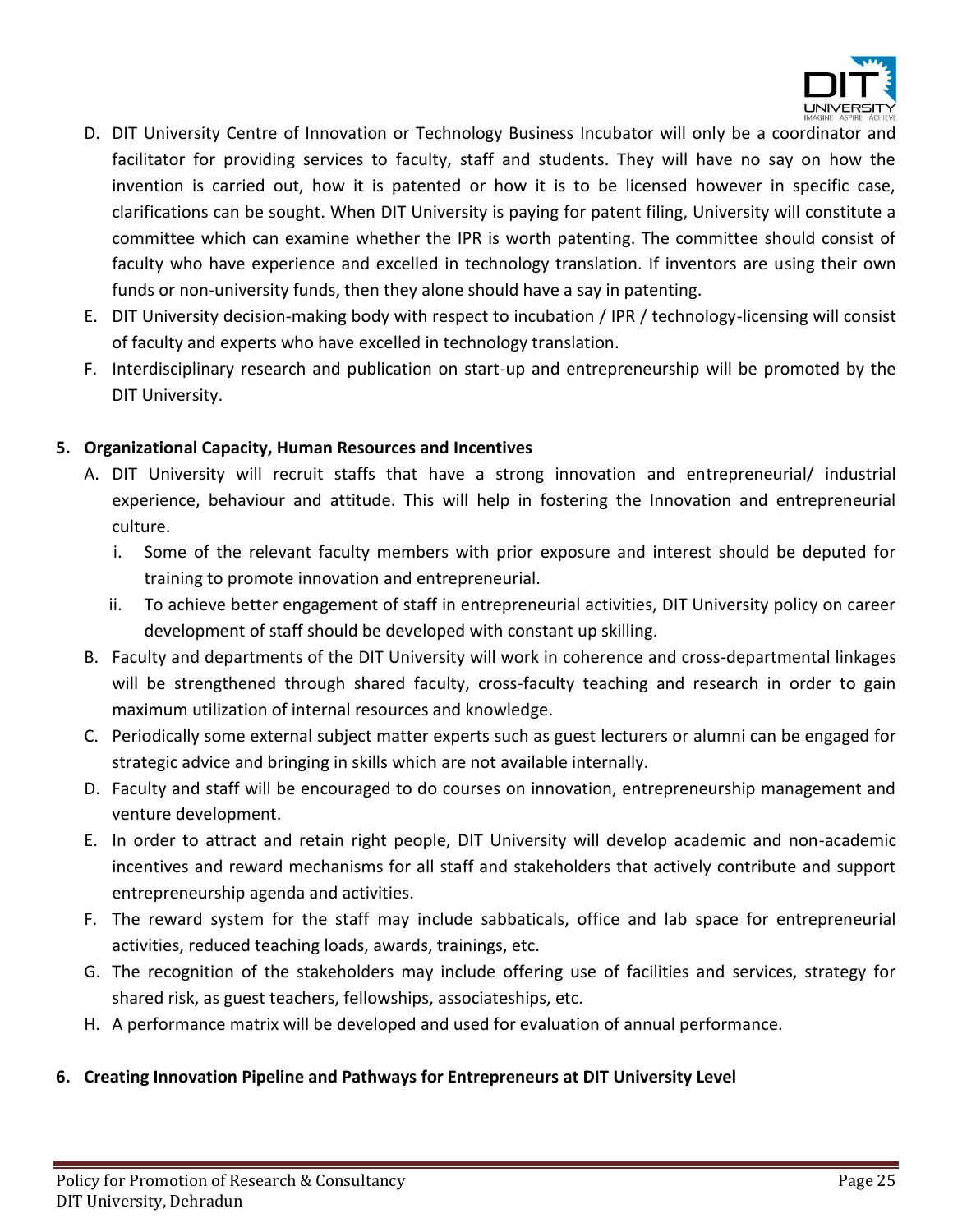

- A. To ensure exposure of maximum students to innovation and pre incubation activities at their early stage and to support the pathway from ideation to innovation to market, mechanisms will be devised at DIT University level.
	- i. Spreading awareness among students, faculty and staff about the value of entrepreneurship and its role in career development or employability will be a part of the DIT University entrepreneurial agenda.
	- ii. Students/ staff will be taught that innovation (technology, process or business innovation) is a mechanism to solve the problems of the society and consumers. Entrepreneurs will innovate with focus on the market niche.
	- iii. Students will be encouraged to develop entrepreneurial mindset through experiential learning by exposing them to training in cognitive skills (e.g. design thinking, critical thinking, etc.), by inviting first generation local entrepreneurs or experts to address young minds. Initiatives like idea and innovation competitions, hackathons, workshops, boot camps, seminars, conferences, exhibitions, mentoring by academic and industry personnel, throwing real life challenges, awards and recognition will be routinely organized.
	- iv. To prepare the students for creating the start up through the education, integration of education activities with enterprise-related activities will be done.
- B. DIT University will link their start-ups and companies with wider entrepreneurial ecosystem and by providing support to students who show potential, in pre-start-up phase. Connecting student entrepreneurs with real life entrepreneurs will help the students in understanding real challenges which may be faced by them while going through the innovation funnel and will increase the probability of success.
- C. DIT University will establish Institution's Innovation Councils (IICs) as per the guidelines of MHRD's Innovation Cell and allocate appropriate budget for its activities. IICs should guide institutions in conducting various activities related to innovation, start-up and entrepreneurship development. Collective and concentrated efforts should be undertaken to identify, scout, acknowledge, support and reward proven student ideas and innovations and to further facilitate their entrepreneurial journey
- D. For strengthening the innovation funnel of the DIT University, access to financing must be opened for the potential entrepreneurs.
	- i. Networking events must be organized to create a platform for the budding entrepreneurs to meet investors and pitch their ideas.
	- ii. Provide business incubation facilities: premises at subsidised cost. Laboratories, research facilities, IT services, training, mentoring, etc. will be accessible to the new start-ups.
	- iii. A culture needs to be promoted to understand that money is not FREE and is risk capital. The entrepreneur must utilize these funds and return. While funding is taking risk on the entrepreneur, it is an obligation of the entrepreneur to make every effort possible to prove that the funding agency did right in funding him/ her.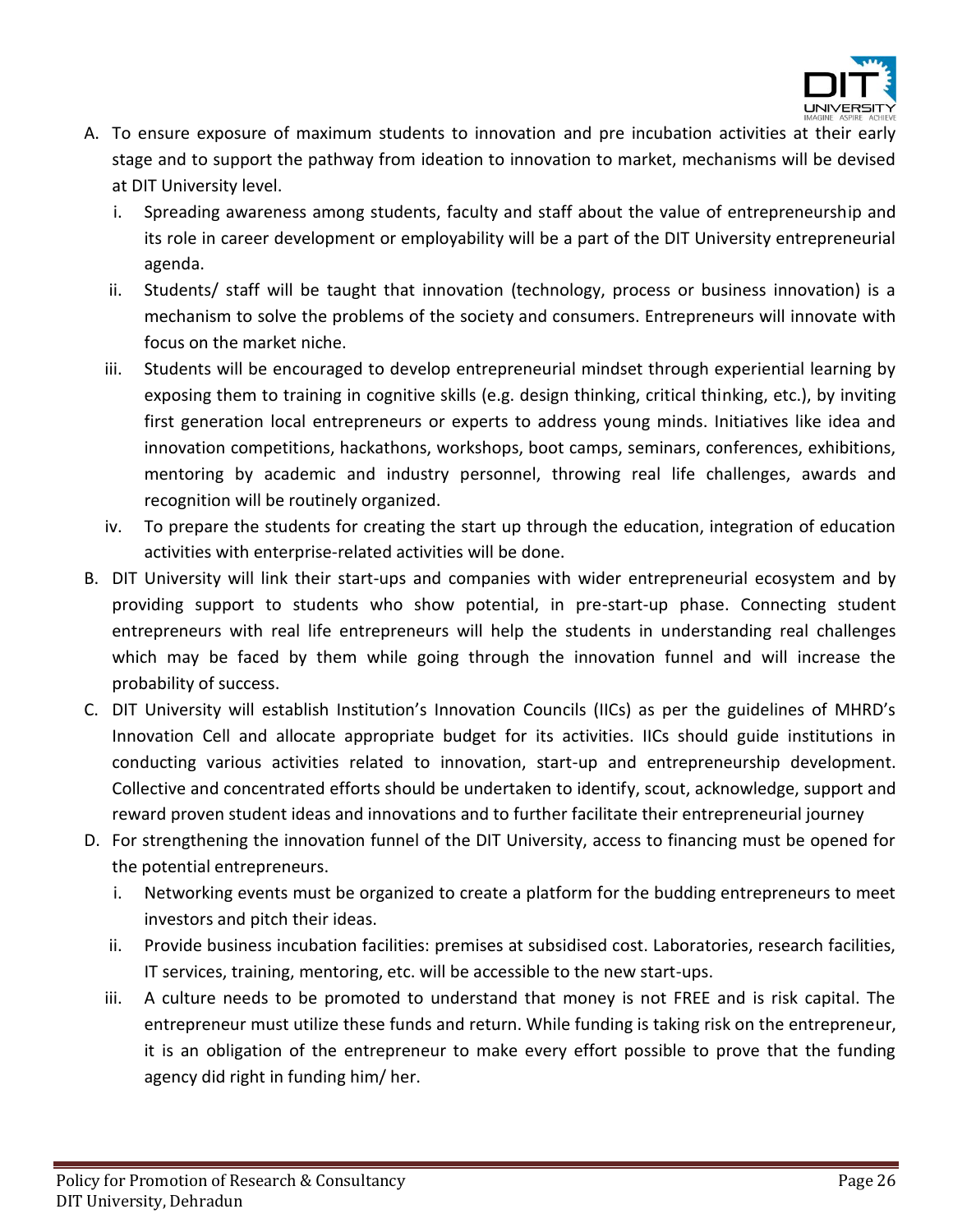

E. DIT University must develop a ready reckoner of Innovation Tool Kit, which must be kept on the homepage on University website to answer the doubts and queries of the innovators and enlisting the facilities available at the University.

# **7. Norms for Faculty Start-ups**

- A. For better coordination of the entrepreneurial activities, norms for faculty to do start-ups will be created by the DIT University. Only those technologies will be taken for faculty start-ups which originate from within the DIT University.
	- i. Role of faculty may vary from being an owner/ direct promoter, mentor, consultant or as on-board member of the start-up.
	- ii. DIT University will work on developing a policy on 'conflict of interests' to ensure that the regular duties of the faculty don't suffer owing to his/her involvement in the start-up activities.
	- iii. Faculty start-up may consist of faculty members alone or with students or with faculty of other institutes or with alumni or with other entrepreneurs.
- B. In case the faculty/ staff hold the executive or managerial position for more than three months in startup, they will go on sabbatical/ leave without pay/ utilize existing leave.
- C. Faculty must clearly separate and distinguish on-going research at the DIT University from the work conducted at the start-up/ company.
- D. In case of selection of a faculty start up by an outside national or international accelerator, a maximum leave (as sabbatical/ existing leave/ unpaid leave/ casual leave/ earned leave) of one semester/ year(or even more depending upon the decision of review committee constituted by the DIT University) may be permitted to the faculty.
- E. Faculty must not accept gifts from the start-up.
- F. Faculty must not involve research staff or other staff of DIT University in activities at the start-up and vice-versa.
- G. Human subject related research in start-up should get clearance from ethics committee of the DIT University.

# **8. Pedagogy and Learning Interventions for Entrepreneurship Development**

- A. Diversified approach should be adopted to produce desirable learning outcomes, which will include cross disciplinary learning using mentors, labs, case studies, games, etc. in place of traditional lecturebased delivery.
	- i. Student clubs/ bodies/ departments will be created for organizing competitions, boot camps, workshops, awards, etc. These bodies will be involved in DIT University strategy planning to ensure enhancement of the student's thinking and responding ability.
	- ii. DIT University will start annual 'INNOVATION & ENTREPRENEURSHIP AWARD' to recognize outstanding ideas, successful enterprises and contributors for promoting innovation and enterprises ecosystem within the University.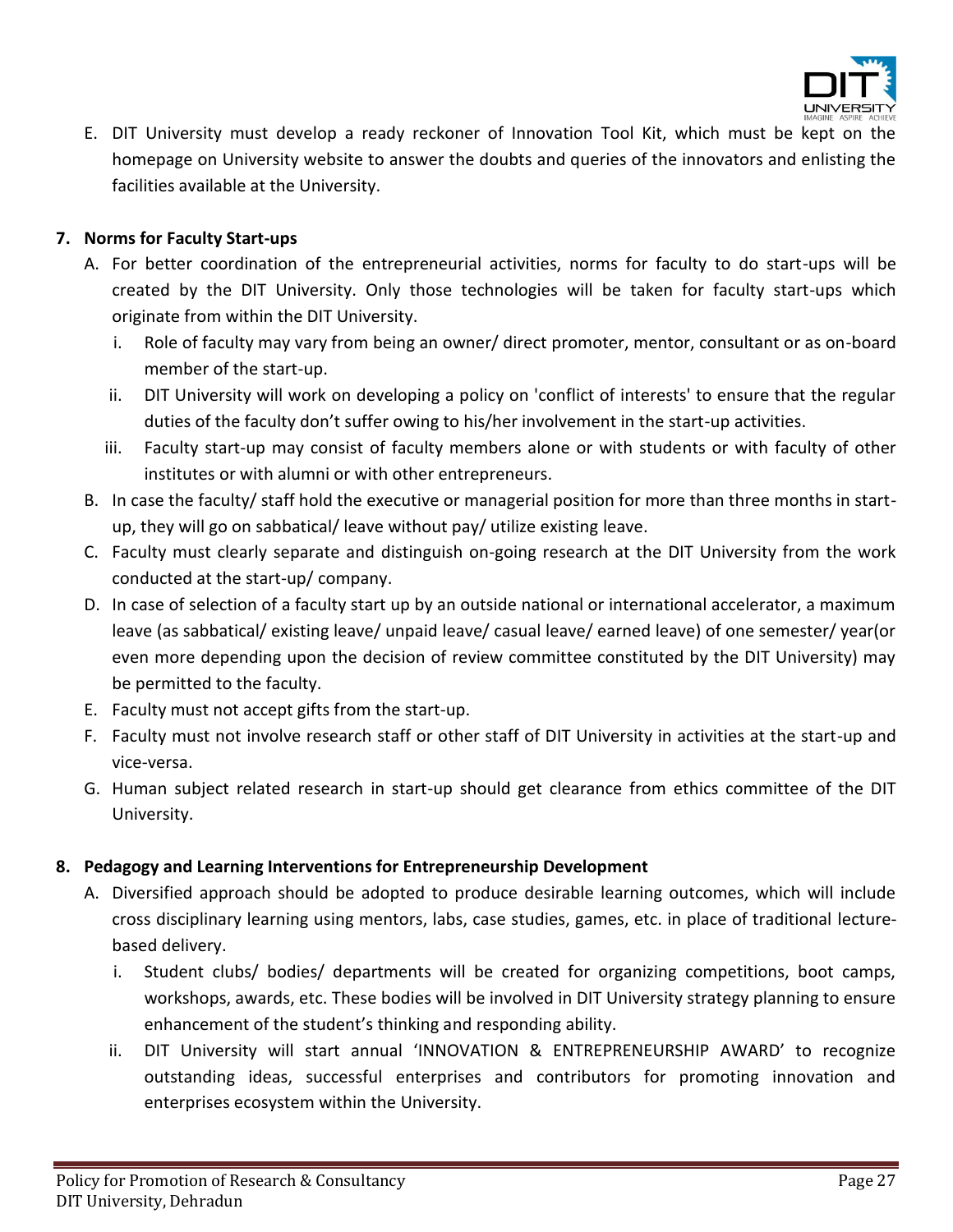

- iii. For creating awareness among the students, the teaching methods will include case studies on business failure and real-life experience reports by start-ups.
- iv. Tolerating and encouraging failures: Our systems are not designed for tolerating and encouraging failure. Failures need to be elaborately discussed and debated to imbibe that failure is a part of life, thus helping in reducing the social stigma associated with it. Very importantly, this will be a part of DIT University philosophy and culture.
- v. Innovation champions will be nominated from within the students/ faculty/ staff for each department/ stream of study.
- B. Entrepreneurship education will be imparted to students at curricular/ co-curricular/ extracurricular level through elective/ short term or long-term courses on innovation, entrepreneurship and venture development. Validated learning outcomes will be made available to the students.
	- i. Integration of expertise of the external stakeholders will be done in the entrepreneurship education to evolve a culture of collaboration and engagement with external environment.
	- ii. In the beginning of every academic session, DIT University will conduct an induction program about the importance of Innovation and Entrepreneurship, so that freshly inducted students are made aware about the entrepreneurial agenda of the DIT University and available support systems. Curriculum for the entrepreneurship education will be continuously updated based on entrepreneurship research outcomes. This will also include case studies on failures.
	- iii. Industry linkages will be leveraged for conducting research and survey on trends in technology, research, innovation, and market intelligence.
	- iv. Sensitization of students will be done for their understanding on expected learning outcomes.
	- v. Student innovators, start-ups, experts must be engaged in the dialogue process while developing the strategy so that it becomes need based.
	- vi. Customized teaching and training materials will be developed for start-ups.
	- vii. It must be noted that not everyone can become an entrepreneur. The entrepreneur is a leader, who would convert an innovation successfully into a product, others may join the leader and work for the start-up. It is important to understand that entrepreneurship is about risk taking. One must carefully evaluate whether a student is capable and willing to take risk.
- C. Pedagogical changes need to be done to ensure that maximum number of student projects and innovations is based around real life challenges. Learning interventions developed by the DIT University for inculcating entrepreneurial culture will be constantly reviewed and updated.

# **9. Collaboration, Co-creation, Business Relationships and Knowledge Exchange**

A. Stakeholder engagement will be given prime importance in the entrepreneurial agenda of the DIT University. DIT University will find potential partners, resource organizations, micro, small and medium sized enterprises (MSMEs), social enterprises, schools, alumni, professional bodies and entrepreneurs to support entrepreneurship and co-design the programs.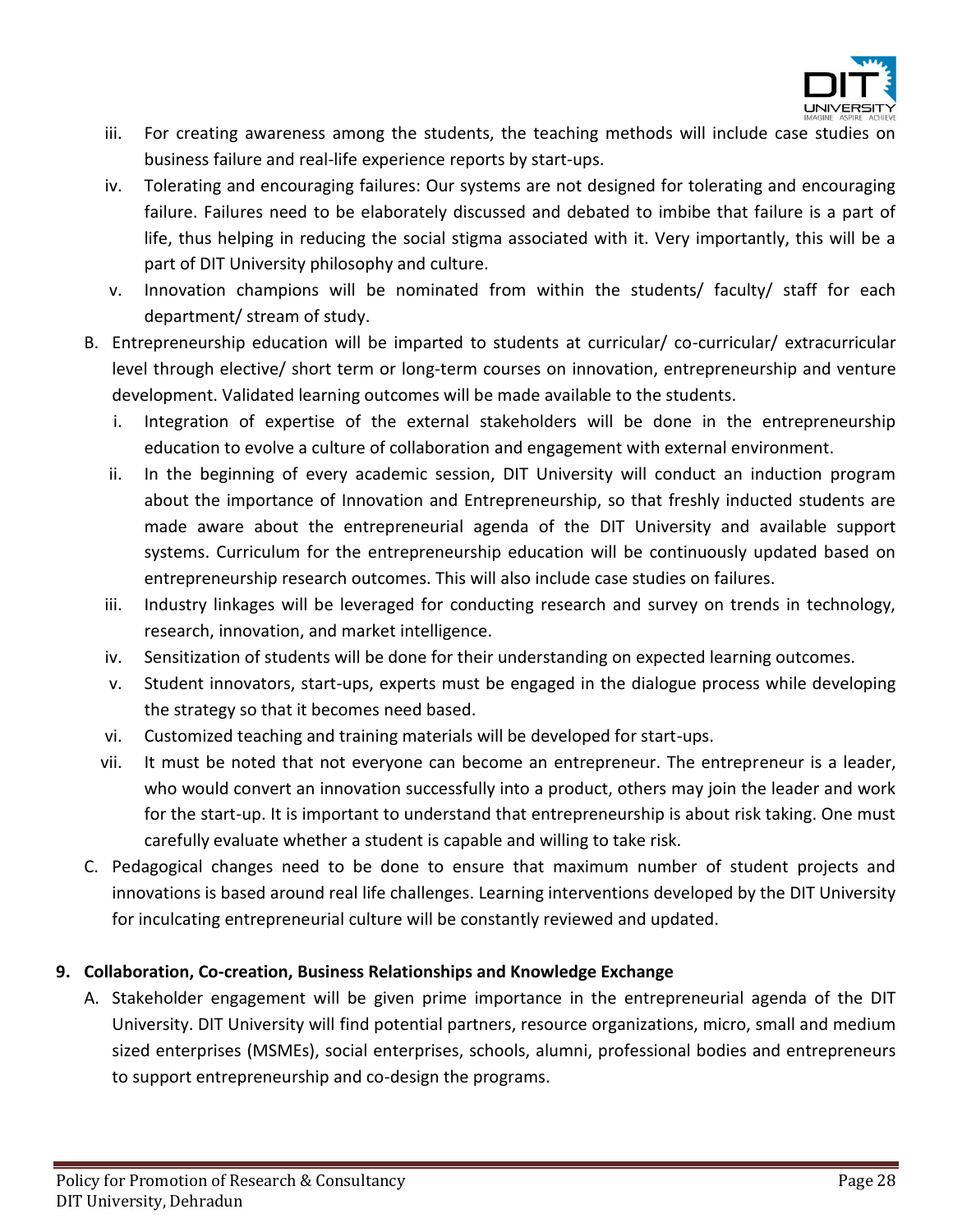

- i. To encourage co-creation, bi-directional flow/ exchange of knowledge and people will be ensured between institutes/ organisations such as incubators, software technology parks of India and science parks, etc.
- ii. DIT University will organize networking events for better engagement of collaborators and will open up the opportunities for staff, faculty and students to allow constant flow of ideas and knowledge through meetings, workshops, space for collaboration and lectures etc.
- iii. Mechanism will be developed by the DIT University to capitalize on the knowledge gained through these collaborations.
- iv. Care will be taken to ensure that events don't become an end goal. First focus of the Technology Business Incubator will be to create successful ventures.
- B. DIT University will develop policy and guidelines for forming and managing the relationships with external stakeholders including private industries.
- C. Knowledge exchange through collaboration and partnership will be made a part of DIT University policy and University will provide support mechanisms and guidance for creating, managing and coordinating these relationships.
	- i. Through formal and informal mechanisms such as internships, teaching and research exchange programmes, clubs, social gatherings, etc., faculty, staff and students of the DIT University will be given the opportunities to connect with their external environment.
	- ii. Connect of the DIT University with the external environment must be leveraged in form of absorbing information and experience from the external ecosystem into the University environment.
	- iii. Single Point of Contact (SPOC) mechanism will be created in the DIT University for the students, faculty, collaborators, partners and other stakeholders to ensure access to information.
	- iv. Mechanisms will be devised by the DIT University to ensure maximum exploitation of entrepreneurial opportunities with industrial and commercial collaborators.
	- v. Knowledge management will be done by the DIT University through development of innovation knowledge platform using in-house Information & Communication Technology (ICT) capabilities.

# **10. Entrepreneurial Impact Assessment**

- A. Impact assessment of University entrepreneurial initiatives such as pre-incubation, incubation, entrepreneurship education will be performed regularly using well defined evaluation parameters.
	- i. Monitoring and evaluation of knowledge exchange initiatives, engagement of all departments and faculty in the entrepreneurial teaching and learning will be assessed.
	- ii. Number of start-ups created, support system provided at the University level and satisfaction of participants, new business relationships created by the DIT University will be recorded and used for impact assessment.
	- iii. Impact will also be measured for the support system provided by the DIT University to the student entrepreneurs, faculty and staff for pre-incubation, incubation, IPR protection, industry linkages, exposure to entrepreneurial ecosystem, etc.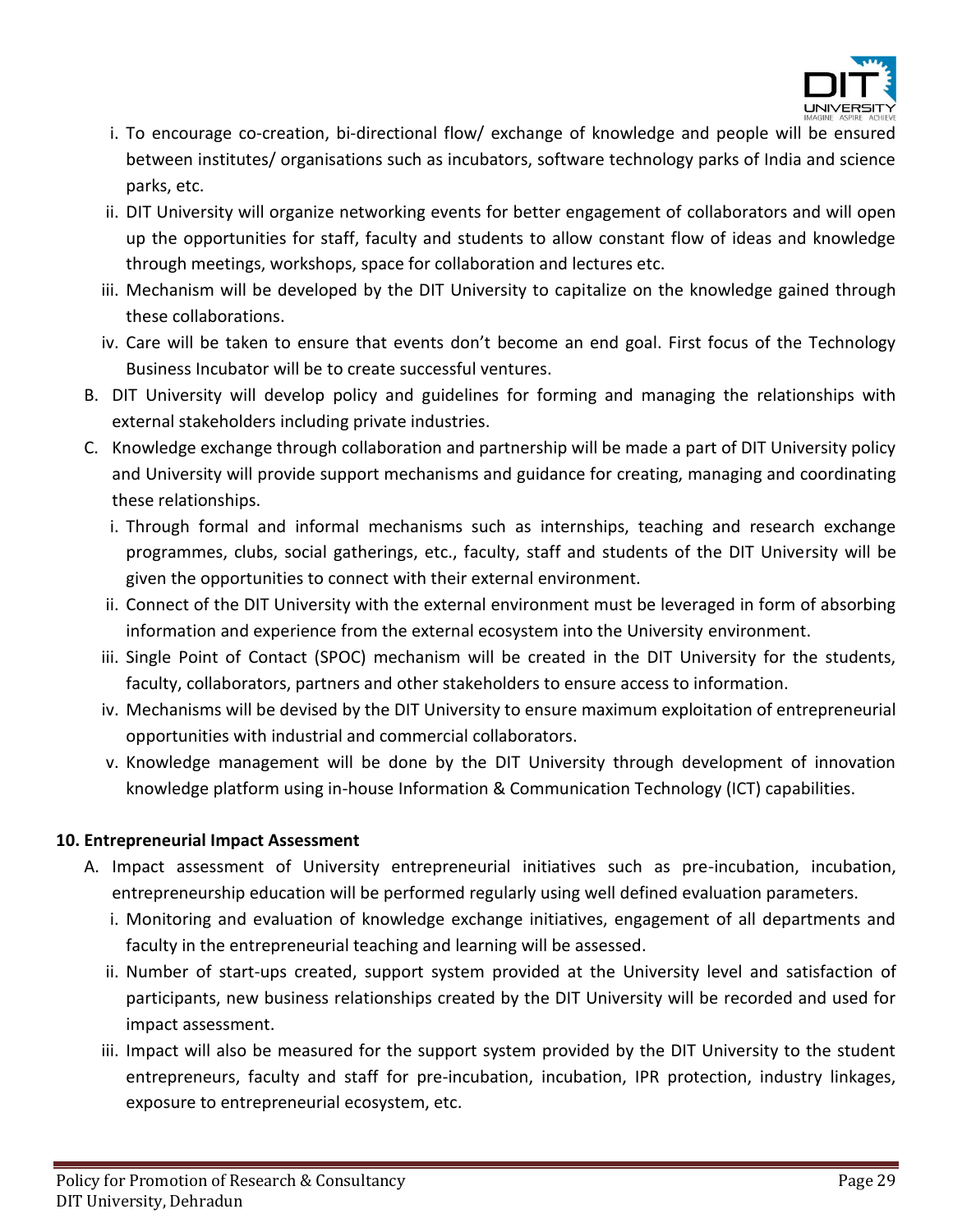

- B. Formulation of strategy and impact assessment will go hand in hand. The information on impact of the activities will be actively used while developing and reviewing the entrepreneurial strategy.
- C. Impact assessment for measuring the success will be in terms of sustainable social, financial and technological impact in the market. For innovations at pre-commercial stage, development of sustainable enterprise model is critical.

Commercial success is the only measure in long run.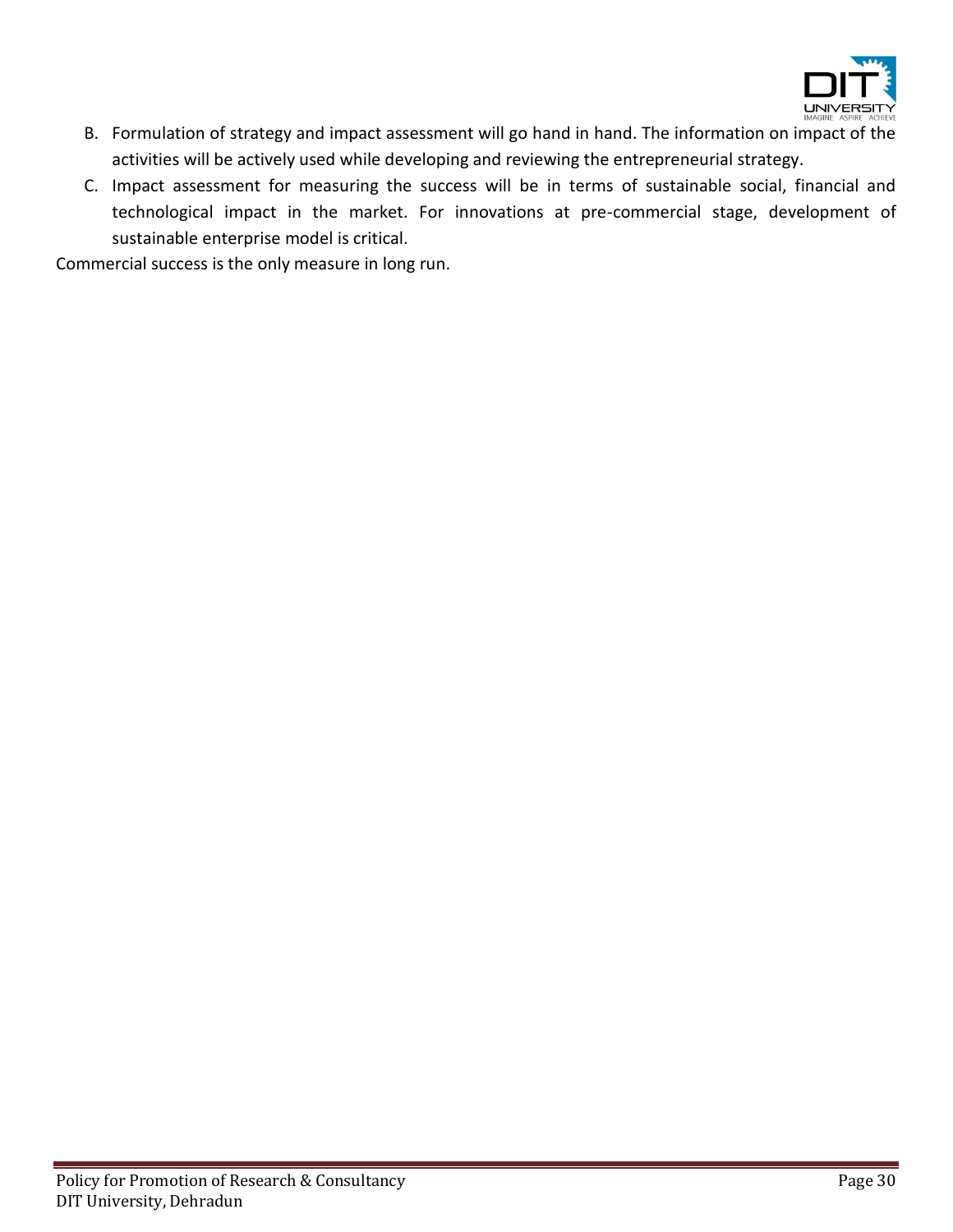

**Appendix 5**

# **POLICY FOR INTELLECTUAL PROPERTY RIGHTS**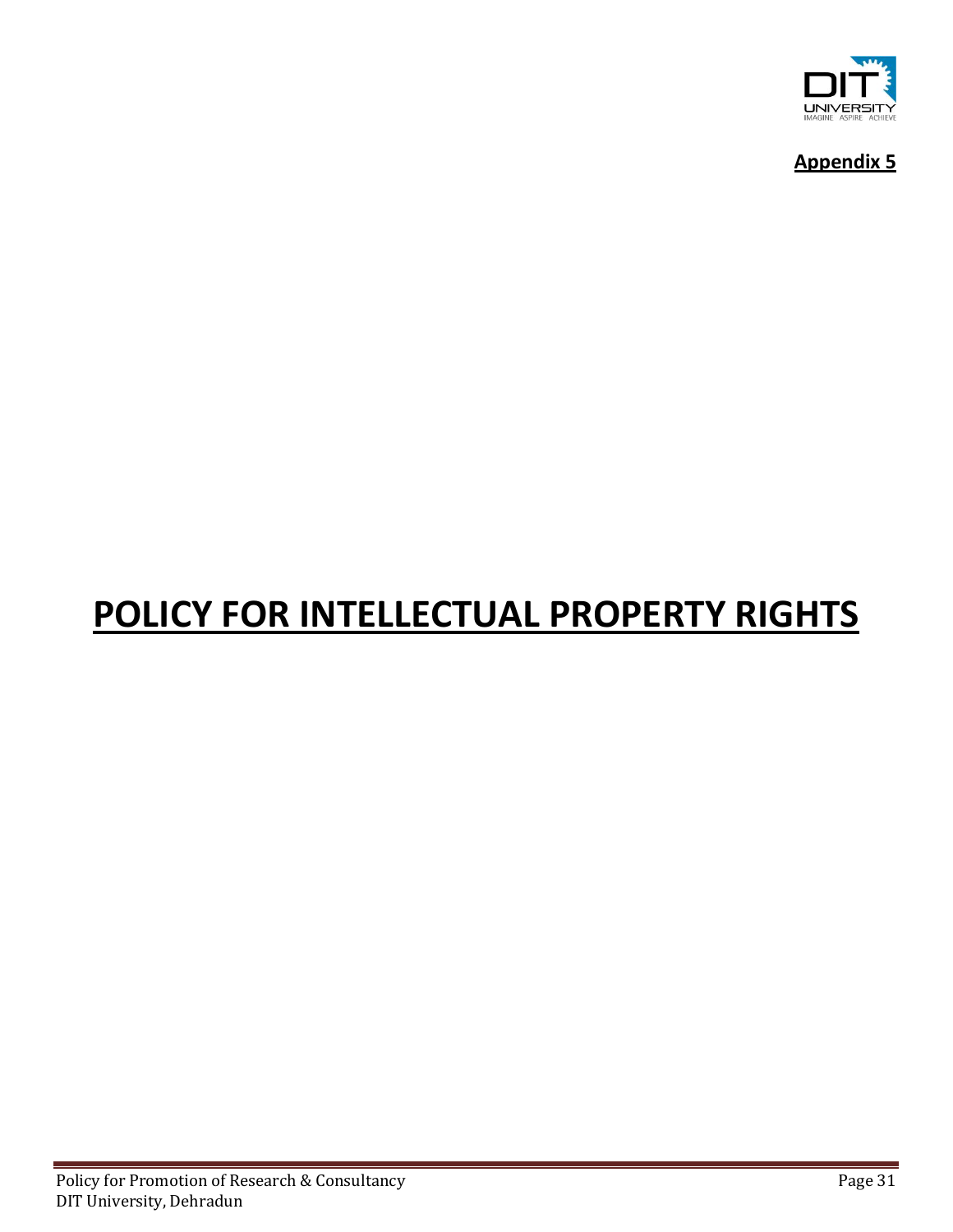

### **Contents**

| <b>S. No.</b>  | <b>Topic</b>                                                          |
|----------------|-----------------------------------------------------------------------|
| 1              | Introduction                                                          |
| $\overline{2}$ | Objectives                                                            |
| 3              | <b>Functions</b>                                                      |
| 4              | Responsibilities of Faculty, Students and Supporting Staff            |
| 5              | <b>Definitions</b>                                                    |
| 6              | IPR Committee DIT University, Dehradun                                |
| 7              | Descriptions (Invention and Expression)                               |
| 8              | Licensing and Agreements                                              |
| 9              | Technology License / Transfer Options                                 |
| 10             | Commercialization of Institute-owned IP                               |
| 11             | <b>Dispute Resolution</b>                                             |
| 12             | Jurisdiction                                                          |
| 13             | Product Ownership Rights for Technologies Developed at DIT University |
| 14             | <b>Invention Disclosure Form</b>                                      |
| 15             | Form 1 Application for Grant of Patent                                |
| 16             | Form 2 Provisional/Complete Specification                             |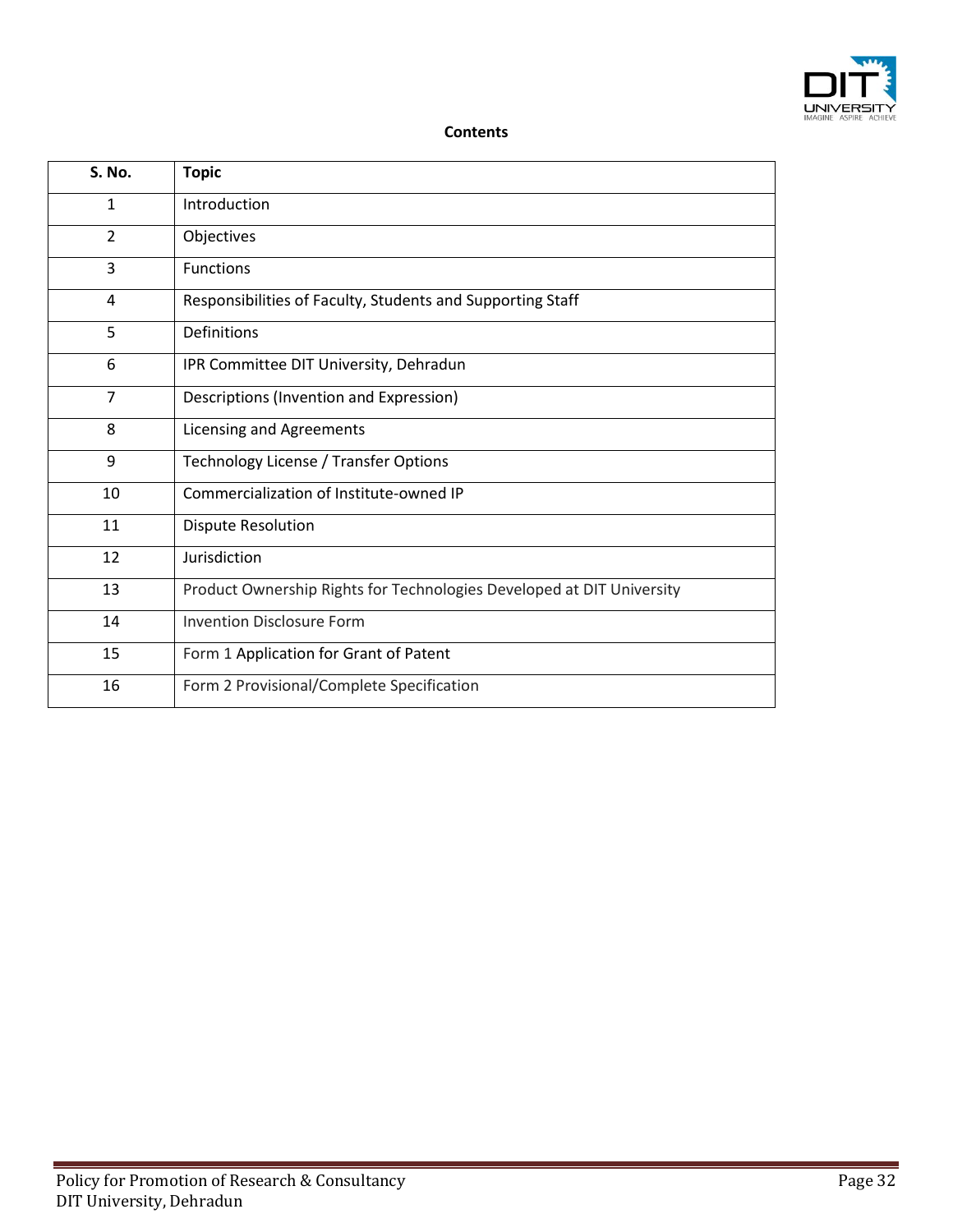

#### **Introduction**

DIT University, Dehradun recognizes the importance of innovations, research, and findings translating them into products, processes and services for commercial benefits through Intellectual Property Right (IPR) protection. In order to achieve this, Intellectual Property Rights Policy Document (hereinafter referred to as the Policy) of the DIT University, Dehradun was developed. It includes proper guidance to faculties, staff, students, scholars, and others on the practices and the rules of DIT University, regarding intellectual property rights (IPR) and obligations which include the nature of intellectual property (IP), its ownership, exploitation, technology transfer and confidentiality requirements. The IP policy includes two primary sub policies- one relating to the inventions/innovations and the other related to the expressions of these inventions/innovations. Forms consisting detail of sub processes, situations and documentation was included as part of implementation of this policy.

#### **Objectives**

- To provide guidance to the students regarding the ongoing/future projects, or Idea.
- To provide guidance and consultancy to the students during their research to pursue their projects in the direction of Patent/ IPR.
- To encourage faculty members and students to engage in applied innovative research and development of products/process that can be transferred to the benefit of society at large.
- To enable the transfer of these innovations to application for public benefit and commercial use, through transparent operations.
- To provide incentives to the faculty and students to participate in the creation of inventions, IPR protection and commercial licensing activities.

#### **Functions**

- To create an awareness about IPR for faculties and students of the DIT University.
- To impart training on future endeavours regarding patent filing processes.
- To conduct workshops, seminars and training course on IPR.
- To promote better understanding of IPR and to identify more IPs

#### **Responsibilities of Faculty, Students and Supporting Staff**

- As per IPR Policy inventors are full partners in the IPR protection and commercialization processes, including but not limited to exercising the following responsibilities:
- Proper documentation of research data and record keeping at departmental level shall be enforced by Head of Departments and Identify to the IPR Cell those applied research developments which may have practical benefit to the society.
- It will be per-requisite for faculty members/students to do IPR search while preparation of projects/synopsis in order to generate quality research products. Before submission/disclosure of results or go for publication, they will also see the patentability aspects of their work.
- Patent /protection is granted if the information is not in public domain.
- Cooperate with the IPR Cell in documenting Inventions on forms prescribed by funding agencies and made available by the IPR Cell.
- Cooperate with the IPR Cell in drafting the patent applications to be filed with the competent government agencies.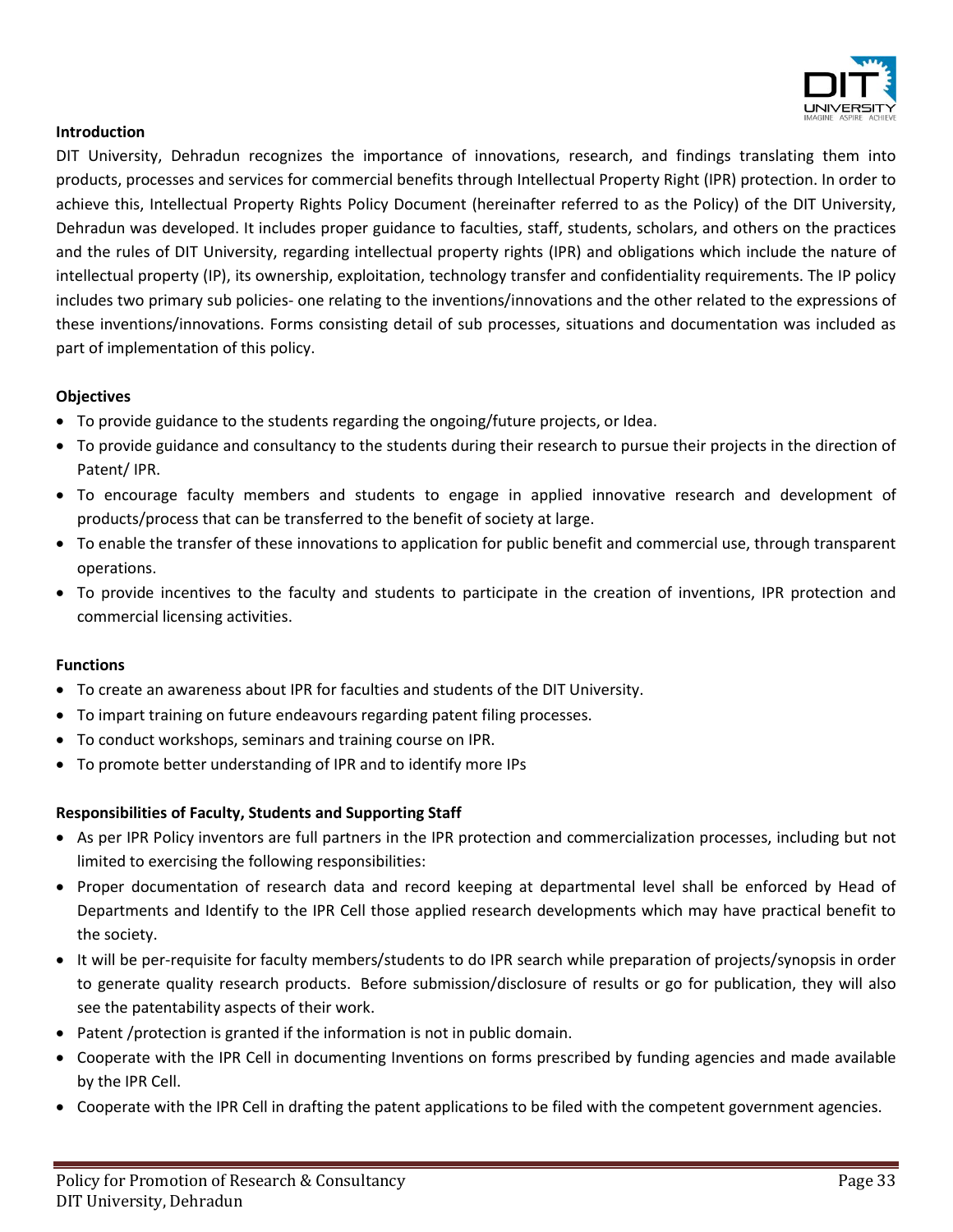

- Cooperate with the IPR Cell in identifying personal and corporate contacts in the private sector that would be candidates for licensing of disclosed Inventions.
- Cooperate with the IPR Cell in completing intellectual property reports to funding agencies.
- Serve as a technical resource to the IPR Cell in the process of negotiating a license agreement for a respective Invention.

### **Definitions**

The intellectual properties can be broadly categorized under these terms:

- a) *Patent:* is an exclusive right granted for an invention, which is a product or a process that provides a new way of doing something, or offers a new technical solution to a problem.
- b) *Copyright:* is an exclusive right given to the author of the original literary, architectural, dramatic, musical and artistic works; cinematograph films; and sound recordings.
- c) *Trade/Servicemark:* means a mark capable of being represented graphically and which is capable of distinguishing the goods or services of one person from those of others and may include shape of goods, their packaging and combination of colours.
- d) *Industrial Design:* means only the features of shape, configuration, pattern, ornament or composition of lines or colours applied to any article whether in two dimensional or three dimensional or in both forms, by any industrial process or means, whether manual, mechanical or chemical, separate or combined, which in the finished article appeal to and are judged solely by the eye; but does not include any mode or principle of construction or anything which is in substance a mere mechanical device.
- *e) IC Layout Designs:* means a layout of transistors and other circuitry elements and includes lead wires connecting such elements and expressed in any manner in a semiconductor integrated circuit.
- f) *New Plant Variety:* a plant variety that is novel, distinct and shows uniform and stable characteristics.
- g) **Biotechnology Inventions:** include recombinant products such as vectors, nucleotide sequences and microorganisms.
- h) *Traditional Knowledge:* The knowledge developed by the indigenous or local communities for the use of a natural resource with respect to agriculture, food, medicine etc. over a period of time and has been passed from one generation to another traditionally.
- i) *Geographical Indications:* means an indication which identify such goods as agricultural goods, natural goods as originating or manufactured in the territory of a country or manufactured in the territory of a country or a region or locality in that territory where a given quality, reputation or other characteristic of such goods is essentially attributable to its geographical origin and in case where such goods are manufactured one of the activities of either the production or of processing or preparation of the goods concerned takes place in such territory, regions or locality as the case may be.

# **IPR Committee, IT University, Dehradun**

This committee will be constituted for matter related to IPR policy implementation, approval and resolution of dispute.

| S.No          | <b>Members</b>                 |
|---------------|--------------------------------|
| 1             | Vice-Chancellor                |
| $\mathcal{P}$ | Pro Vice-Chancellor            |
| 3             | Dean, Research and Consultancy |
| 4             | Dean, Academics Affairs        |
|               | Director, CIIES                |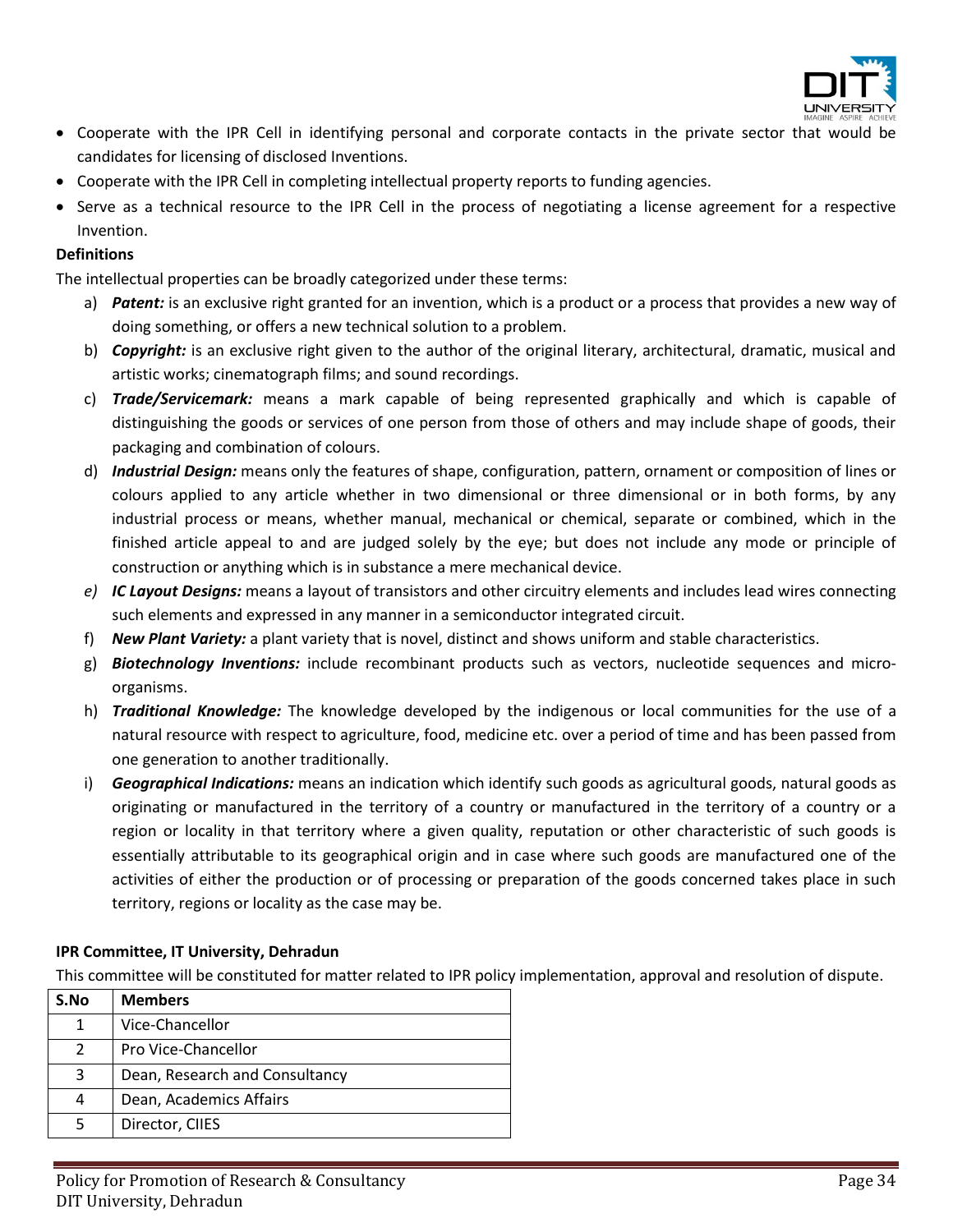

| 6  | Head, CIIES                                    |
|----|------------------------------------------------|
| 7  | Head, IPR and IIC                              |
| 8  | Respective Departmental/Faculty Representative |
| 9  | <b>Outside IPR experts</b>                     |
| 10 | Industrial/ Alumni IPR Experts                 |
| 11 | Legal Representative                           |

#### **DESCRIPTIONS**

#### **Inventions**

#### *Applicability & Requirements*

Evaluation of academic work associated with IP creation will be subject to DIT University norms as applicable from time to time. Any agreement with an external agency, which requires delay in public disclosure for the purpose of IP protection, should usually not have effect for longer than three months from the time of notification by DIT University, Dehradun to the said agency. Invention Disclosure Form with suitable write up need to be submitted to the IIC by personnel of DIT covered under this policy.

#### *Relevant inventions and Ownership*

Under this, title to such inventions including software where applicable, designs and integrated circuit layouts and patentable subject matter that are created in DIT University, Dehradun with the use of significant DIT University, Dehradun resources are assigned to and owned by DIT University, Dehradun, regardless of the source of funding, if any. All inventors / creators are required to ensure that an inventor's agreement form is filled at the time of submission of an invention disclosure to DIT University, Dehradun. This agreement would among other aspects, include ratio of sharing any revenue received from commercialization of the said technology amongst the DIT University, Dehradun inventors / creators. Absence of such an agreement will be considered as equal sharing amongst the DIT University, Dehradun inventors / creators.

#### *Ownership exemption*

- The possibility of exemption to ownership is given in the following cases and DIT University, Dehradun reserves the right to revise these exemptions on a case to case basis.
- If the inventor / creator is not related with DIT University, Dehradun. If the inventor / creator has not used significant resources of DIT University, Dehradun.
- If DIT University, Dehradun is not interested to take forward the disclosed invention / creation towards IP protection or through prior specific agreement.
- In case of DIT University, Dehradun not protecting an IP, the inventor(s) / creator(s) are provided with the permission to protect the same in countries of their choice.

# *External Funded / Collaborative Development*

For the relevant invention(s) including software, designs and integrated circuit layouts, produced during the course of a sponsored and / or collaborative activity (internal / external), specific provisions related to IP made in contracts governing the collaborative activities are to be referred along with this policy. Cases where confidential data and results are to be used by the Institute for its academic and research work, exclusive access to the relevant project members have to be provided. Relevant faculty, students and researchers who would contribute in such projects are to be duly notified of potential delay in approval for publication, academic and research related activities before accepting such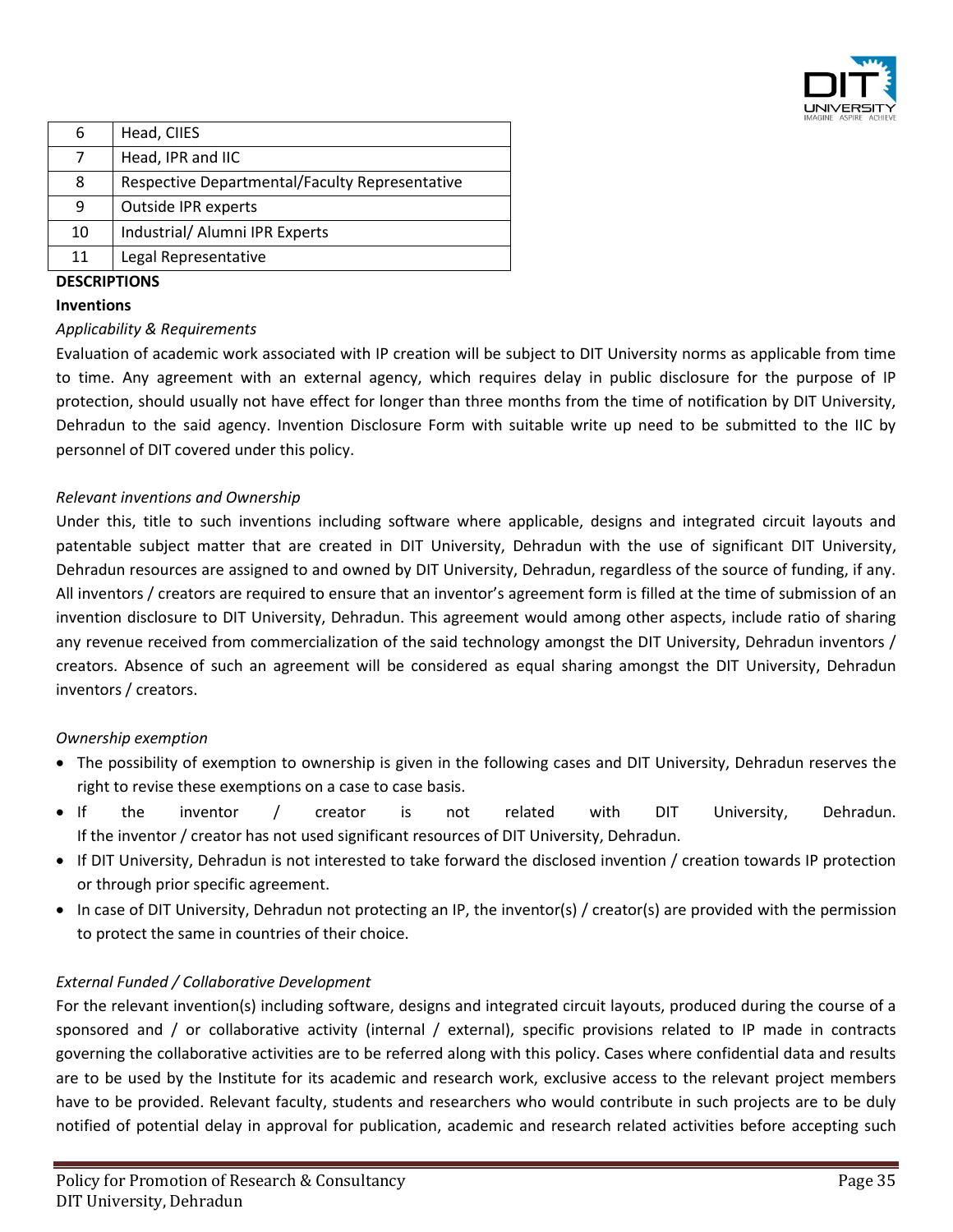

project proposals. Based on such agreements as signed by DIT University, Dehradun, the following scenarios are envisaged:

- DIT University, Dehradun is the sole owner of the IP generated from the funding provided.
- The IP generated is owned jointly with the collaborative partner having the first rights of refusal towards commercialization.
- In the case of a collaborative / multiple consortium-based IP generation, the IP terms of such agreement is to be considered along with the policy. In the absence of any specific IP agreement in such cases, DIT University, Dehradun follows its IP policy.
- DIT University, Dehradun can assign the IP generated, to the funding agency based on the nature of the technology, funding and specific applications.

Under all circumstances, DIT University, Dehradun always reserves the right to use the IP generated for its academic and research purposes.

# *Design Rights*

The design right for a created component (physical or graphic, any dimension) follows the IP inventions policy as indicated in this section.

# *Trade Mark(s) / Service Mark(s)*

Logo of DIT University, Dehradun would be the trademark of the DIT University. It is to be noted that the logo of DIT University, Dehradun cannot be used for personal communication by ant personnel. Official activities of DIT University, Dehradun can be utilized DIT logo and not limited to web pages, websites, projects, reports, publications, promotions advertisement, student thesis and other relevant activities. The usage of the DIT University, Dehradun logo to any other purpose, with due approval of DIT University, Dehradun can be considered after explaining suitability of reasons. Further any application to creative trademark/service mark can be consider after due approval of committee.

# *Material Transfer Agreements (MTA)*

This agreement is relevance to any such activity, which requires a physical material access for innovation and research. DIT University, Dehradun follows a material transfer agreement aligned with its academic needs for innovation and research. The MTA is used for both DIT University, Dehradun to provide a material (typically biological) to any other external party and also to request any material from external agency. Such agreements are to be finalized in consultation with committee constituted by Honourable Vice Chancellor, Registrar including Head, IPR Cell, DIT University, Dehradun for all materials transferred to and from external agencies.

# **Expressions**

# *Applicability & Requirements*

This policy is applicable to all DIT University, Dehradun personnel as defined in the overall IP policy and their range of activities during their engagement with DIT University, Dehradun such as, but not limited to, teaching, research, distance education, continuing education, consultancy, sponsored work, collaborative activity (internal and external), Institute designated or sponsored work (academic, cultural) and the range of creations includes copyrightable works and related necessary confidential information. This sub policy is limited to the literal component of any deliverable and patentable / inventions- related content will be under the purview of the IP inventions policy. As an example, thesis under the copyright policy of DIT University, Dehradun refers only to the literary work of thesis. Evaluation of academic work associated with IP creation will be subject to Institute norms as applicable from time to time. Any agreement with an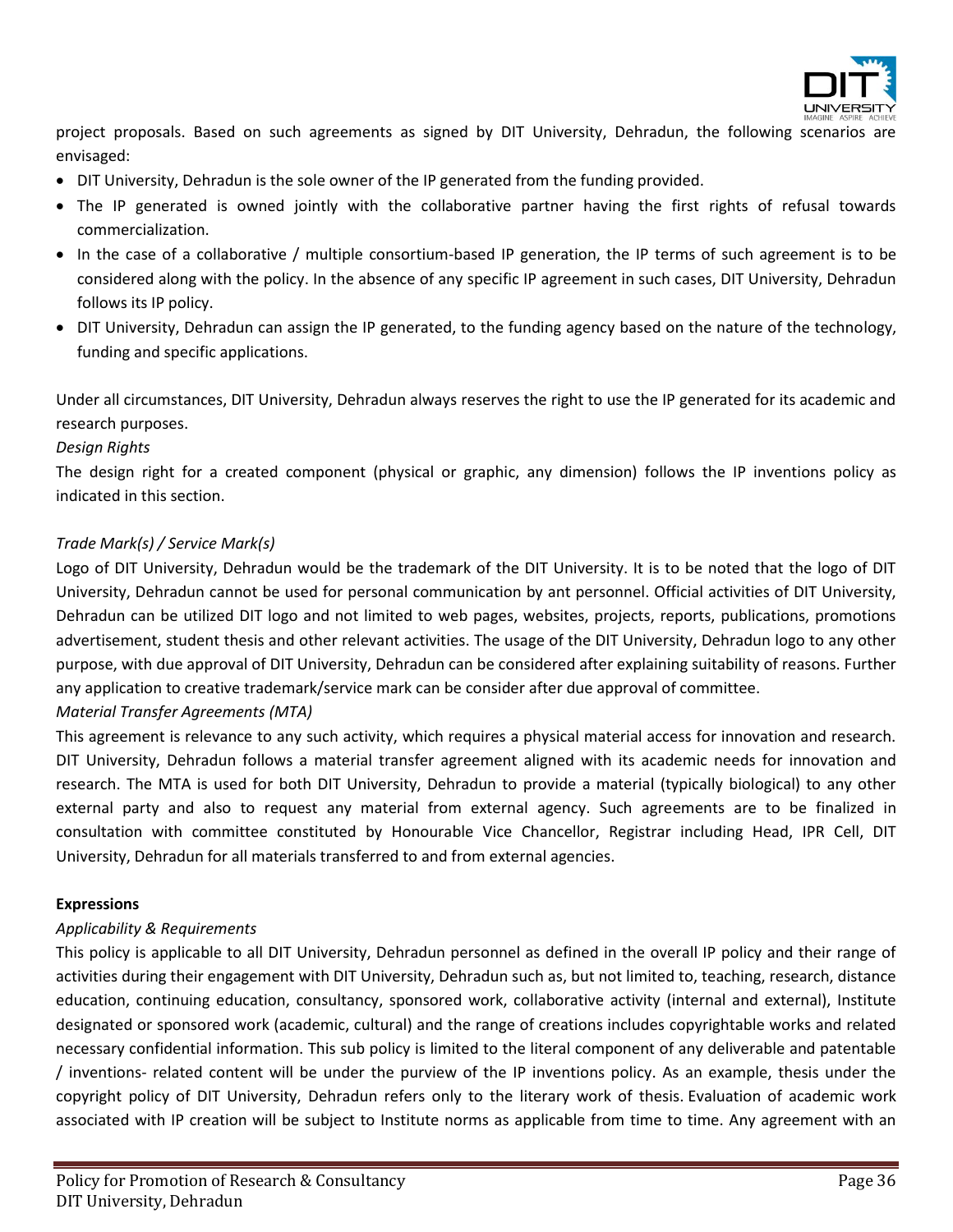

external agency, which requires delay in public disclosure for the purpose of IP protection, should usually not have effect for longer than three months from the time of notification by DIT University, Dehradun to the said agency.

### *Relevant creations and ownership*

Title to such creations including literary works, software, music, cinematography, sound and other rights covered under the Copyright Act of India, 1956 and amendments thereof, where applicable, that are created in DIT University, Dehradun with the use of significant DIT University, Dehradun resources under this policy are assigned to and owned by DIT University, Dehradun. DIT University, Dehradun is the owner to the administrative and other documents created as part of designated work. Examples include course outline documents, question papers, answer sheets, grade ranking sheet, and other such creations. All the creations are required to ensure that the inventors agreement is filled at the time of submission to DIT University, Dehradun. This agreement would among other aspects, include ratio of sharing of any revenue received from commercialization of the said creation. Absence of such an agreement will be considered as equal sharing amongst the creators.

#### *Ownership exemptions*

Exemption to ownership is given in the following cases and DIT University, Dehradun reserves the right to revise these exemptions on a case to case basis. Copyright being present by default on any material being created, the policy provides the following ownership exemptions to the various creations that occur as part of DIT University, Dehradun personnel activities. The copyright ownership is treated separately for the various creations identified.

*Teaching / Course material*

- DIT University, Dehradun acknowledges that the author is the owner of teaching materials created for teaching purposes during authors engagement with / stay at DIT University, Dehradun.
- As most of the course content is created cumulatively and in order to enable a wider usage and distribution of the teaching materials created, DIT University, Dehradun by default gets a license to the copyright and all other rights of the content created by the creator for fair dealing under academic and research context.
- DIT University, Dehradun is not liable for any of the copyright violations by its personnel for the content created. The author is expected to carry out due diligence in the course of content creation.

# *Continuing Education Programme (CEP)*

CEP course materials and academic course materials have different copyright clearances.

- The content and the materials created will be owned by the course creator. Note that that the course creator, course instructor and course coordinator could be the same individual or independent.
- The course creator is expected to get the relevant copyright clearances for the course materials used.
- DIT University, Dehradun owns the course structure, course outline and promotional materials created for any of the CEP courses for any application or use.
- DIT University, Dehradun is not liable for any of the copyright violations by its personnel for the content created. The author is expected to carry out due diligence in the course of content creation.

#### *Quality Improvement Programme (QIP)*

Copyright of QIP course materials will be governed by the rules of the QIP scheme. In absence of any specific guidelines in this regard, the CEP policy will be applicable.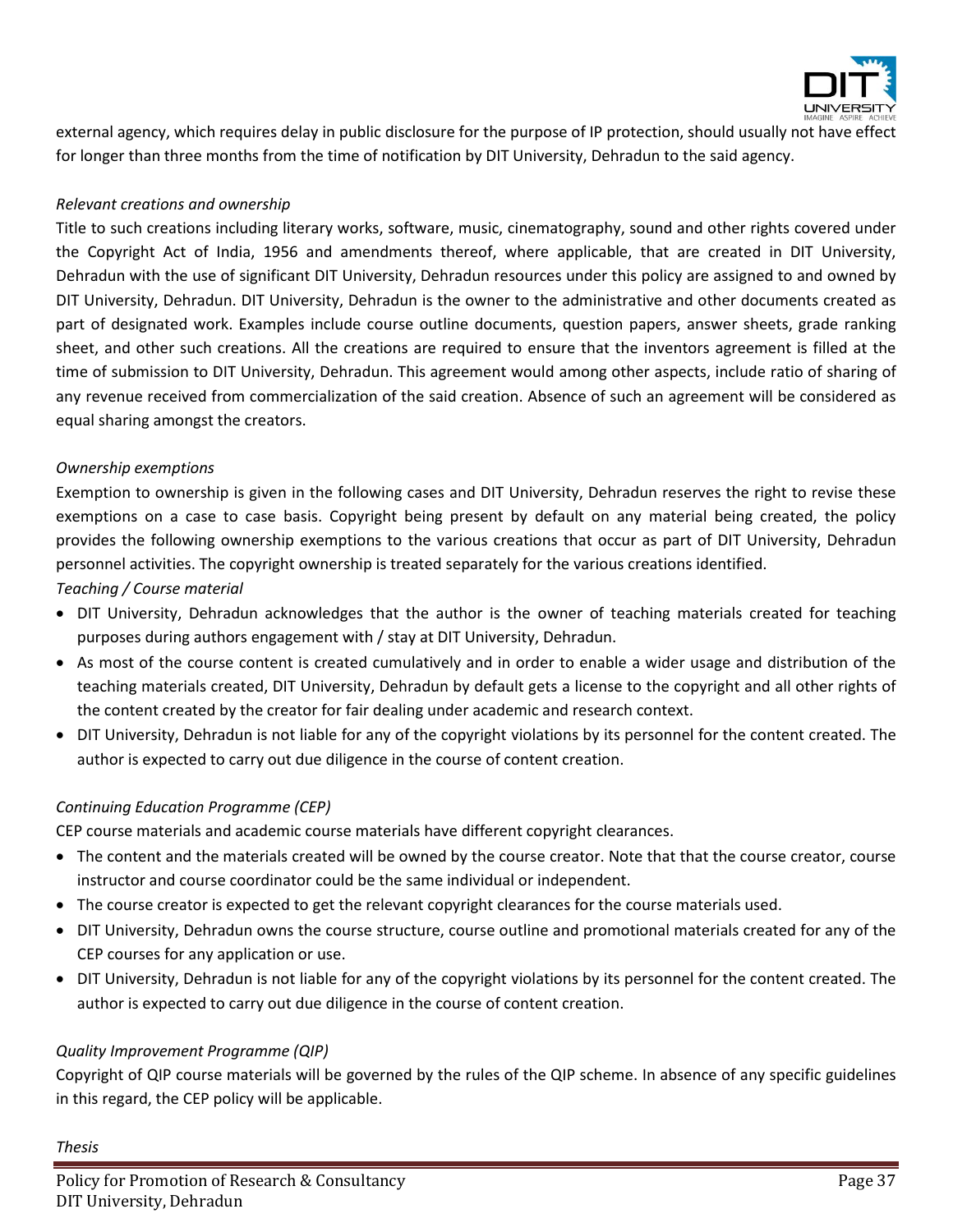

The student is the original creator of the thesis, fine-tuned with relevant contribution of the supervisor(s) and the copyright authorship rests with the student creator.

- The ownership is jointly held by the student creator and the supervisor(s) concerned. The supervisor(s) can waive off their joint ownership if desired. Relevant forms will be made available for such waivers.
- The supervisor(s) is required to sign off at the time of the thesis submission, indicating the commercial / potential commercial / no commercial value of the work concerned.
- DIT University, Dehradun reserves the right to identify potential IP generated through the submitted thesis and protect such identified IP before displaying the thesis in public domain. DIT University, Dehradun gets a nonexclusive, non-commercial license for the display and use of the thesis for academic and research purposes.
- In the case of a thesis resulting from external funding, the joint ownership of the thesis extends to the external supervisor(s). Pending any specific agreement, the IP and Copyright policy of DIT University, Dehradun will be applicable by default in such cases.
- Both the student and the faculty supervisor(s), where applicable, have the right to first refusal for any further adaptations and other derivative work that is intended to be done by either of the parties. They are given three months time from the day the official request submitted, to exercise their right to refusal. The official request should include at the minimum the adaptations identified.
- Failure to respond within the time duration of three months will be deemed to be an acceptance of the proposal presented. Either party can approach DIT University, Dehradun towards the resolution. The Vice Chancellor of DIT University, Dehradun authorizes the formation of a panel under the resolution process including IIC, Head.
- Irrespective of any agreement, DIT University, Dehradun reserves the right to use the thesis for educational and research requirements. DIT University, Dehradun may not prefer the use of non-disclosure agreement (NDA) for its thesis evaluation.
- DIT University, Dehradun gets an automatic right to display the thesis in soft and hard forms.

# *Books, articles and related literary works*

DIT University, Dehradun does not claim ownership of copyright on books authored by DIT University, Dehradun personnel. In cases where the books are related to the multiple research groups / faculty teaching the course in the Institute, it is expected that the interested author shall get the relevant no objection certificate from co-authors / other contributors.

- Use of DIT University, Dehradun logo on any personal publications by the faculty / staff / student is prohibited.
- In cases of Institute designated works and other works like the content development programme, the ownership rests with DIT University, Dehradun.
- Students who wish to publish their thesis, prior to submission for an academic degree, as a book or any other type of publication are required to seek a prior written approval from DIT University, Dehradun.

# *Ownership*

The IP policy has to be accepted by all DIT University, Dehradun Personnel. DIT University, Dehradun owns all the Intellectual Property (IP) that is produced by all DIT University, Dehradun personnel. DIT University, Dehradun reserves the right to apply for IP protection in India / throughout the world / specific countries for suitable protection of the IP generated.

# *Disclosure*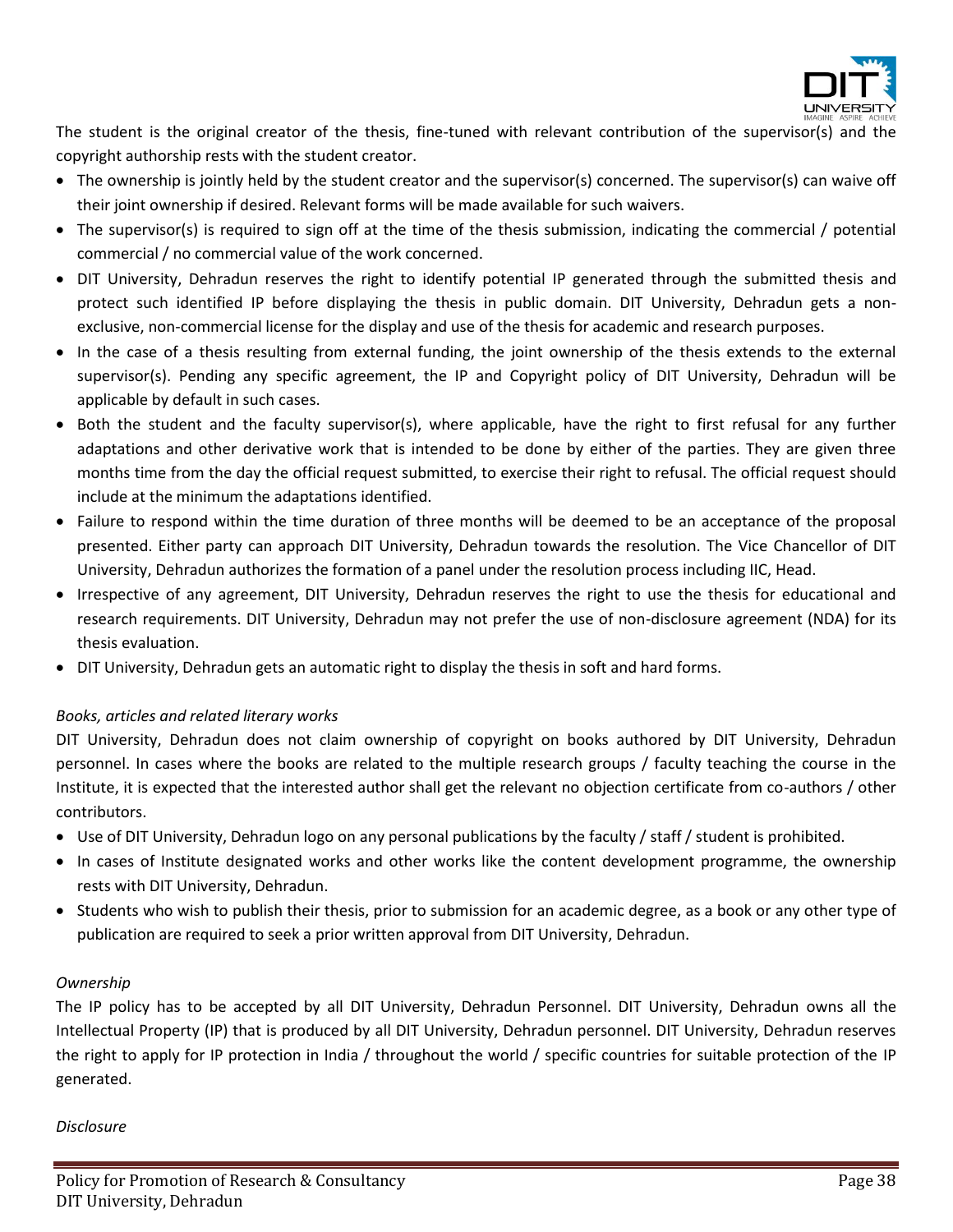

DIT University, Dehradun encourages timely disclosure of all potential IP / Inventions / Innovations generated (conceived or reduced to practice in whole or in part) by members of the faculty or staff (including research staff, doctoral students, students and visiting scholars) of the Institute in the course of their Institute related activities. DIT University, Dehradun identifies the relevant statutory and other mechanisms not limited to Patent, Copyright, Trademark, Design Rights, Integrated Circuit, Plant Varieties and rest towards registration. Disclosure enables prompt action by DIT University, Dehradun to appropriately protect and disseminate the research activities occurring at DIT University, Dehradun.

### *Conflict of Interest*

The inventor(s) are required to disclose potential conflict of interest while undertaking any IP related activity. If the inventor(s) and/or their immediate family have a stake in a licensee or potential licensee company then they are required to disclose the stake they and / or their immediate family have in the company. An DIT University, Dehradun license to a company in which the inventors also have a stake and management role shall be subject to the approval of the Vice Chancellor, Registrar and Head, IIC of DIT University, Dehradun taking the above consideration into fact. All DIT University, Dehradun Personnel shall be bound by the conflict of interest related policy / guidelines of DIT University, Dehradun as applicable from time to time.

#### **Licensing and Agreements**

The licensing is done by DIT University, Dehradun through Industrial Research and Consultancy Centre (IRCC), which handles the evaluation, marketing, negotiations and licensing of the entire institute owned IP In certain cases, DIT University, Dehradun might use the services of a third party for licensing the technology developed, under mutually agreed terms and conditions with such party, within the framework of the DIT University, Dehradun IP Policy.

#### *Licensing Types*

The type of license provided will depend on the nature of the invention / innovation. DIT University, Dehradun, encourages non-exclusive licensing towards wider deployment of innovations being developed at the Institute. Under certain exceptions, DIT University, Dehradun might consider exclusive licensing. In case of platform wide use of inventions / innovations and or where significant resources / effort have to be invested by the licensee in using the IP, the Institute might consider providing an application and / or region specific or a full-scale exclusive license. Due diligence, not limiting to business plan, business model, milestones and usage plan of the IP in discussion and other relevant information as required, would be undertaken, in order to determine the type of licensing to be provided. Licenses are provided to a company and not to an individual**.** License may be limited to that particular IP in discussion and not to its enhancements or modifications. Licenses provided are subject to periodic review including the working status and accessibility / availability of the IP used. Based on the review of the licensing activities, DIT University, Dehradun reserves the right to extend, modify or terminate the type of existing license provided.

#### *License Exemptions*

In case of both the inventor(s) and external party(ies) requesting for the license of the same DIT University, Dehradun owned IP at the same time, preference for licensing may be provided to the inventor(s) based on the nature of technology amongst other considerations. Irrespective of the license provided, DIT University, Dehradun retains the right for research exemption and experimental use for patents, design rights and under fair use of copyrights and trademarks on an institute wide perpetual license towards it basic objective of academics and enhancing research. This will include the right to publish, use of technical data, the method, product and related services that has resulted from earlier research which has been licensed for the activities mentioned earlier. In the case of inventions by its faculty /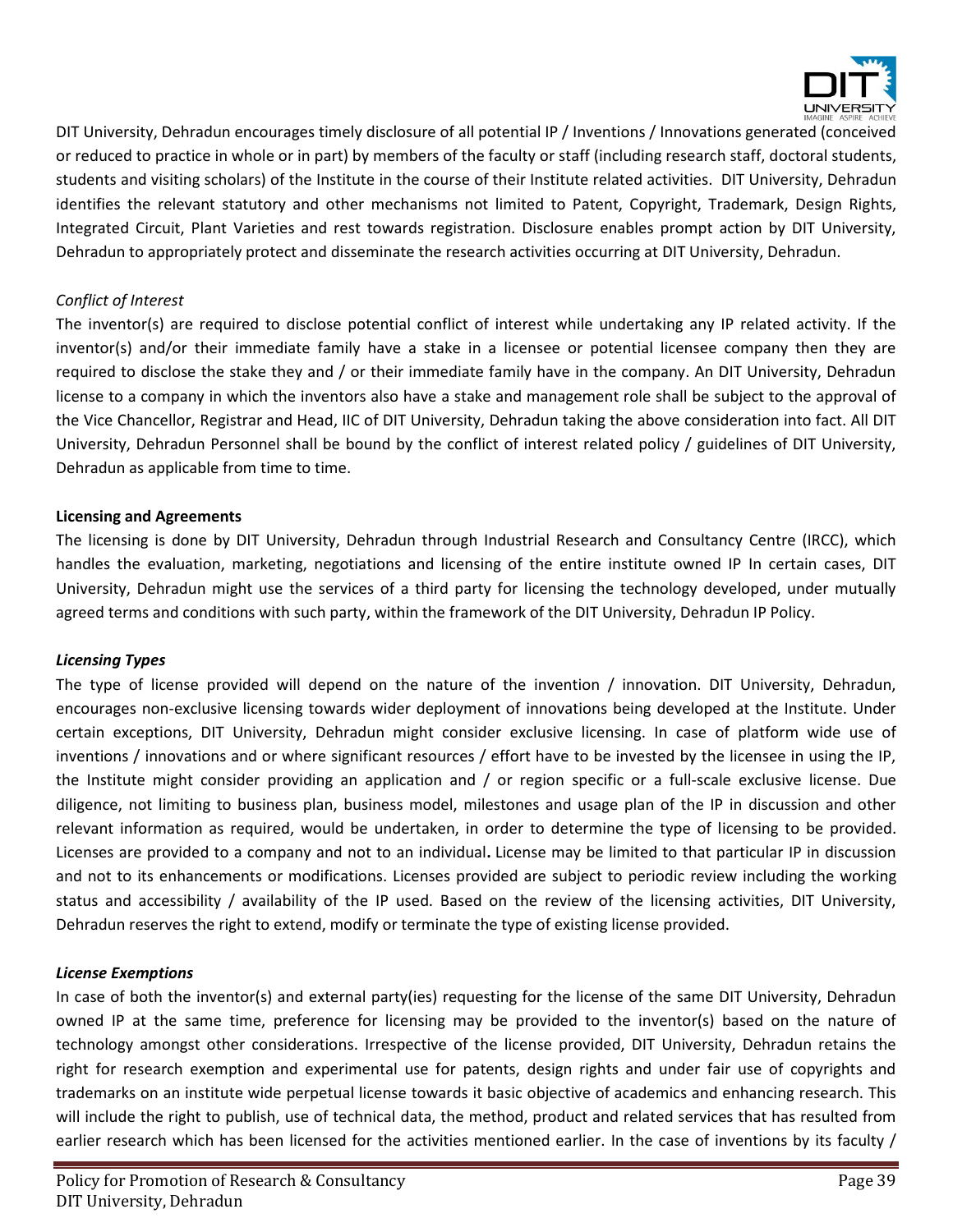

students / research scholars / other DIT University, Dehradun Personnel under lien / sabbatical / visit / internship, DIT University, Dehradun exercises the right to the access of such IP created for the sole purpose of academic work and research under research exemption and fair use, being conducted within its jurisdiction. The stakeholders are encouraged to disclose the invention through appropriate invention disclosure form (IDF) of such developments during their external stay.

# **Technology License / Transfer Options**

DIT University, Dehradun recognizes the inventor(s) / creator(s) as a key component for successful commercialization process. DIT University, Dehradun shall use the following options to utilize the IP generated. Licensing may be made either directly to third parties or through incubation or through licensing agents. It is to be noted that the IP generated would preferably be licensed and not assigned. Any licensing done by DIT University, Dehradun will be on an as is where is basis. Technology licensing: This would be as per the current policy and revenues earned will be shared with the inventor(s) in a 70:30 ratio. The 70% due to the DIT University, Dehradun inventor(s) will be distributed as per the separate inventors. Agreement entered into between the inventors. In the case of multiple DIT University, Dehradun inventors, the default inventors, royalty share is done on an equal basis in the absence of an alternate revenue sharing agreement. Preferred mode is Non-Exclusive licensing. Exceptions to this will be based on the funding of the project and any other relevant requirements. Exclusive license will be subjected to periodic review of license not limiting to usage status, application and / or region specific, royalty generation for continuing such license agreement.

# **Commercialization of Institute-owned IP**

Commercialization through licensing of rights by the DIT University, Dehradun need to be obtained. All expenses for obtaining and maintaining statutory rights owned intellectual property will be borne by the DIT University, Dehradun. The DIT University, Dehradun will take steps to commercialize all DIT-University owned property according to the time schedule outlined below:

# *Date zero*

The creator discloses the nature and particulars of the intellectual property they have created to the Institute in the prescribed disclosure form.

# *Zero plus one hundred eighty days (six months) or earlier*

If the property is found to be assignable to the Institute and the DIT University, Dehradun wishes to own the property as per section 5.3 (a), the Institute files the patent, or proceeds directly for commercialization through confidentiality agreements with third parties, whichever is practicable. The creator should provide all necessary data and documents for filing the patent within 15 days of the notice served by the Institute intimating its 10 decision to patent. Should the DIT University, Dehradun fail to inform the creator of its decision within the said deadline, the creator, without encumbrance, will hold the rights of the intellectual property.

# *Zero plus five years*

DIT University, Dehradun reviews the situation if the intellectual property has been commercialized, the subsequent cost of maintaining statutory protection will be met through receipts from the licensee. If the property has not been commercialized, all rights and responsibilities in it will revert to stand a good chance of being commercialized within the next year, in which case the DIT University opts to pay for another year of protection and retains the rights for that year.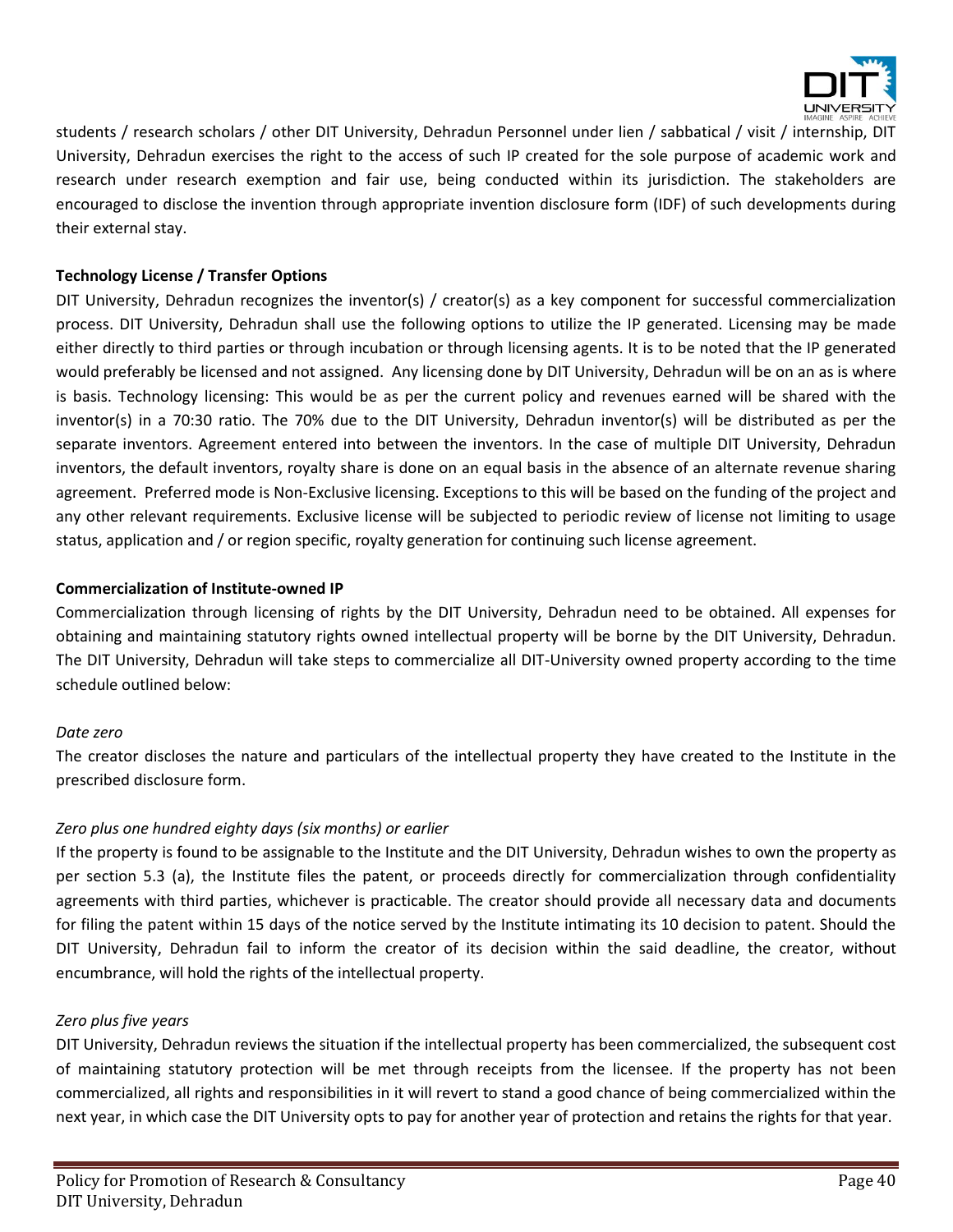

### *Zero plus six years*

After the end of the sixth year, if the intellectual property is still not commercialized, all rights and responsibilities in the property will revert to the creator, subject to any contractual agreements with a sponsor, if any, and the DIT University, Dehradun shall no more be liable to pay for statutory protection of the property. At any time during the above process, the DIT University, Dehradun will have the right to revert the rights in the intellectual property to the creator at a mutually agreeable date with notice of three months of its intention to do so. The following guidelines should be followed when dealing with confidential information in the context of third parties such as commercial organizations:

- The amount of information given to prospective licensees before the signing of any confidentiality or secrecy agreement should in no case exceed or fall outside that which is set out in the Technology Profile Form for any particular intellectual property.
- When a third party is interested in commercializing an item of intellectual property on offer after inspecting the relevant Technology Profile, they may apply on the prescribed form and with the deposition of the required fee for transfer of the technology. They will be required to demonstrate their capacity to commercialize the technology to the Institute's satisfaction. The Institute will then require the third party to sign contractual confidentiality or secrecy agreements undertaking to maintain the confidentiality of all information disclosed, before any further disclosure is made. The format of the Bilateral Secrecy Agreement, should be followed.
- Third parties must obtain express authorization writing from the Institute to commercialize/exploit the intellectual property. Confidentiality agreements will continue in force even if the commercialization process is aborted at any stage. However, it is recommended that no disclosure should be made if there is any doubt as to the outcome of the commercialization process.
- If running royalties are to accrue to the Institute and the creator, the licensees must be bound by their contract to take adequate measures to protect that matter from becoming known to others through the licensee's practice, and thereby made available to others whose activities may adversely affect royalty returns.
- Access to areas where Institute-owned intellectual property including confidential information is made available, seen or used, and to confidential documents, records, etc. is to be limited only to those who are creators or are bound by confidentiality agreements.

#### **Dispute Resolution**

In case of any disputes between DIT University, Dehradun and the inventors / creators regarding the implementation of the IP policy, the aggrieved party may appeal to the respective committee of IPR of DIT University, Dehradun. Efforts shall be made to address the concerns of the aggrieved party through discussion by committee of experts.

#### **Jurisdiction**

All agreements to be signed by DIT University, Dehradun will have the jurisdiction of the court in Dehradun and shall be governed by appropriate laws of India.

# **Product Ownership Rights for Technologies Developed at DIT University**

When DIT University facilities / funds are used substantially or when IPR is developed as a part of curriculum/ academic activity, IPR is to be jointly owned by inventors and the DIT University.

- A. Inventors and DIT University could together license the product / IPR to any commercial organization, with inventors having the primary say. License fees could be either / or a mix of
	- Upfront fees or one-time technology transfer fees
	- Royalty as a percentage of sale-price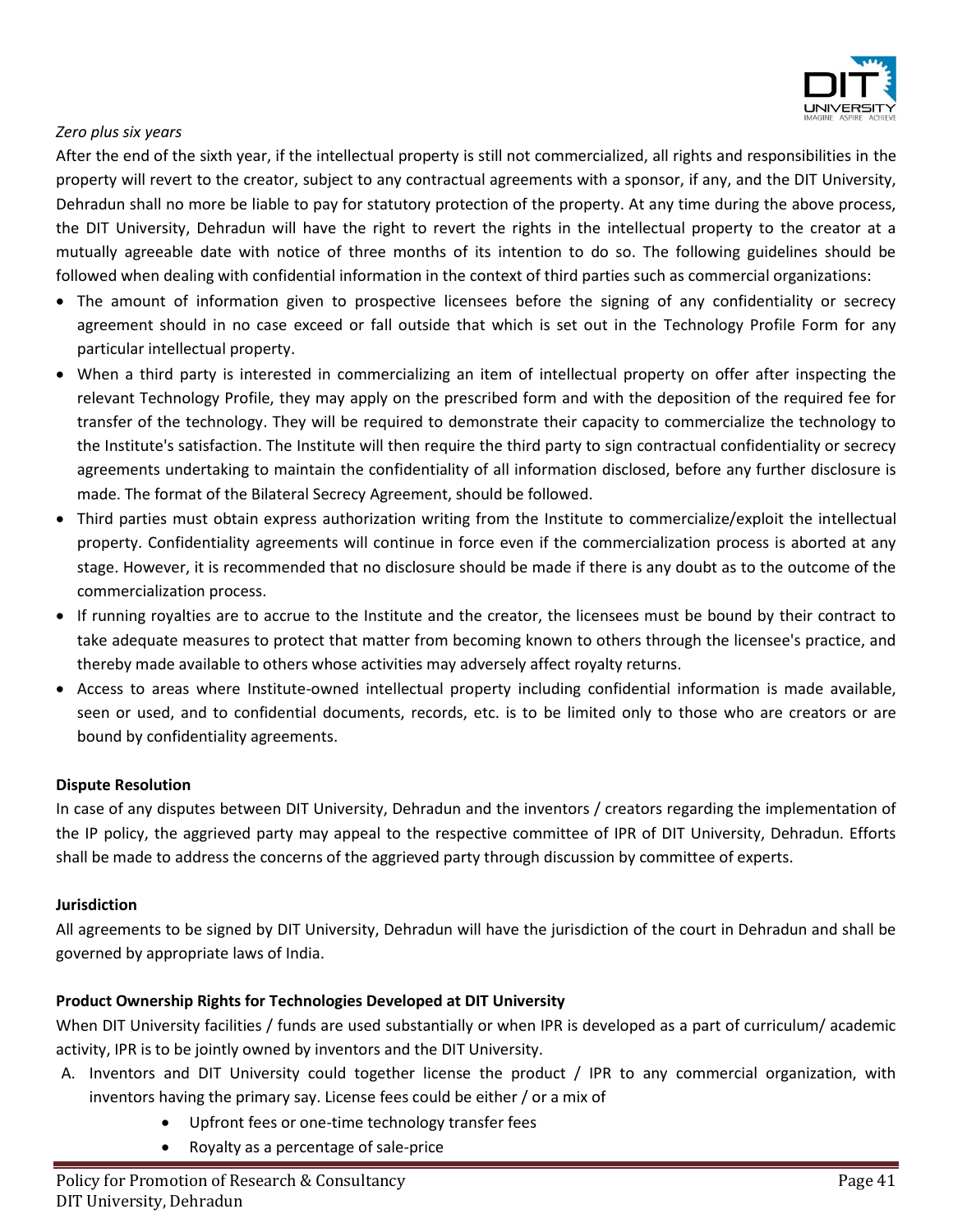

- Shares in the company licensing the product
- B. DIT University will not hold the equity as per the current statute, so DIT Incubation Foundation will hold equity on their behalf.
- C. If one or more of the inventors wish to incubate a company and license the product to this company, the royalties would be no more than 4% of sale price, preferably 1 to 2%, unless it is pure software product. If it is shares in the company, shares will again be 1% to 4%. For a pure software product licensing, there may be a revenue sharing to be mutually decided between the DIT Incubation Foundation and the incubated company.

On the other hand, if product/ IPR is developed by innovators not using any DIT University facilities, outside office hours (for staff and faculty) or not as a part of curriculum by student, then product/ IPR will be entirely owned by inventors in proportion to the contributions made by them. In this case, inventors can decide to license the technology to third parties or use the technology the way they deem fit.

The inventor (s) / creator(s) share would be declared annually (or as revenues are received) and disbursement will be made to the inventor (s) / creator(s), their legal heir, whether or not the inventor (s) / creators are associated with DIT University, Dehradun at the time of disbursement. The revenue sharing ratio between the inventor/inventor team and DIT University, Dehradun will be a fixed 70:30 in favour of the inventor team. However, any initial cost born by applicant is reimbursed by DIT University, Dehradun within 90 days.

When applicant of patent is DIT University, then patent fees is born by DIT University. However, if, applicant is other than university, then applicant of patent is responsible for any of the fees. Further, any patent born by joint research through collaboration, will sign a mutual agreement of understanding with prior discussion on each aspect.

If there is a dispute in ownership, IPR committee including minimum five member committee consisting of two faculty members (having developed sufficient IPR and translated to commercialization), two of the DIT University industry experts / alumni (having experience in technology commercialization) and one legal advisor with experience in IPR, will examine the issue after meeting the inventors and help them settle this, hopefully to everybody's satisfaction. DIT University can use alumni/ faculty of other institutes as members, if they cannot find sufficiently experienced alumni / faculty of their own.

DIT University Centre of Innovation or Technology Business Incubator will only be a coordinator and facilitator for providing services to faculty, staff and students. They will have no say on how the invention is carried out, how it is patented or how it is to be licensed however in specific case, clarifications can be sought. When DIT University is paying for patent filing, University will constitute a committee which can examine whether the IPR is worth patenting. The committee should consist of faculty who have experience and excelled in technology translation. If inventors are using their own funds or non-university funds, then they alone should have a say in patenting.

DIT University decision-making body with respect to incubation / IPR / technology-licensing will consist of faculty and experts who have excelled in technology translation.

Interdisciplinary research and publication on startup and entrepreneurship will be promoted by the DIT University.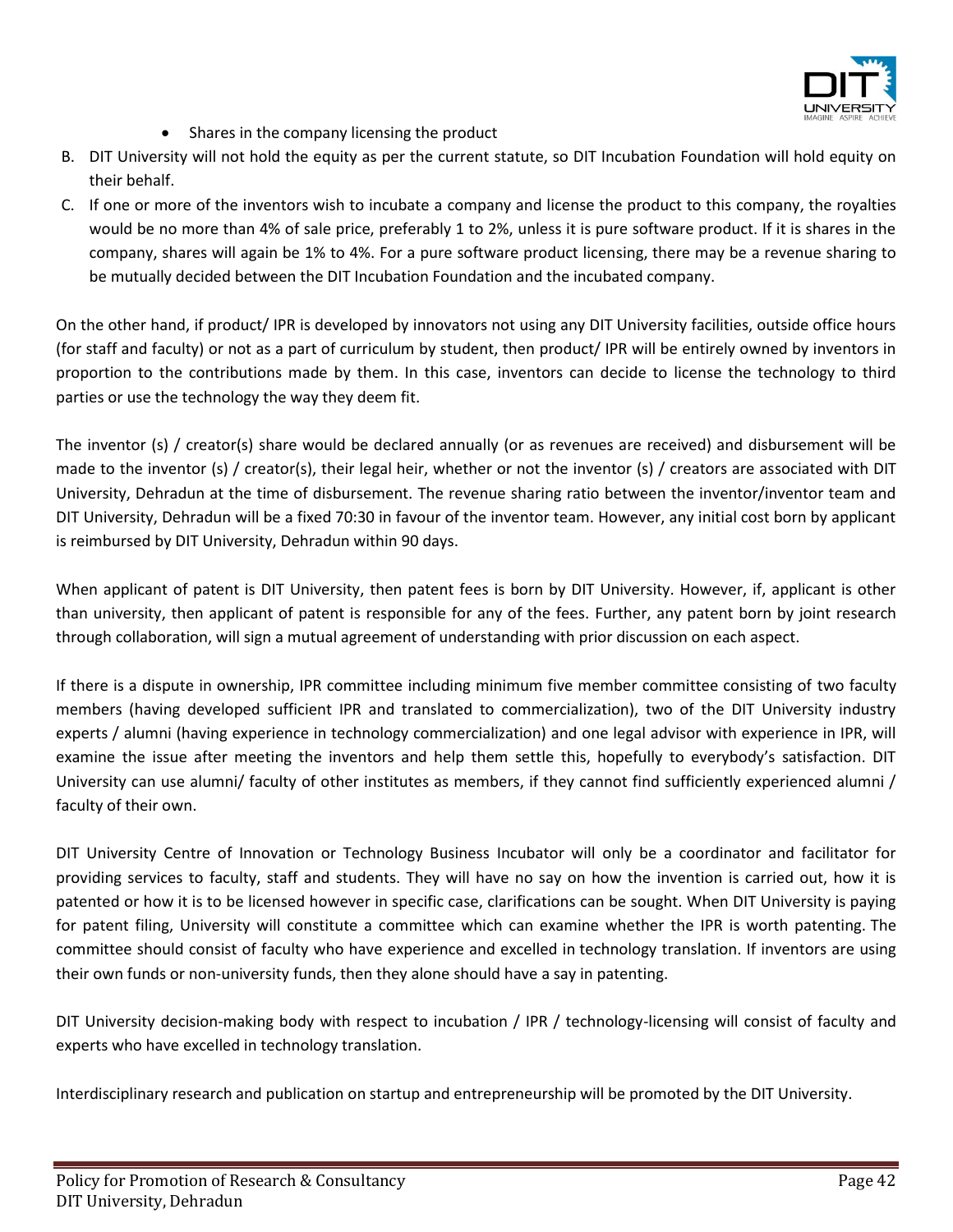

# **CENTER FOR INNOVATION, INCUBATION, ENTREPRENEURSHIP AND STARTUPS DIT UNIVERSITY, DEHRADUN, UTTARAKHAND, INDIA**

#### **INTELLECUAL PROPERTY RIGHT**

**For Office Use Only**

| Ref. No:       |  |
|----------------|--|
| Date Received: |  |
| Date Approved: |  |

#### **Invention Disclosure Form**

*\*Please complete the questions on this form send the softcopy and hardcopy of this form to the IIC, DIT University, Dehradun*

*\*If there is no answer to a question, please write in "N/A" or "Not Applicable". \*You may forward an electronic version t[o edcell@dituniversity.edu.in](mailto:edcell@dituniversity.edu.in) but a signed, witnessed hard copy is important.* 

\_\_\_\_\_\_\_\_\_\_\_\_\_\_\_\_\_\_\_\_\_\_\_\_\_\_\_\_\_\_\_\_\_\_\_\_\_\_\_\_\_\_\_\_\_\_\_\_\_\_\_\_\_\_\_\_\_\_\_\_\_\_\_\_\_\_\_\_\_\_\_\_\_\_\_\_\_\_\_\_\_\_\_\_\_\_

#### **1. Title of the Invention**

#### **2. Details of Inventor:**

| Full Name:                     |  |  |  |
|--------------------------------|--|--|--|
| <b>Title and Department</b>    |  |  |  |
| Affiliation(s):                |  |  |  |
| Citizenship:                   |  |  |  |
| Address:                       |  |  |  |
| Phone No.:                     |  |  |  |
| <b>F-Mail Address:</b>         |  |  |  |
| <b>Nature of Contribution:</b> |  |  |  |

#### **3. Details of Co-Inventor:**

Full Name: Title and Department Affiliation(s): Citizenship: Address: Phone No.: E-Mail Address: Nature of Contribution: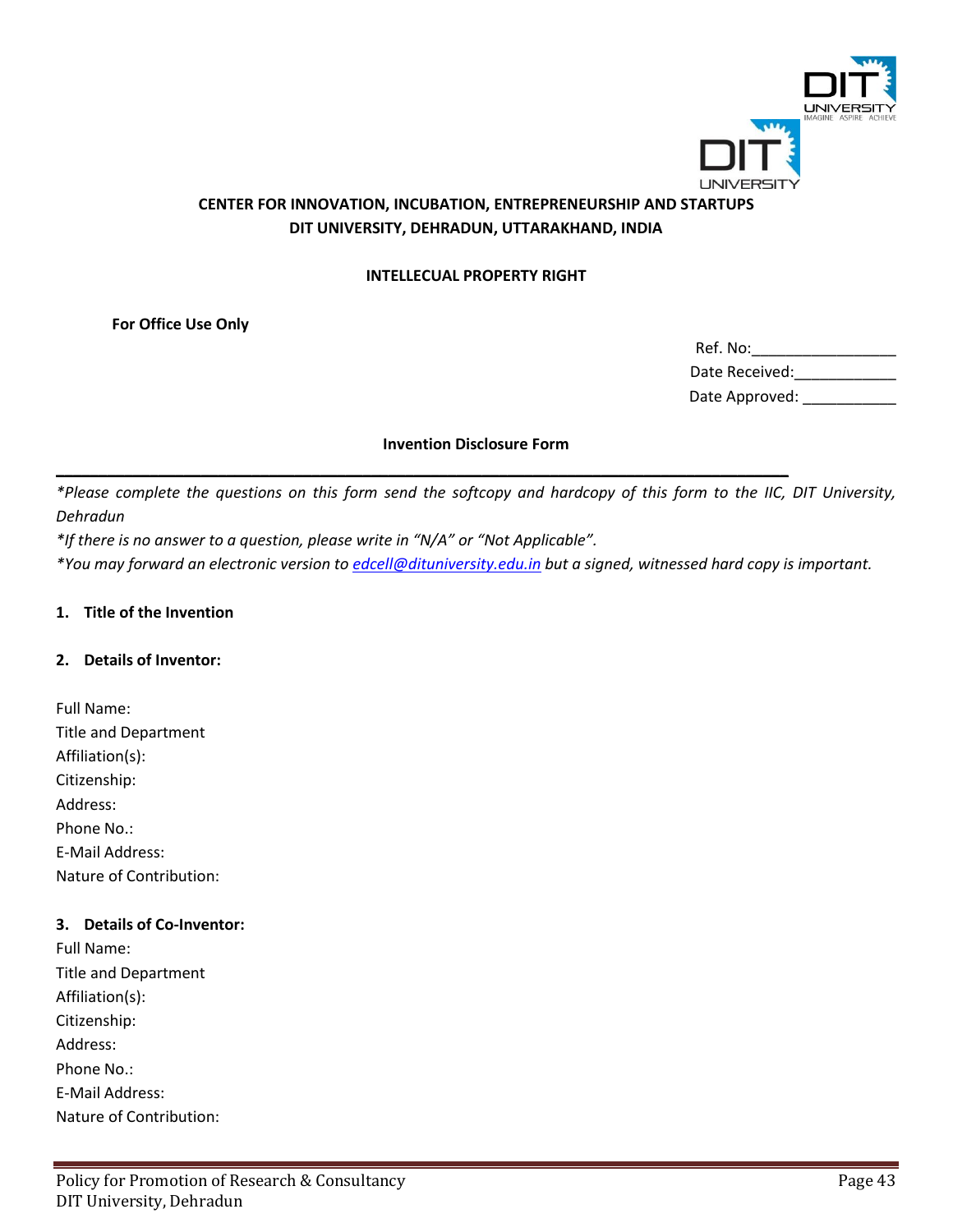

- **4. State the problem or problems that motivated or required a solution provided by this invention:**
- **5. Abstract of the Invention (Max 250 words)**
- **6. Please provide a short explanation of how this invention solves the problem(s).**
- **7. List out the known ways about how others have tried to solve the same or similar problems? Indicate**
- **8. In addition, please identify any prior art documentation or other material that explains or provides examples of such prior art efforts.**
- **9. Detail Description of the Invention (max. 1500-3000 words)**

(This description must provide clear detail on every aspect of the invention. Please provide a description of the invention in the space provided below or as an attachment. While you may attach and reference a supporting manuscript(s) or other information, This description may, when required, be provided to sponsoring agencies and thus needs to be sufficiently detailed so that the sponsoring agency can understand the aspects of the invention listed above)

**10. New Features / Novelty of The Invention (max 500 words)**

**(Please provide the novelty and non-obviousness related to the invention in this section)**

**11. Objectives and Commercial Aspects related to the Invention**

Objectives: Commercial Aspects (max 350 words):

- **12. Are there alternative ways of implementing your invention that are different from what you have disclosed? Specifically, if someone knew of your solution to the problem you solved, would it be easy for them to come up with an alternative solution to the same problem that did not include your invention? Please explain:**
- **13. Describe the Invention In terms of Drawings and Figures**
- **14. Funding / Grant Received For The Invention**

(Mention the source of Funds obtained in this regard; Describe the details of the agreements made in this regard; If this is sponsored research then describe the details of the sponsor and sponsorship here)

**15. Claims of Invention**

#### **FOR APPLICANTS ONLY**

**Signature of Inventor Signature of Co-Inventor (if any)**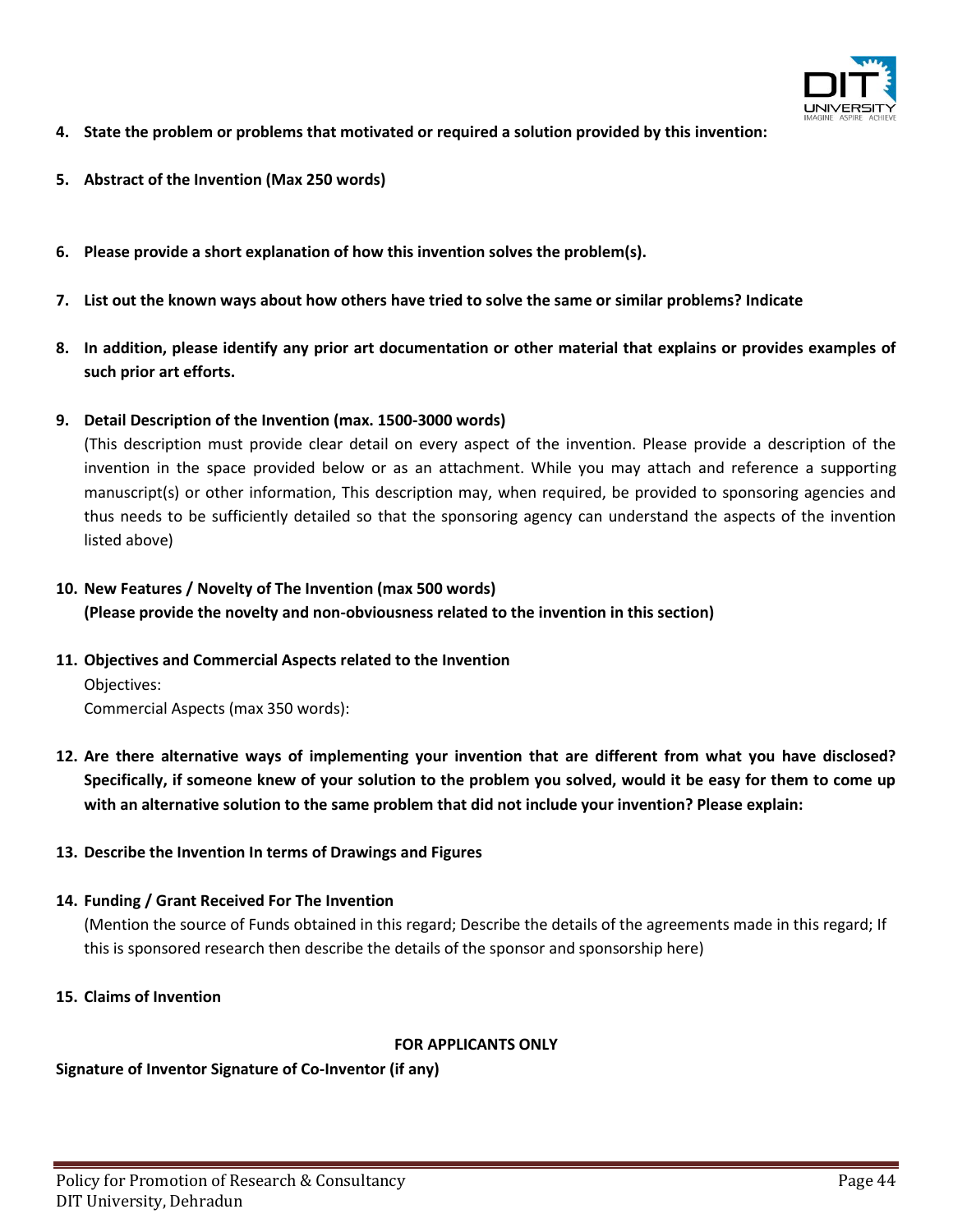

Name: Name: Designation: Designation Department: Department: Mob.: Mob.

> **FOR IPR OFFICIALS ONLY (For Further Recommendation)**

Signature of IPR CO-coordinator of DIT University\_\_\_\_\_\_\_\_\_\_\_\_\_\_\_\_\_\_\_\_\_\_\_\_\_\_\_\_\_\_\_

Signature of Director CIIES\_\_\_\_\_\_\_\_\_\_\_\_\_\_\_\_\_\_\_\_\_\_\_\_\_\_\_\_\_\_\_\_\_\_\_\_\_\_\_\_\_

Signature of Vice-Chancellor\_\_\_\_\_\_\_\_\_\_\_\_\_\_\_\_\_\_\_\_\_\_\_\_\_\_\_\_\_\_\_\_\_\_\_\_\_\_\_\_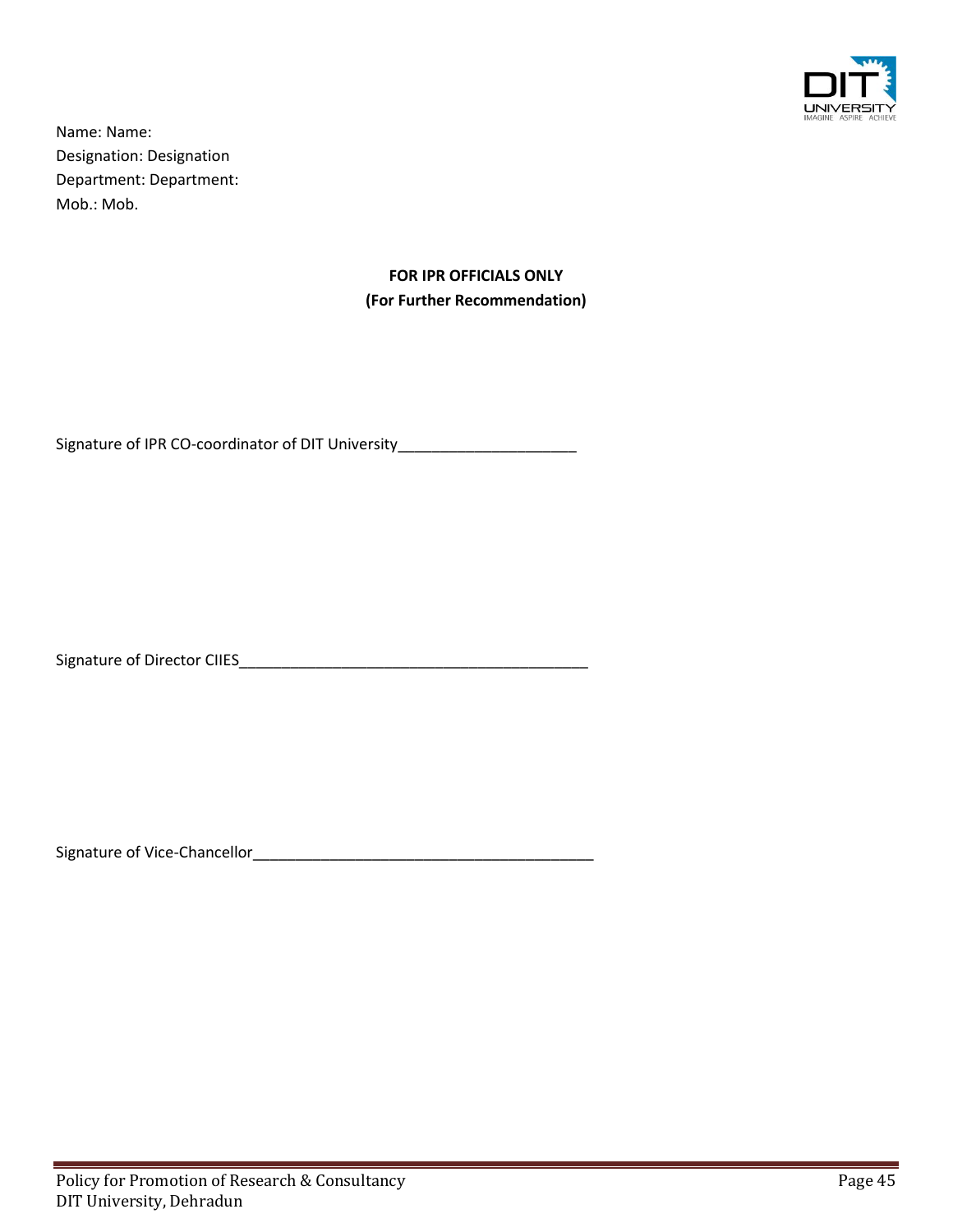

# **GUIDELINES FOR PROFESSIONAL DEVELOPMENT ALLOWANCE (PDA)**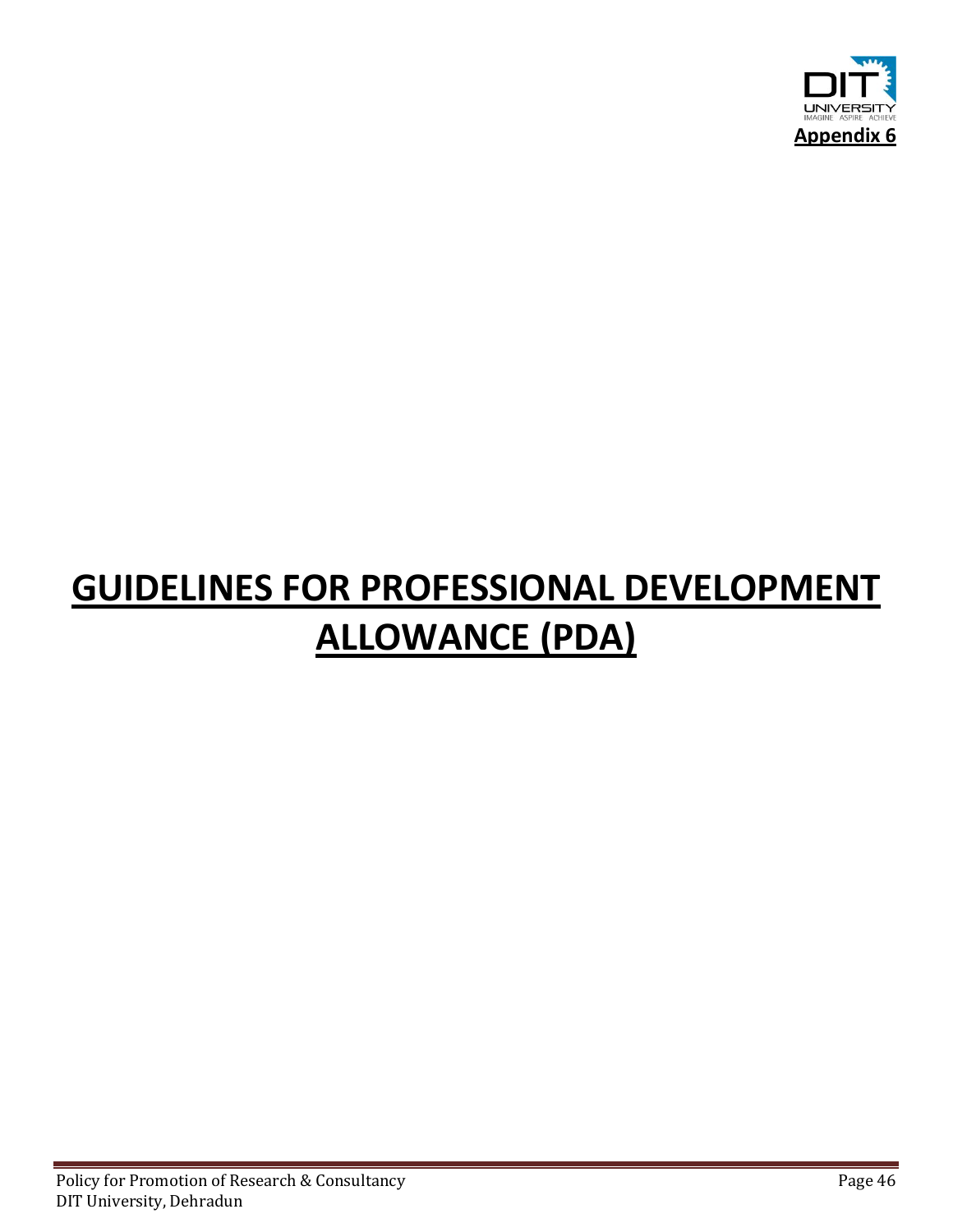

# **1. Purpose-**

The purpose of these guidelines is to assist employees of DIT University, Dehradun to attend Seminars, Workshops, Conferences, Short Term Courses (STC), Faculty Development Program (FDP), Meetings of Professional Bodies etc., (Event) in India or Abroad.

# **2. Background-**

It is acknowledged that employees in the Professional stream are required to maintain the professional standards associated with their classification. This may be through registration with professional bodies, attendance at seminars, conferences, research or maintaining qualifications. As professionals there is an expectation that employees will meet the costs associated with the maintenance of their professional status. PDA provides some financial assistance to enable the employees to keep abreast of the developments within their profession. The PDA is not intended to cover all professional development costs and is not paid as a substitute for agency developmental programs.

# **3. Scope**

The amount being spent for professional development every financial year should be utilized only for the following activities:

- **a.** Professional Membership Reimbursement (PMR) relevant to academics.
- **b.** For membership fee of professional organizations relevant to one's domain.
- **c.** For purchase of books relevant to teaching/research.
- **d.** For payment towards online courses like MOOC, etc., to enhance professional competency, on production of certificate of completion.
- **e.** To support research scholars/students under the guidance of a faculty against actual work related expense.
- **f.** Librarian appointed in the pay scale applicable to faculty members.
- **g.** All University Officials above the rank of Senior Executive and appointed by University / Deputed.
- **h.** Any other activity enhancing the core competency of the concerned faculty and staff (India / Abroad), with due approval of the Competent Authorities.

# **4. General Conditions**

PDA is a reimbursement of an expenditure or payment of financial assistance (as in the case of advance payment) to an employee who has been employed in the Professional stream for the specified qualifying period, to offset professional development costs. The following general conditions apply:

- **a.** Guidelines for participating in the conferences (within and outside DIT University).
- **b.** All faculty members below the rank of Professor must present a paper/poster when attending a conference and produce evidence of the same to claim reimbursement.
- **c.** All papers/posters must carry the name of DIT University along with the name of the author(s).
- **d.** Faculty members should prefer the reputed / indexed conference organized by premier Institutes / Societies with the aim to contribute in cascading the knowledge to the peer group.
- **e.** If paper presentation is held abroad then there should be a prior presentation in the Department before the Conference Support Committee (CSC). The constitution of CSC is suggested as appended below:
	- **(i)** Head of the Department (Convener).
	- **(ii)** At least one faculty member of the Department above the rank of Associate Professor.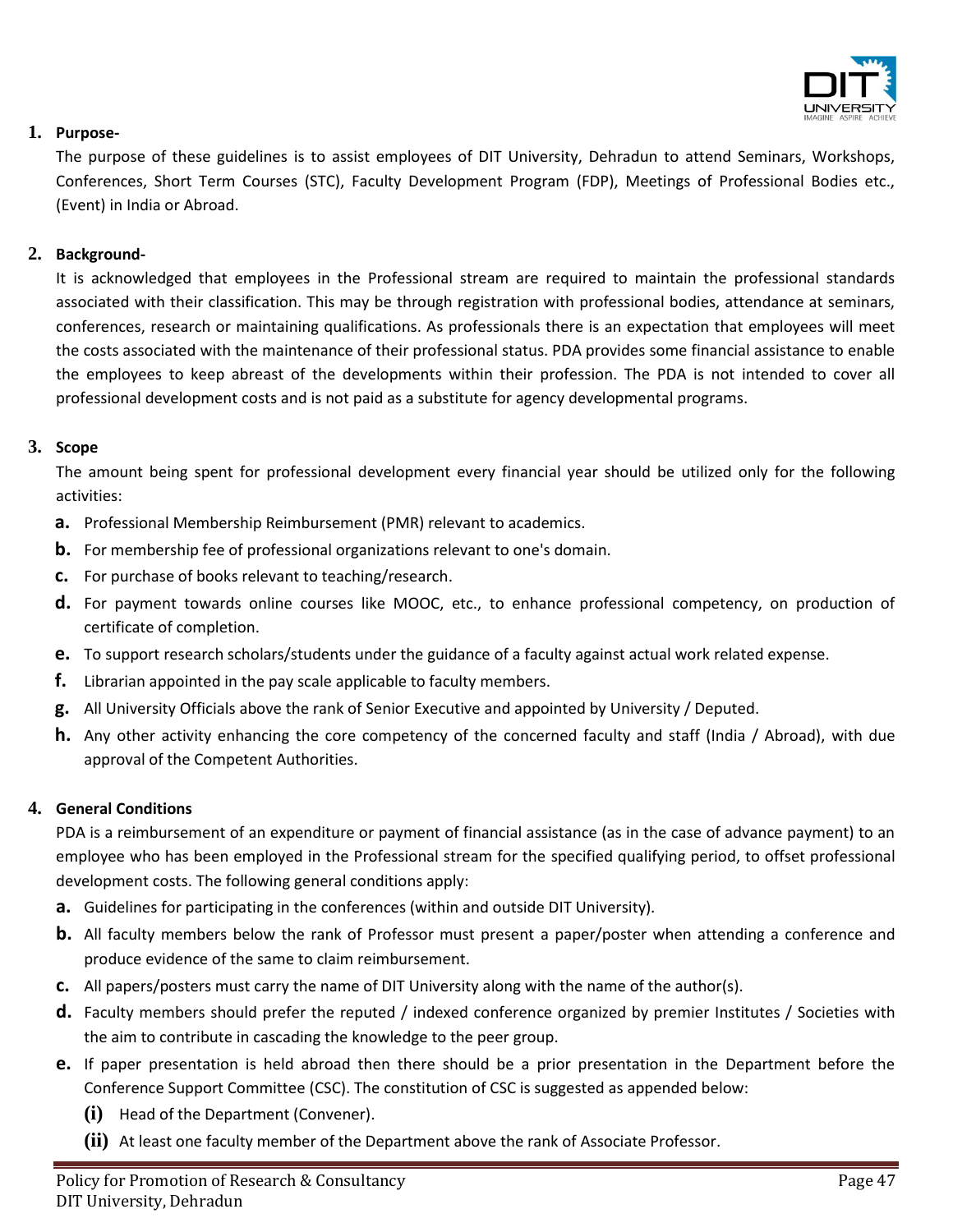

**(iii)** Dean / Director of the School.

#### **5. Procedure of approval of PDA application**

- **a.** Prior approval of the University is mandatory for attending any such Conference, Workshop etc. to be held inside & outside India. Application in the prescribed format should be filed one-month prior to the event to be held in India and two-month prior to the event to be held abroad. Application submitted in the given format and defined timeline will only be considered. All such applications should be sent to the Registrar through proper channel.
- **b.** Faculty members who have not completed one year of service at DIT University, may also apply for presenting the paper in the conference. However, the final approval will be given by the Registrar.
- **c.** For attending conferences, workshops, etc., faculty members can avail approximately 75% of the anticipated expenses as advance from the finance section and get approval from the concerned authority which is to be settled within one week from the date of return from the event.
- **d.** Faculty should apply for the appropriate leave independently and attach a photocopy of the approval with the leave application.
- **e.** The applicant needs to ensure that all the approvals are obtained before the timeline.
- **f.** Reimbursement of expenses will be made only on claims which are supported by original vouchers, receipts, and on production of certificate of attendance and post attendance report.
- **g.** Submission of a report on paper presentation/participation (paper publication by the faculty in Conference/Seminars/workshop/FDP/STC is compulsory.
- **h.** Following the event, the faculty member must present before the peer group of the department. Monthly report (in the prescribed format) has to be submitted to Dean R&C by the HOD regularly, subject to which new applications will be considered from respective department.

**Note: in case the applicant does not attend the event, the information should be provided to Dean R& C by e-mail with copy to HOD**.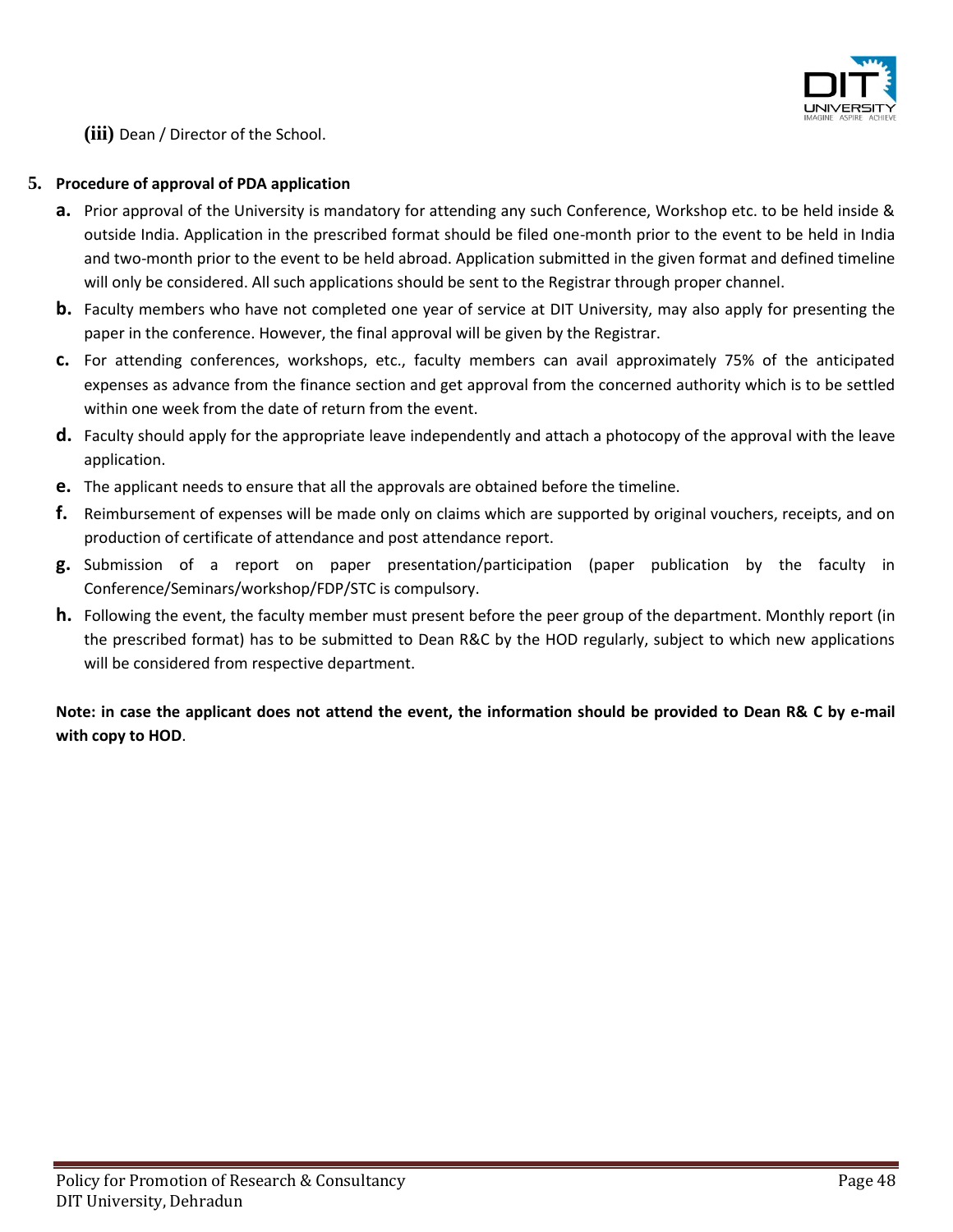

# **POLICY FOR SEED RESEARCH GRANT**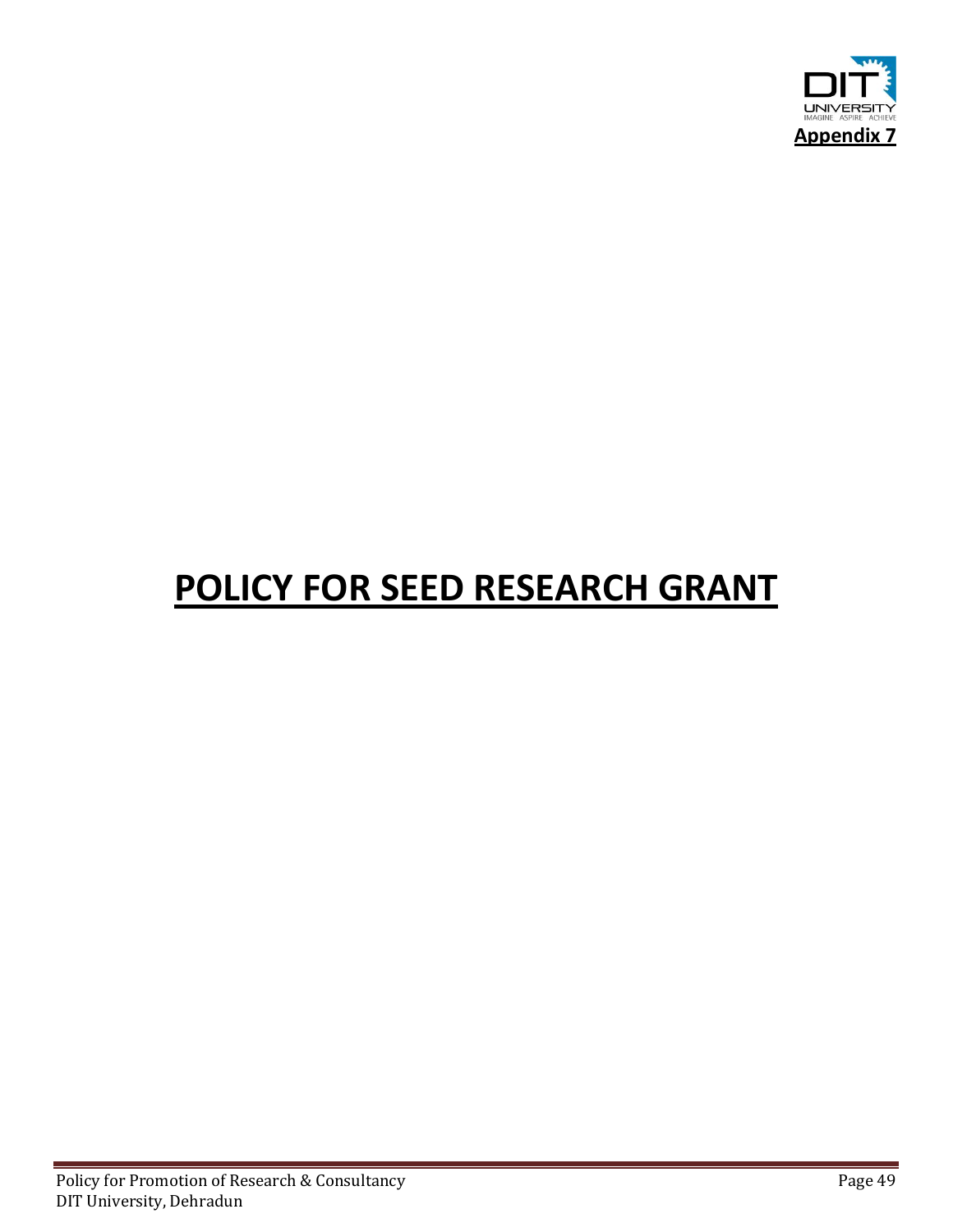

DIT University (DITU) is a premier Institute of Higher learning in the country. Over the years, the University has laid emphasis for creating educated and well trained human resource in the country. In addition to strong emphasis to teaching- learning at UG, PG and Doctoral levels, the University supports the novel ideas of our faculty by providing Seed Research Grant.

### **Objective:**

The seed grant can be used by young researchers to initiate their research work when they join DIT University. It is onetime grant awarded to a faculty to kick start their research work, so that they can develop a strong research proposal for submission in National/International grant agencies within a year of receipt of the seed grant.

#### **Nature and Duration of support:**

The grant will cover equipment and consumables, and it would be a one-time career grant for a period of one year.

#### **Eligibility:**

The applicant should be an Indian citizen. The applicant should hold Ph.D. degree, and he/she is eligible to apply within two years of joining DIT University.

In exceptional cases, a Sr. Faculty members may submit a proposal if it falls in the thrust areas of S&T and/or allied areas as identified by the University for establishing Centre of Excellence.

#### **Mode of Application and Selection:**

Call for Seed Grant Applications will be notified twice in an academic year through the office of Dean R&C. The application should be submitted online on the prescribed format as given below.

Selection will be based on the recommendations of an Expert Committee constituted recommended by Dean R&C and approved by the Vice Chancellor. The Principal Investigator shall make a presentation before this committee. The number of successful seed grant applications and amount supported may differ from year to year, depending on the budget available.

A project allotment letter on prescribed format as given below will be issued by Dean R&C once the project is approved.

# **Deliverables:**

It is expected that the grants provided by the University shall lead to:

- 1. Publications of research findings in high impact journals
- 2. Good quality projects by UG/PG
- 3. Innovative ideas which can be patented in the name of DIT University and the Investigator (s)
- 4. Setting up state-of-the art laboratories and infrastructure in DITU

#### **Monitoring:**

Following committee shall review the progress of the project:

- **1.** Dean R&C (Ex-officio) Chairman
- **2.** Head of the Department Member
- **3.** Principal Investigator (PI) Member

The audited statement of the funds and its utilization will be submitted by PI.

The progress cum project completion report (PCR) report on the prescribed format as given below shall be submitted by PI and presented in the Planning & Monitoring Board [PMB].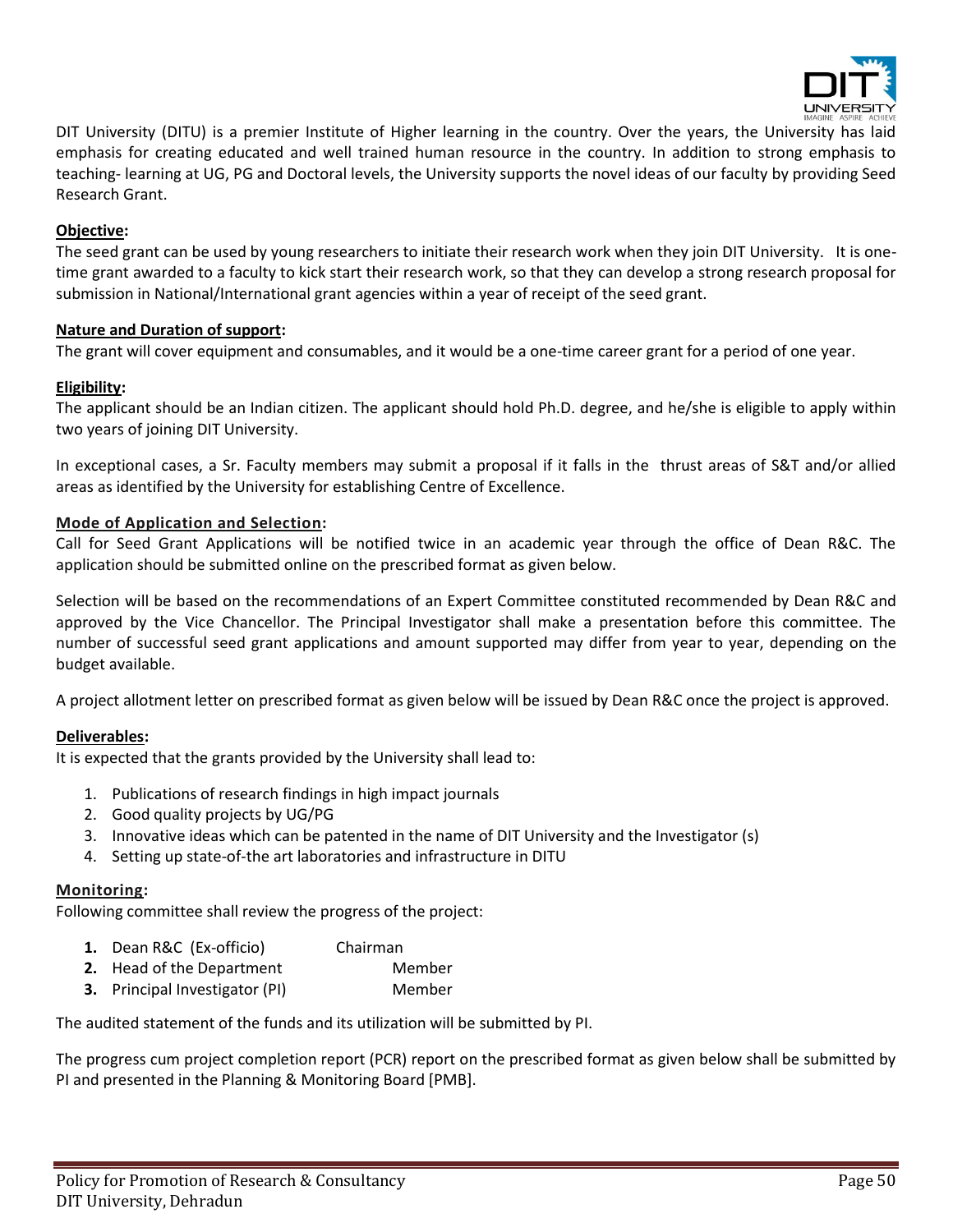

# **Application for Seed Grant**

A

Project Proposal

on

Submitted to

**-----**

DIT University, Dehradun

Submitted by

---

Department of ---- DIT University, Dehradun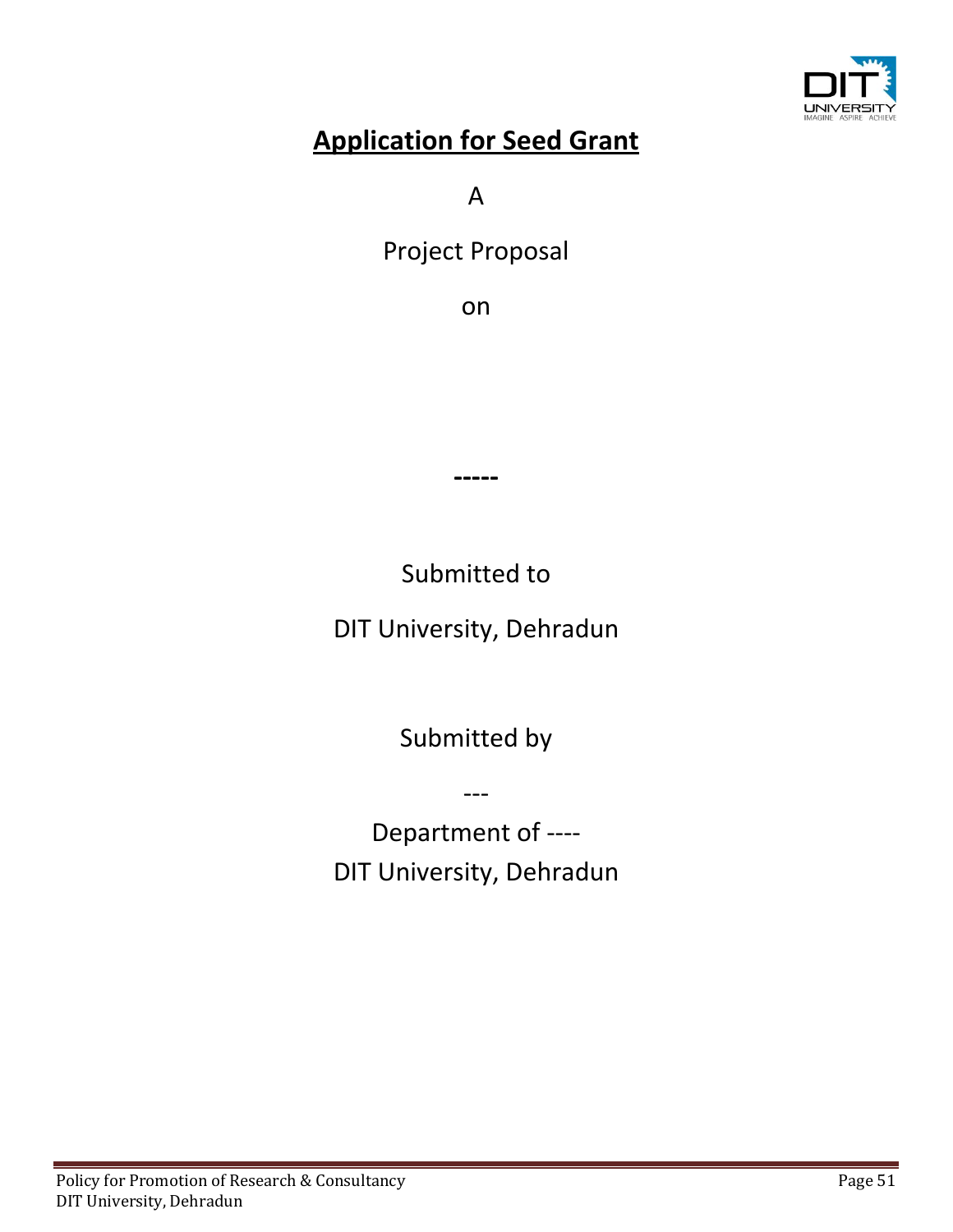

- 1. **Summary of proposal**
- 2. **Origin and definition of proposal**
- 3. **Literature review (international and national)**
- 4. **References, Biblogrpahy**
- 5. **Objectives**
- 6. **Methodology (6.1 Synthesis, 6.2 Characterizations)**
- 7. **Budget**

| ь.      | <b>Recurring</b>               |                    |                                   |
|---------|--------------------------------|--------------------|-----------------------------------|
| Sr. No. | Name of consumable / Equipment | <b>Purpose</b>     | <b>Approx. Cost</b><br>(in lakhs) |
|         |                                |                    |                                   |
|         |                                | <b>Total</b>       |                                   |
| П.      | <b>Nonrecurring</b>            |                    |                                   |
|         |                                |                    |                                   |
|         |                                | <b>Total</b>       |                                   |
|         |                                | <b>Grand Total</b> |                                   |

**Justification for budget** 

8. **Expected outcomes and future scope** 

# 9. **Facilities available at DIT university**

| Sr. No. | Instrument |
|---------|------------|
|         |            |
|         |            |
|         |            |
|         |            |
|         |            |
|         |            |
|         |            |
|         |            |

# 10. **Facilities to be availed outside DIT university campus**

| Sr. No. | Instrument | Institute | <b>Remarks</b> |
|---------|------------|-----------|----------------|
|         |            | - 1       |                |
|         |            | . .       |                |

Submitted by: Submitted by: The state of the state of the state of the state of the state of the state of the state of the state of the state of the state of the state of the state of the state of the state of the state of

Name & Signature Name & Signature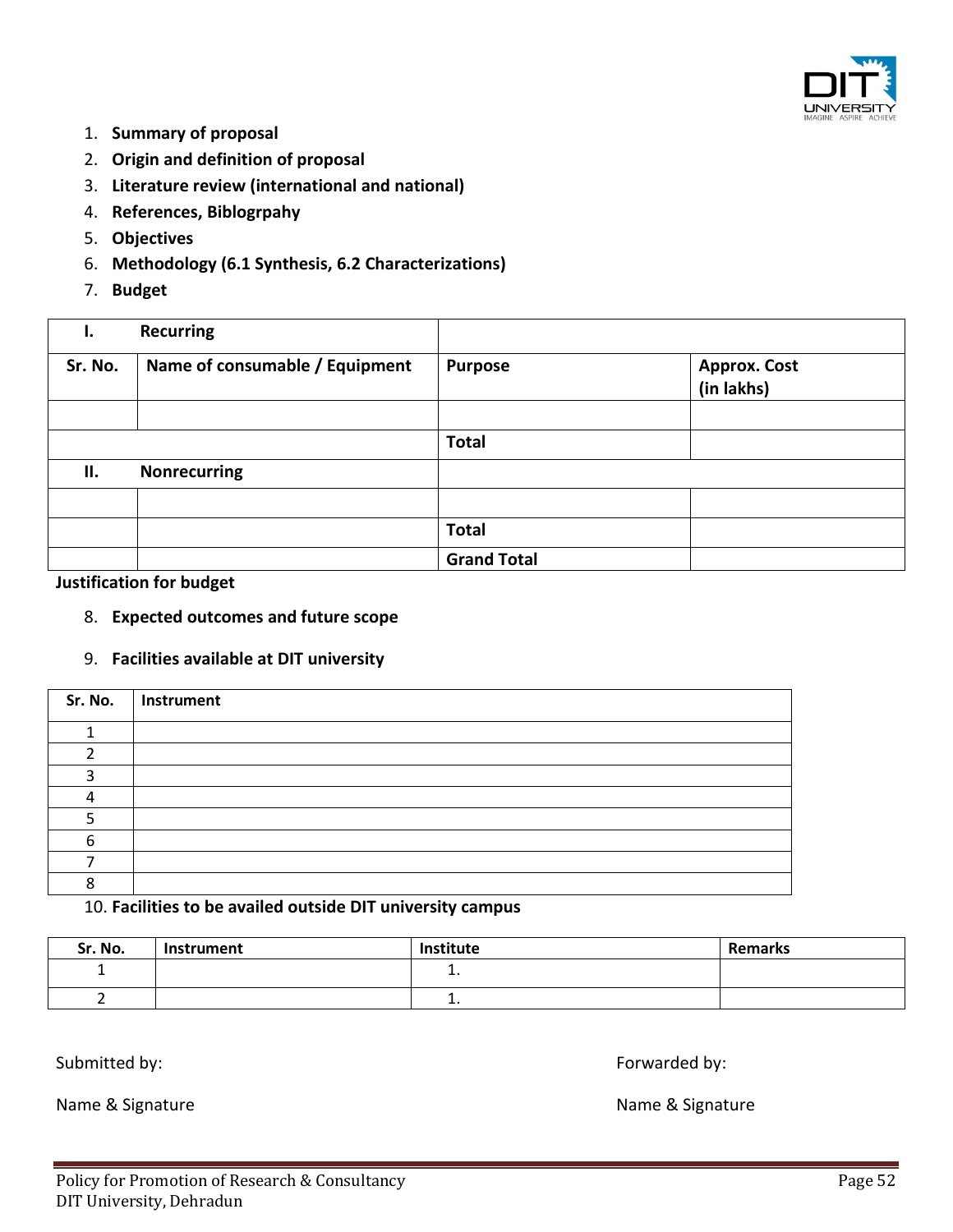

# **Project Allotment Letter**

| <b>Name of Faculty</b>              |                      |  |
|-------------------------------------|----------------------|--|
| Department of                       |                      |  |
| <b>Project Title</b><br>Project No. | $\ddot{\phantom{a}}$ |  |

Dear

Kindly refer to the above captioned project submitted by you for SEED money from the DIT University.

I am pleased to inform you that your proposal has been approved by the Hon'ble Vice Chancellor to funding for one year. The details of the approved budget are as under:

| S. No.   Amount sought in Lacs (INR) | Amount Sanctioned in Lacs (INR) |
|--------------------------------------|---------------------------------|
| --                                   | --                              |

\* Amount indicated in your initial proposal under the Recurring and Non-recurring heads in your initial proposal.

\*\* Amount to be spent under the Recurring and Non-recurring heads **as per the revised details submitted by you on <<date>> are** given below:

| <b>RECURRING</b> |                                 |         |  |                            |  |  |
|------------------|---------------------------------|---------|--|----------------------------|--|--|
| S No.            | Name of Consumable/Equipment(s) | Purpose |  | Approx. Cost INR (in Lacs) |  |  |
| 1.               |                                 |         |  |                            |  |  |
|                  |                                 | Total   |  |                            |  |  |
|                  |                                 |         |  |                            |  |  |
|                  | <b>Non-RECURRING</b>            |         |  |                            |  |  |
| S No.            | Equipment(s)                    | Purpose |  | Approx. Cost INR (in Lacs) |  |  |
| 1.               |                                 |         |  |                            |  |  |
|                  | Total                           |         |  |                            |  |  |
|                  |                                 |         |  | Grand Total $(A+B)$ =      |  |  |

**This amount is to be utilised and the project should be completed by <<date>>**.

All purchases to be made as per DITU policy and you are advised to initiate your work accordingly. Since it may consume some-time in the purchase procedures, you are sincerely advised to start the purchasing your instrument(s)/chemicals etc. without any delay so that your research work may not suffer and you may meet your goals well within the stipulated time.

It is expected that the outcome of the research work will lead to newer ideas and will create good research facilities at the DIT University. It is also expected that quality publications will emerge from the work carried-out through this project. It is further assumed that you will seek support from other funding agencies viz. DST, DRDO, UGC, CSIR etc.

You are further required to submit the progress report on this project to the office of the undersigned on quarterly bases.

Best wishes for the successful completion of this project.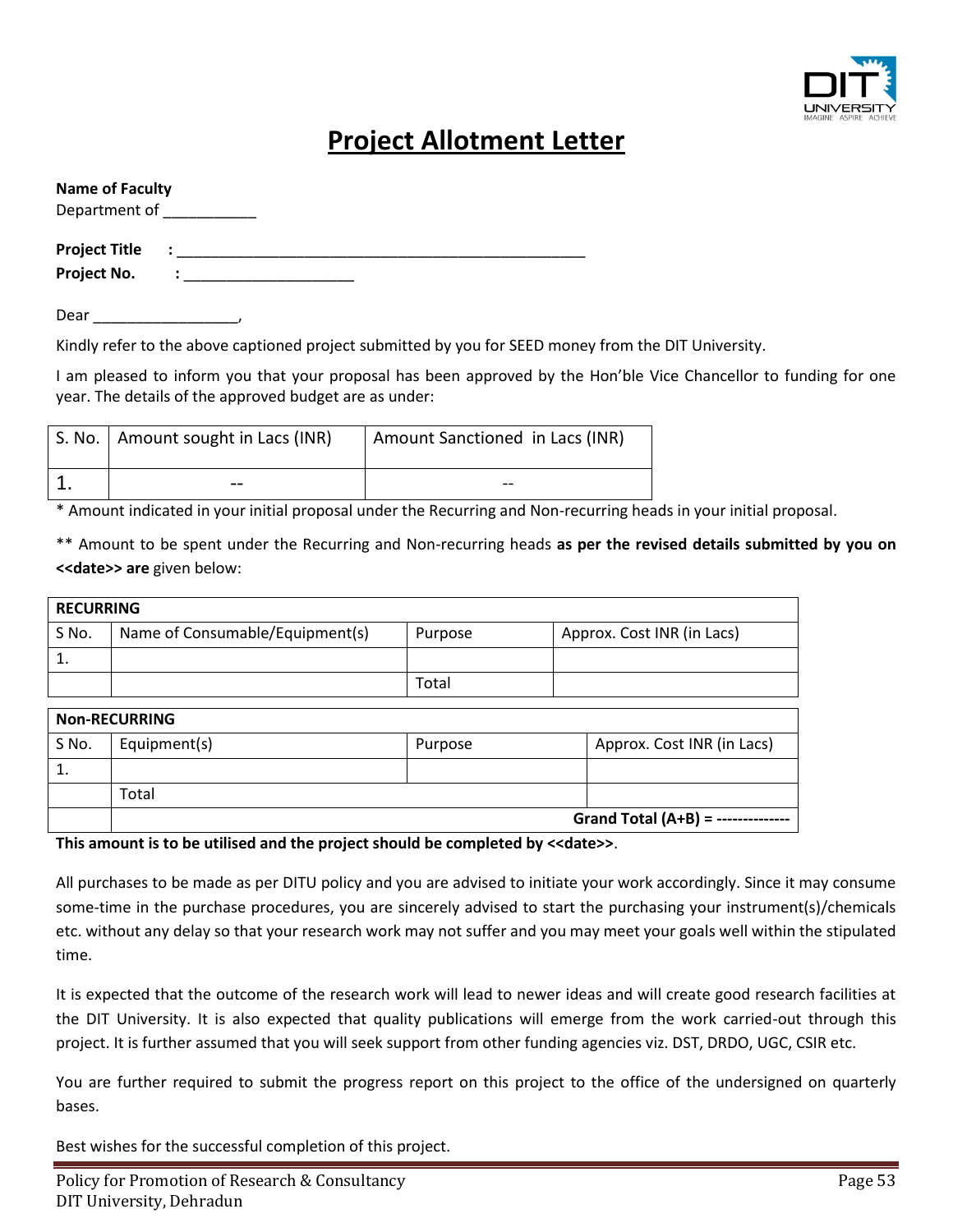

# **Progress cum Project Completion Report (PCR)**

**A Project Completion Report of**

**Project Proposal** 

**---**

**Project No. ….**

**Submitted to**

**Dean R&C, DIT University, Dehradun**

**by** 

**…**

**Department of ..**

**DIT University, Dehradun**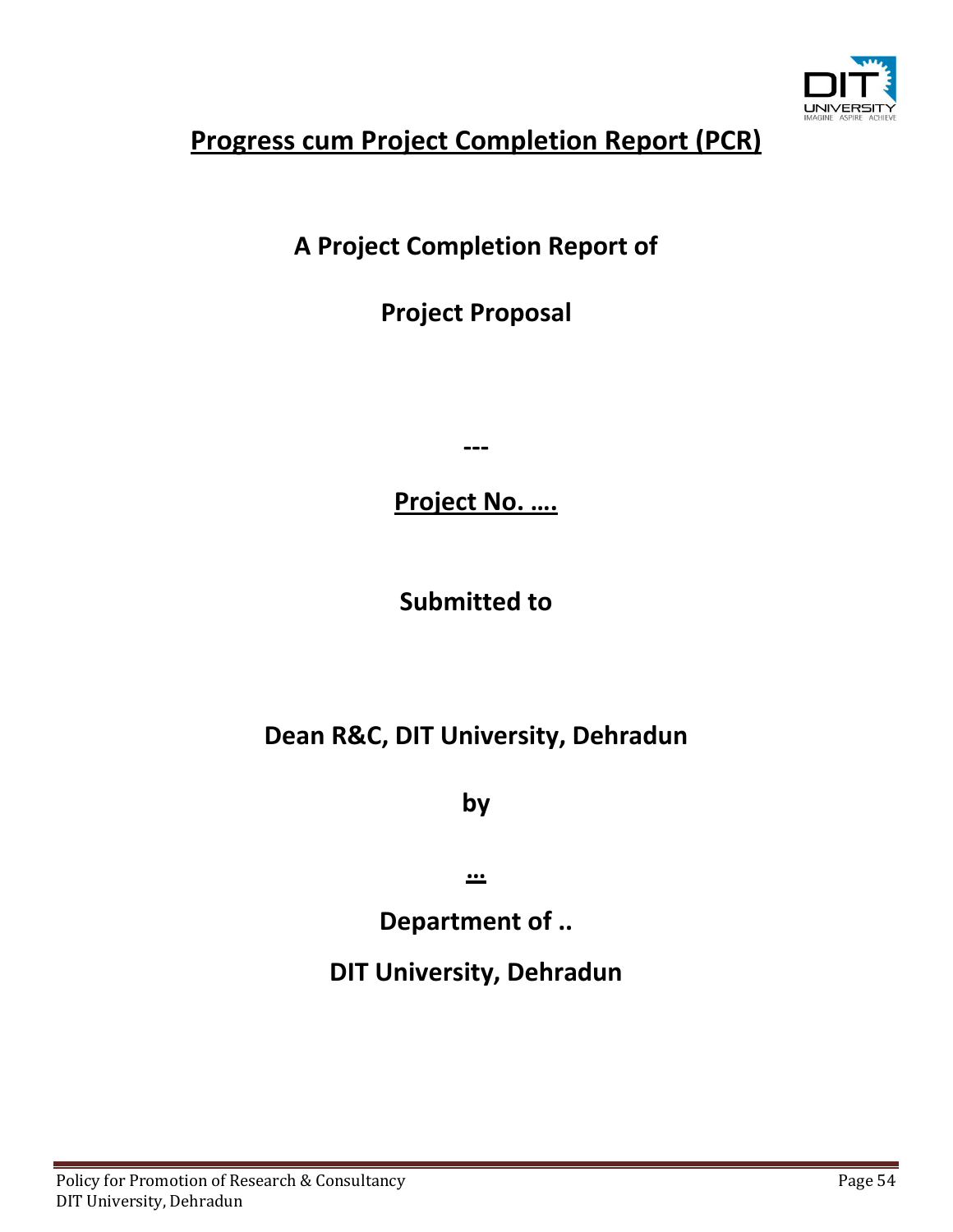

# **PROJECT COMPLETION REPORT**

# **Project No. …..**

- **1. Title of the Project:**
- **2. Principal Investigator(s):**
- **3. Implementing other Institution(s):**
- **4. Date of Commencement:**
- **5. Planned date of completion:**
- **6. Actual date of Completion:**
- **7. Objectives as stated in the project proposal:**
- **8. Deviation made from original objective if any, while implementing the project and reasons thereof:**
- **9. Experimental work giving full details of experimental set-up, methods adopted, data collected supported by necessary tables, charts, diagrams and photographs:**
- **10. Detailed analysis of results indicating contributions made towards increasing the state of knowledge in the subject:**

### **11. S&T benefits accrued**

- I. Manpower trained on the project
- II. Research Scientist or research Associates:
- III. No. of Ph.D. Produced:
- IV. Other technical personnel trained:
- V. Patents taken, if any:

# **12. Publication**